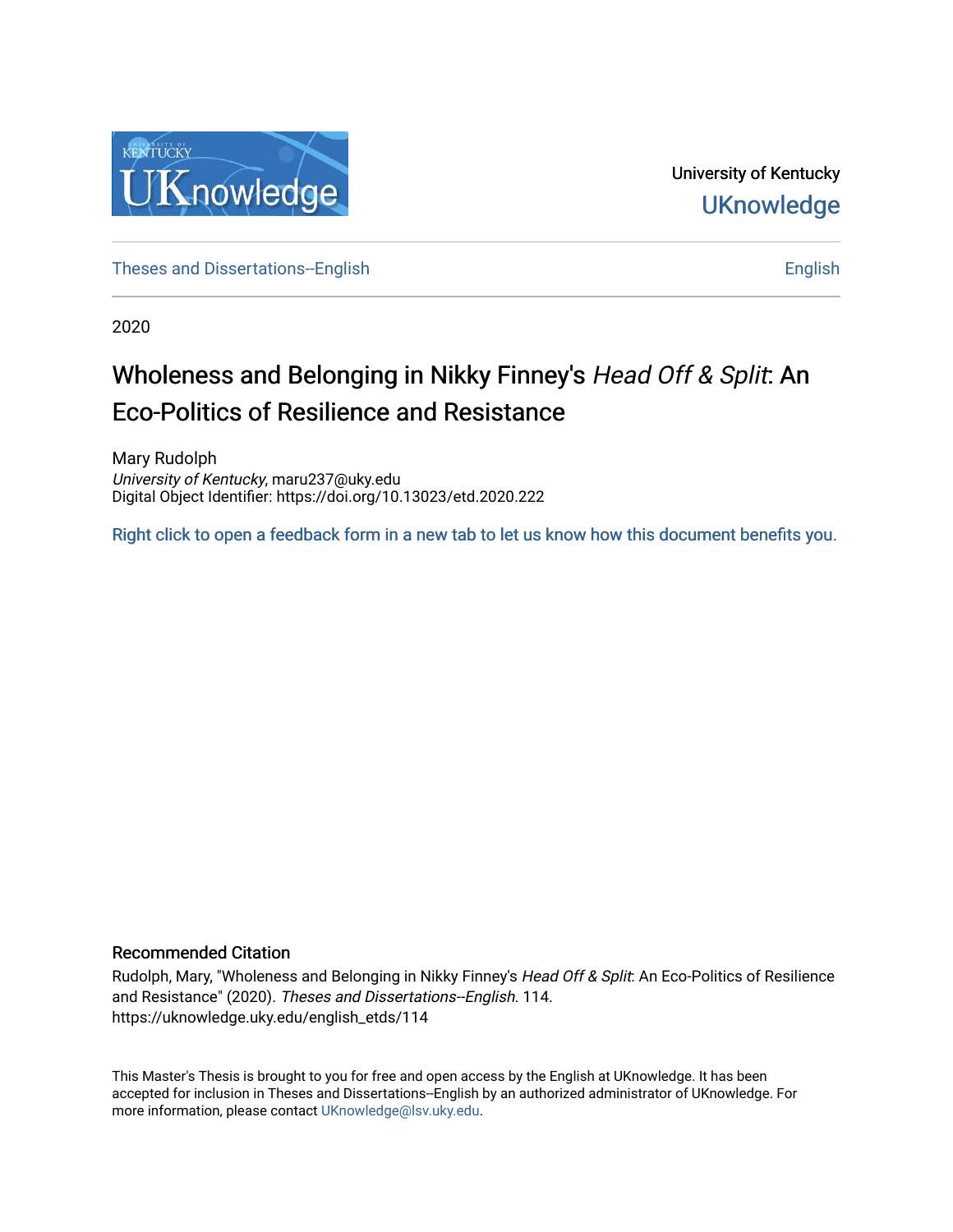## STUDENT AGREEMENT:

I represent that my thesis or dissertation and abstract are my original work. Proper attribution has been given to all outside sources. I understand that I am solely responsible for obtaining any needed copyright permissions. I have obtained needed written permission statement(s) from the owner(s) of each third-party copyrighted matter to be included in my work, allowing electronic distribution (if such use is not permitted by the fair use doctrine) which will be submitted to UKnowledge as Additional File.

I hereby grant to The University of Kentucky and its agents the irrevocable, non-exclusive, and royalty-free license to archive and make accessible my work in whole or in part in all forms of media, now or hereafter known. I agree that the document mentioned above may be made available immediately for worldwide access unless an embargo applies.

I retain all other ownership rights to the copyright of my work. I also retain the right to use in future works (such as articles or books) all or part of my work. I understand that I am free to register the copyright to my work.

## REVIEW, APPROVAL AND ACCEPTANCE

The document mentioned above has been reviewed and accepted by the student's advisor, on behalf of the advisory committee, and by the Director of Graduate Studies (DGS), on behalf of the program; we verify that this is the final, approved version of the student's thesis including all changes required by the advisory committee. The undersigned agree to abide by the statements above.

> Mary Rudolph, Student Dr. Alan Nadel, Major Professor Dr. Michael Trask, Director of Graduate Studies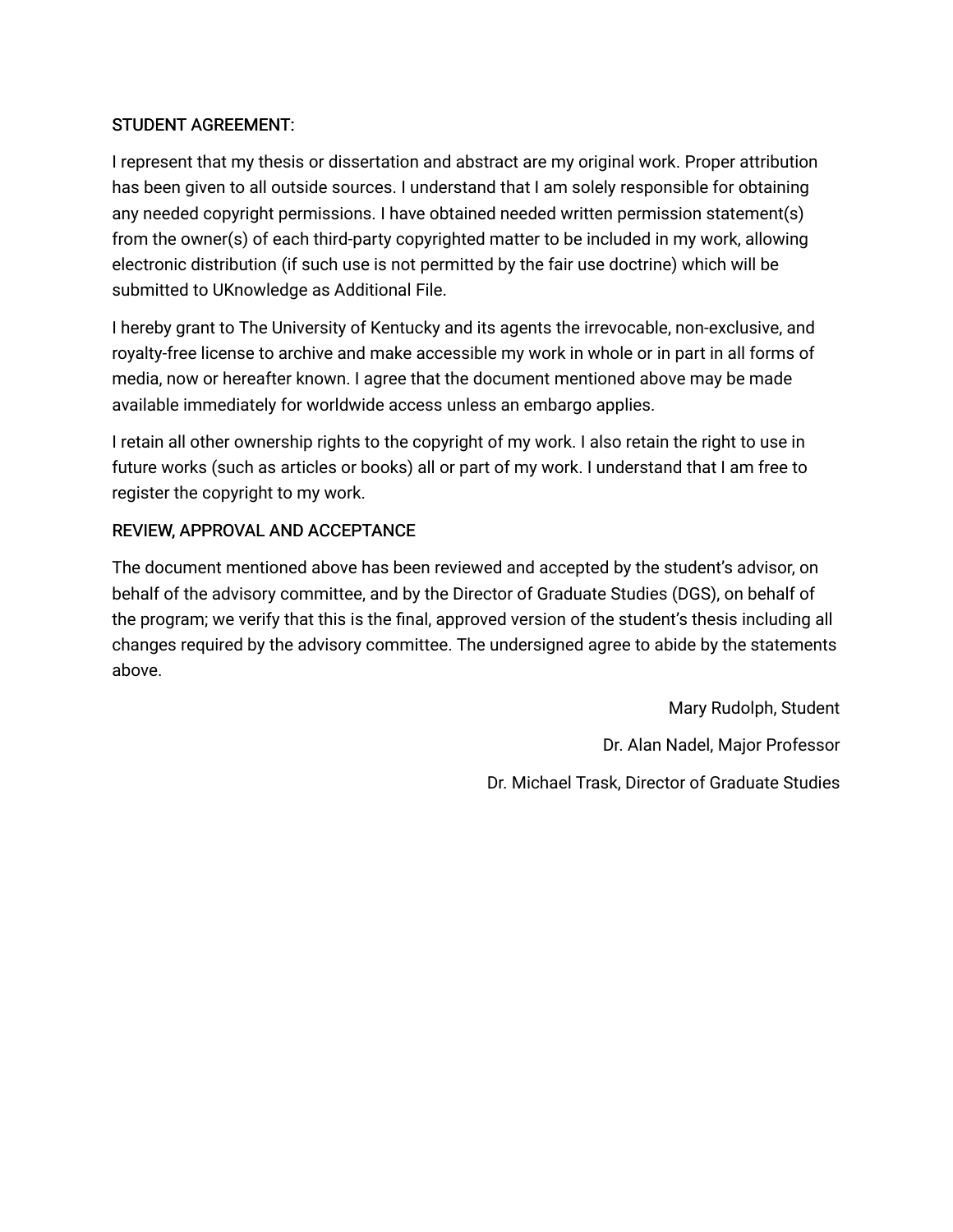# WHOLENESS AND BELONGING IN NIKKY FINNEY'S *HEAD OFF & SPLIT*:

# AN ECO-POLITICS OF RESILIENCE AND RESISTANCE

THESIS

A thesis submitted in partial fulfillment of the requirements for the degree of Master of Arts in the College of Arts and Sciences at the University of Kentucky

By

Mary Abigail Rudolph

Lexington, Kentucky

Director: Dr. Alan Nadel, Professor of Literature

Lexington, Kentucky

2020

Copyright © Mary Abigail Rudolph 2020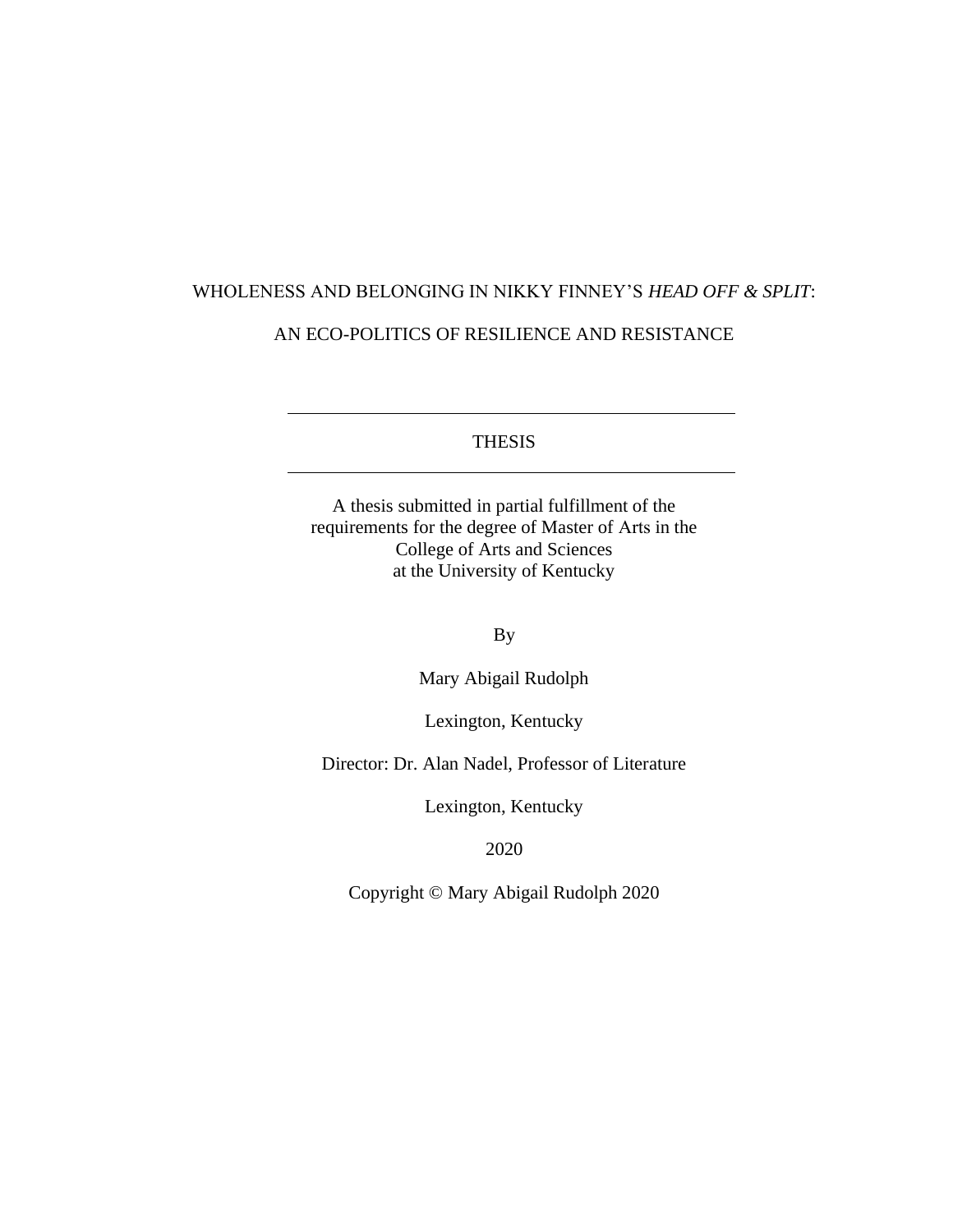### ABSTRACT OF THESIS

#### WHOLENESS AND BELONGING IN NIKKY FINNEY'S *HEAD OFF & SPLIT*:

#### AN ECO-POLITICS OF RESILIENCE AND RESISTANCE

Nikky Finney's *Head Off & Split* illuminates an urgent and radical eco-political project: the creation of whole, resilient, co-species communities capable of surviving interlocking political, social, and ecological crises. Finney foregrounds the strategic practice of belonging as a method of survival within contexts of systemic oppression and climate chaos. "Belonging," in these terms, is not a "natural" ontological state, but a mode of co-being that is continually (re)created and (re)enacted through daily worldmaking practices: foodways, spatial habitation, migration and movement. Belonging is a collection of reciprocal, adaptive, situated praxes that make and sustain beings and worlds. They rely on and affirm a particular imaginary of wholeness defined by entanglement, relationality, diversity, and complexity to create a sense of contribution to that-which-is-beyond-the-self and the more-than-self. Wholeness, in turn, can only exist when beings and collectives act and interact through practices of belonging. Wholeness and belonging as they emerge in Finney's work are, therefore, mutually dependent and co-creative. Though Finney's poetry lays bare the scaffolded effects of oppressive power structures, it is also deeply hopeful in its attention to cyclic processes of nourishment and regenerative possibility.

KEYWORDS: Nikky Finney, *Head Off & Split*, Affrilachian Poetry, Belonging, Wholeness

Mary Abigail Rudolph

21 April 2020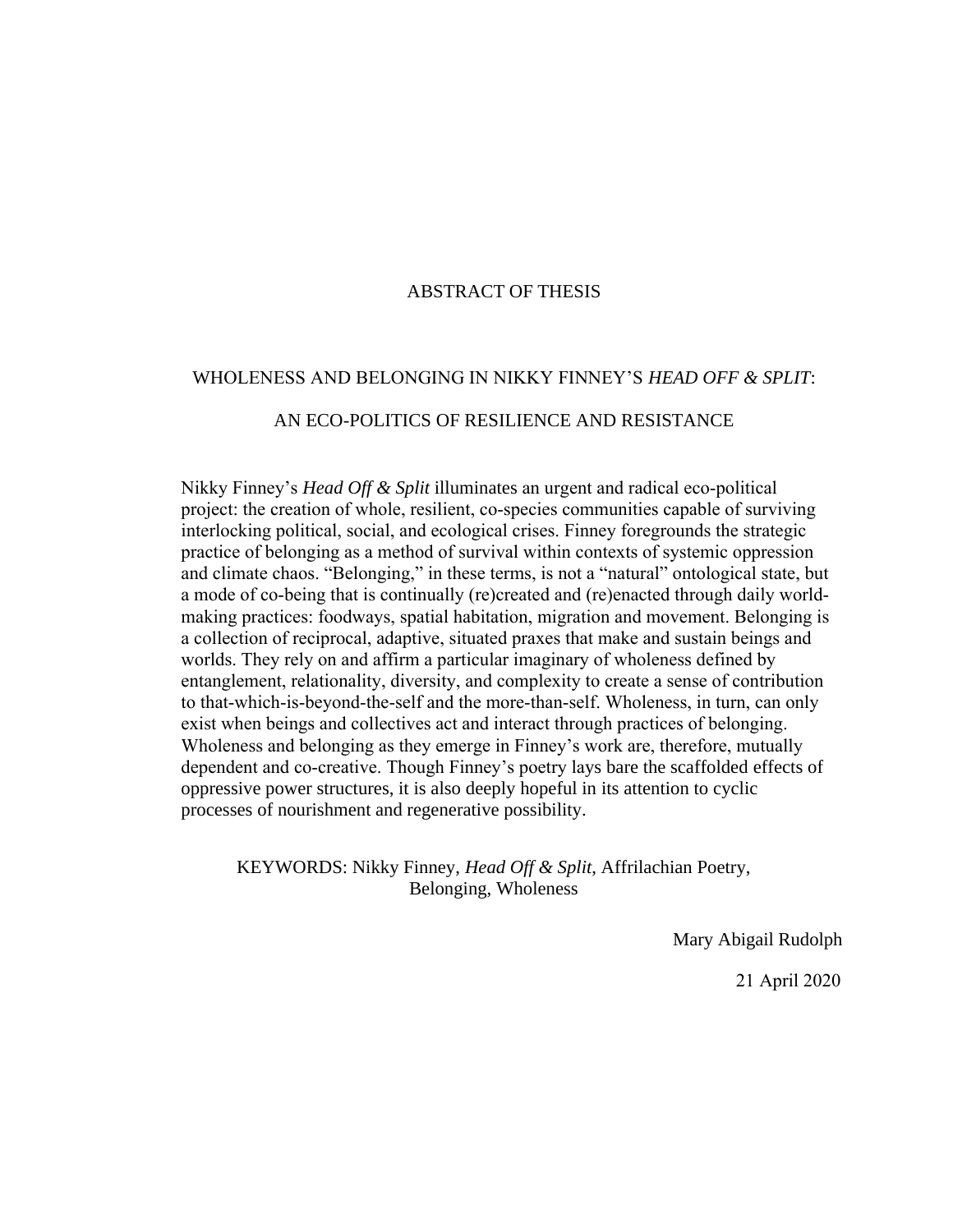# WHOLENESS AND BELONGING IN NIKKY FINNEY'S *HEAD OFF & SPLIT*: AN ECO-POLITICS OF RESILIENCE AND RESISTANCE

By

Mary Abigail Rudolph

Alan Nadel Director of Thesis

Michael Trask Director of Graduate Studies

21 April 2020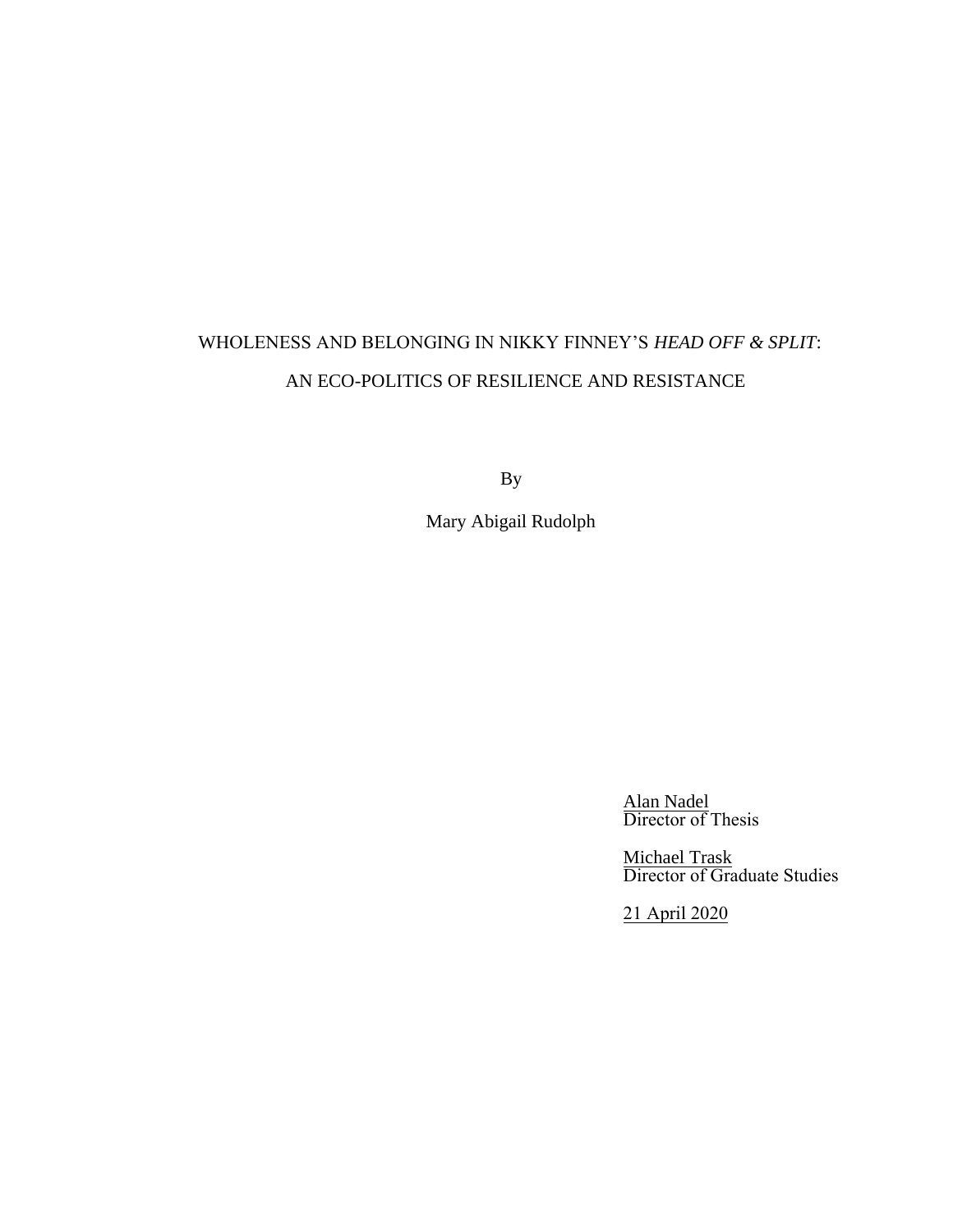*For my mom, who taught me how to work and dream with passion.*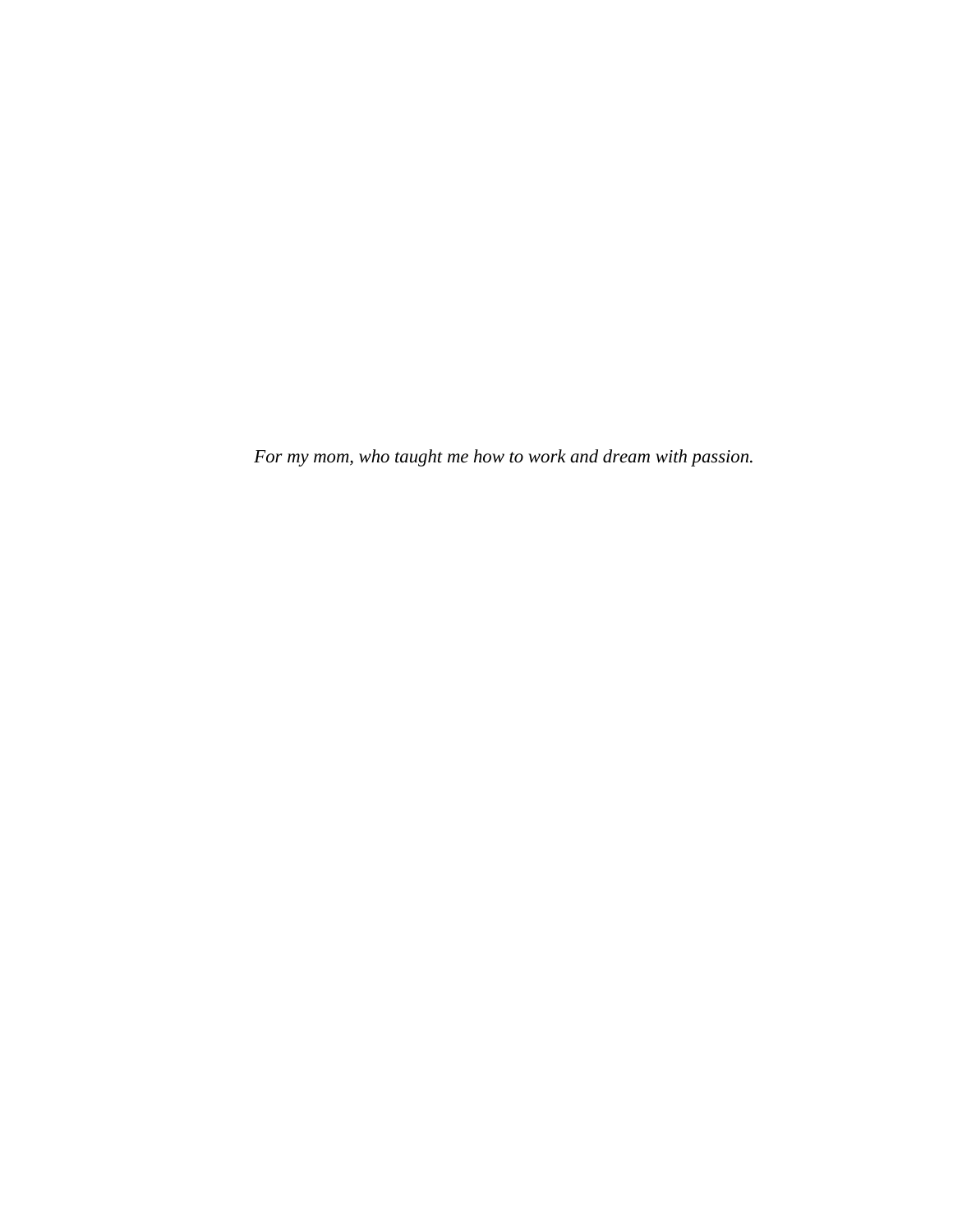#### ACKNOWLEDGMENTS

I am forever grateful to Nikky Finney for writing these poems. I resonate with them as a gardener, a community organizer, a woman, a Kentuckian, a human being. I respond to Finney's keen sense of justice and recognitize in her words the special wonder that comes from practiced communion with the more-than-human world. In this thesis, I have worked to cultivate the position of listener and learner about matters that are beyond the scope of my own embodied experience while simultaneously developing an original reading grounded in it. This project will continue to inform my work in advocacy and activism for years to come, as I continue tothink toward an ecological ethics of collective wholeness and belonging.

To my committee, thank you for your generosity and support.

To Dad and Laura, thank you for your unending love and encouragement.

To Andrew, thank you for grounding me and growing with me.

To Arrow, Dexter, and Lucy, thank you for the pure, wordless comfort of nonhuman companionship.

To the garden, thank you for your lessons on growth, death, decay, and regeneration.

To Wendell Berry, Donna Haraway, Anna Tsing, Sylvia Wynter, Kevin Quashie, Audre Lorde, and bell hooks, thank you for your words.

iii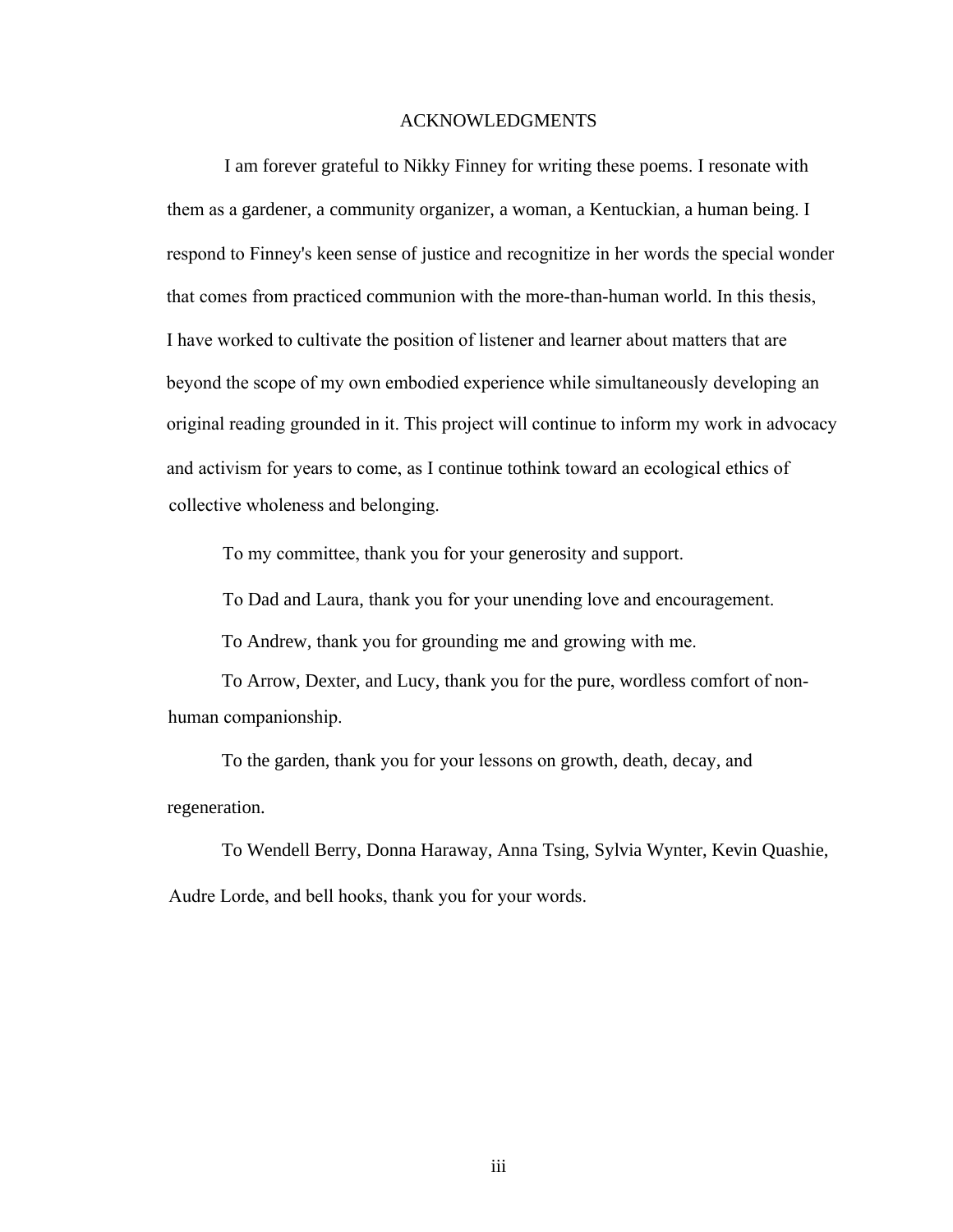|                           | iii                              |
|---------------------------|----------------------------------|
| Part I: Introduction      |                                  |
|                           | $\blacksquare$<br>$\overline{4}$ |
|                           |                                  |
| Part II: Head Off & Split | 9                                |
|                           |                                  |
|                           | 12                               |
| Part III: Wholeness       |                                  |
|                           | 16                               |
|                           | 22                               |
|                           | 26                               |
| Part IV: Belonging        |                                  |
|                           | 31                               |
|                           | 32                               |
|                           | 35                               |
|                           | 37                               |
|                           | 39                               |
| Conclusion                |                                  |
|                           | 42                               |
|                           | 47                               |
|                           | 54                               |

### TABLE OF CONTENTS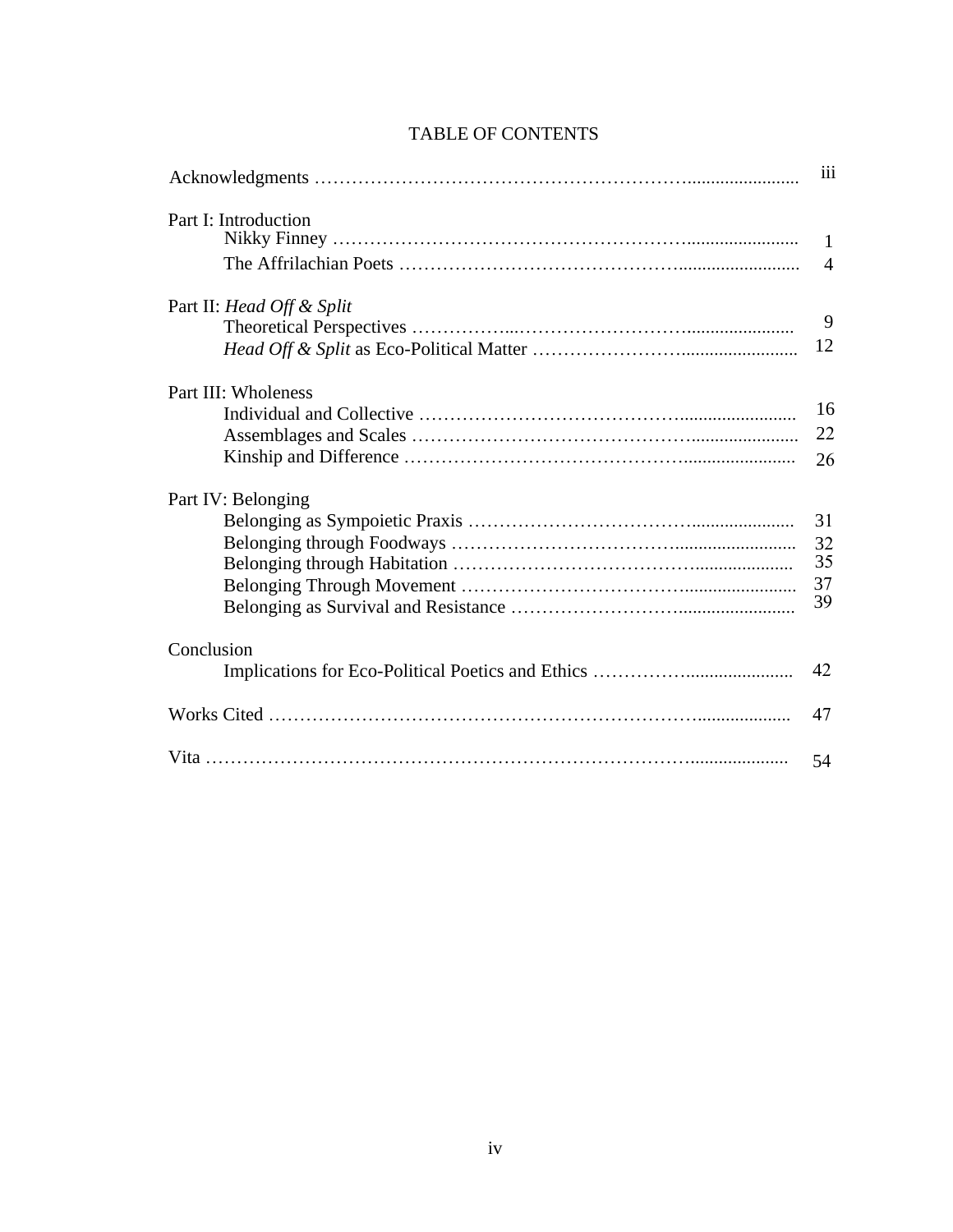#### **PART I: Introduction**

#### **Nikky Finney**

A vital motivation pulses through Nikky Finney's poetry: to put the things that are necessary for living in the world into language. One such necessity is a feeling of connection to the more-than-human world. Finney has long worked to put her own earthconnection into words, a project that is always unfinished, evolving amid a web of shifting attachments. The origin of her sense of connection, though, is firmly rooted in the specificities of her birthplace—the ecology of Conway, South Carolina perpetuates, grounds, and unifies her poetry (Finney "A Conversation").

After graduating from Talladega College in 1979, Finney moved to Atlanta, Georgia. There, she was mentored by Toni Cade Bambara, a poet of the Black Arts Movement whose personal, political, and artistic influence continues to inform Finney's life and work.<sup>1</sup> During this formative period, Finney wrote and published her first collection of poetry, *On Wings Made of Gauze* (1985), which introduces motifs that continue to emerge throughout her oeuvre—relationality, ritual, history, and place. In contrast to her later work, however, these poems read almost like folklore or fable; they are whimsical, veiled by an atmosphere of myth.<sup>2</sup>

In 1989, Finney settled in Lexington, Kentucky as a visiting writer in the University of Kentucky's English Department; she became permanent faculty a few years later. Finney lived, wrote, and taught in Kentucky until 2013, when she returned to her

<sup>1</sup> In her bio, Finney writes that "she follows the path, beyond adornment, that Bambara lived and taught—a writing life rooted in empathetic engagement and human reciprocity" ("About Nikky").

<sup>2</sup> In fact, the first poem of this collection is titled, "The Last Fable: An Introduction" (13).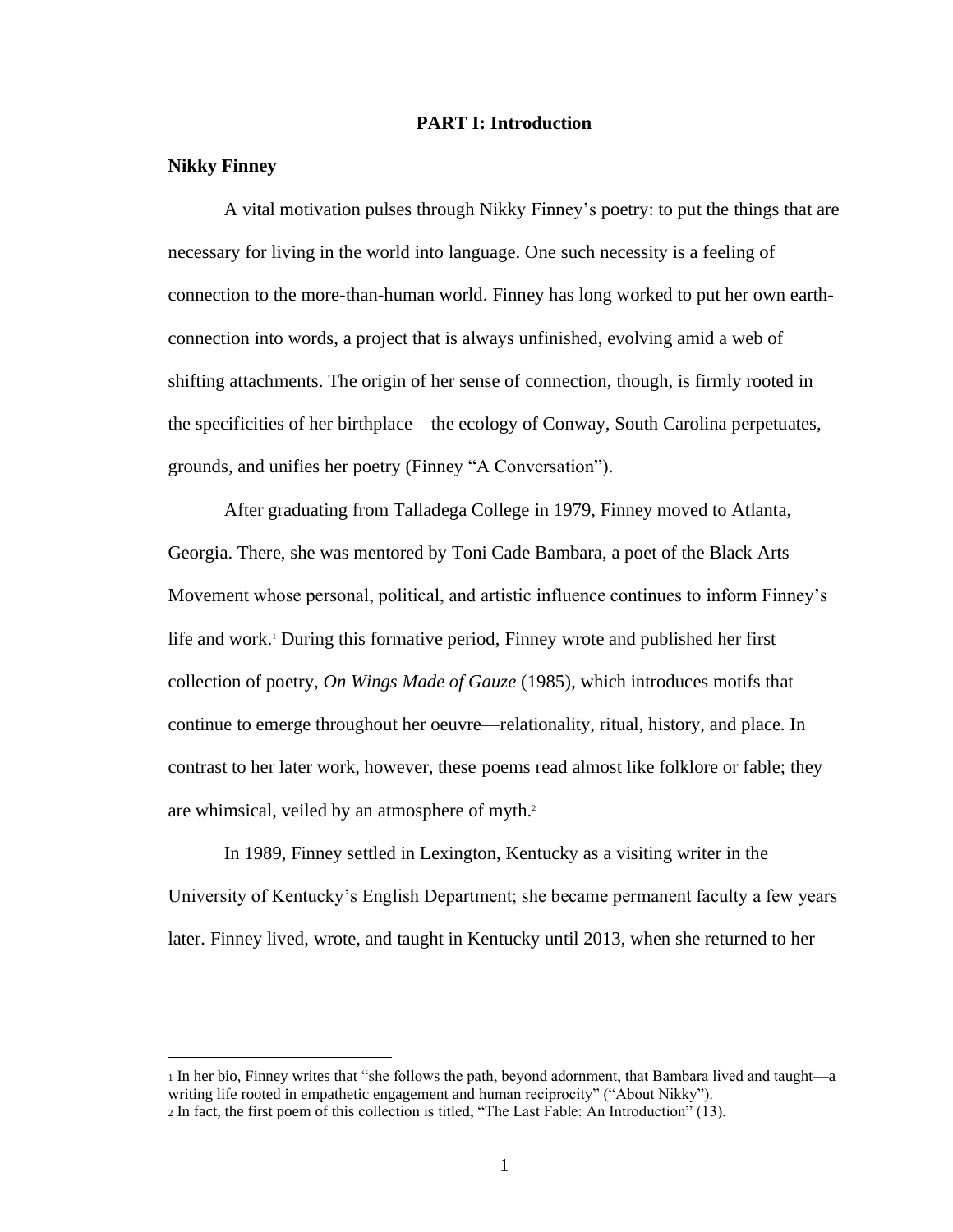home state to accept a position at the University of South Carolina. While in Kentucky, she published three books of poetry as well as a collection of short stories.<sup>3</sup>

In *Rice* (1995), Finney reclaims Black history, presence, and world-making as central to and constitutive of South Carolina.<sup>4</sup> She weaves artifacts such as photographs, direct quotations, lyrics from spirituals, Gullah dialect,<sup>5</sup> and Hausa proverbs<sup>6</sup> into the collection to create a rich collage of history retold. More grounded than her first collection, *Rice* establishes Finney's treatment of local customs as they are integrated with local ecologies and introduces a particular emphasis on agricultural practices and foodways. As its title affirms, Finney's second collection holds sacred the traditions associated with rice culture and pays tribute to traditional African and African diasporic agricultural knowledges.<sup>7</sup> Jeraldine Kraver (2002) explores the intersection of personal, familial, place-based, and racialized mythmaking as it emerges in *Rice*.

In *The World is Round* (2003), Finney continues to ponder themes of history and ecology while developing a politics of belonging and based on reciprocity and

<sup>3</sup> In *Heartwood* (1998), Finney expands on many of the themes that emerge in her poetry, such as kinship, community, and the persistence of place-based cultural traditions.

<sup>4</sup> I capitalize Black at the direction of Finney herself: "I don't call myself a minority writer. I call myself a Black woman writer. I always capitalize Black. I don't allow myself to be called a minority writer. I believe calling myself this or allowing myself to be called this is a part of the design that those in power have structured to always keep people—who have been marginalized in and by history—over there. I am not 'over there.' I am right here. I am full throttle. I am not a minority anything" ("Interview" 2019).

<sup>5</sup> The Gullah are a distinctive cultural group of Black Americans who descend from enslaved Africans along the southeastern Atlantic coastal plain of the U.S. Many continue to live in small farming and fishing communities on the coasts and islands of South Carolina and Georgia (Opala). Finney describes the Gullah as communities who continue "working the land and making culture happen" in those places, as they have done for centuries ("A Conversation").

<sup>6</sup> The Hausa are an African people who inhabit what is now northern Nigeria and neighboring regions. It is largest ethnic group in Africa and the second most-spoken language after Arabic in the Afroasiatic family of languages.

<sup>7</sup> Sections of the collection are titled for various agricultural practices associated with the African Diaspora. The African "heel-toe" method for planting is "to first dig with the heel / drop seed / then cover with the toe" ("Heel-toe" 1-3). "Thresh" refers to "to separat[ing] the seed" ("Thresh" 4). To "winnow," finally, is to "to free from the lighter particles of / chaff and dirt especially by throwing / it into the air and allowing the wind / to blow away the impurities" ("Winnow" 1-4).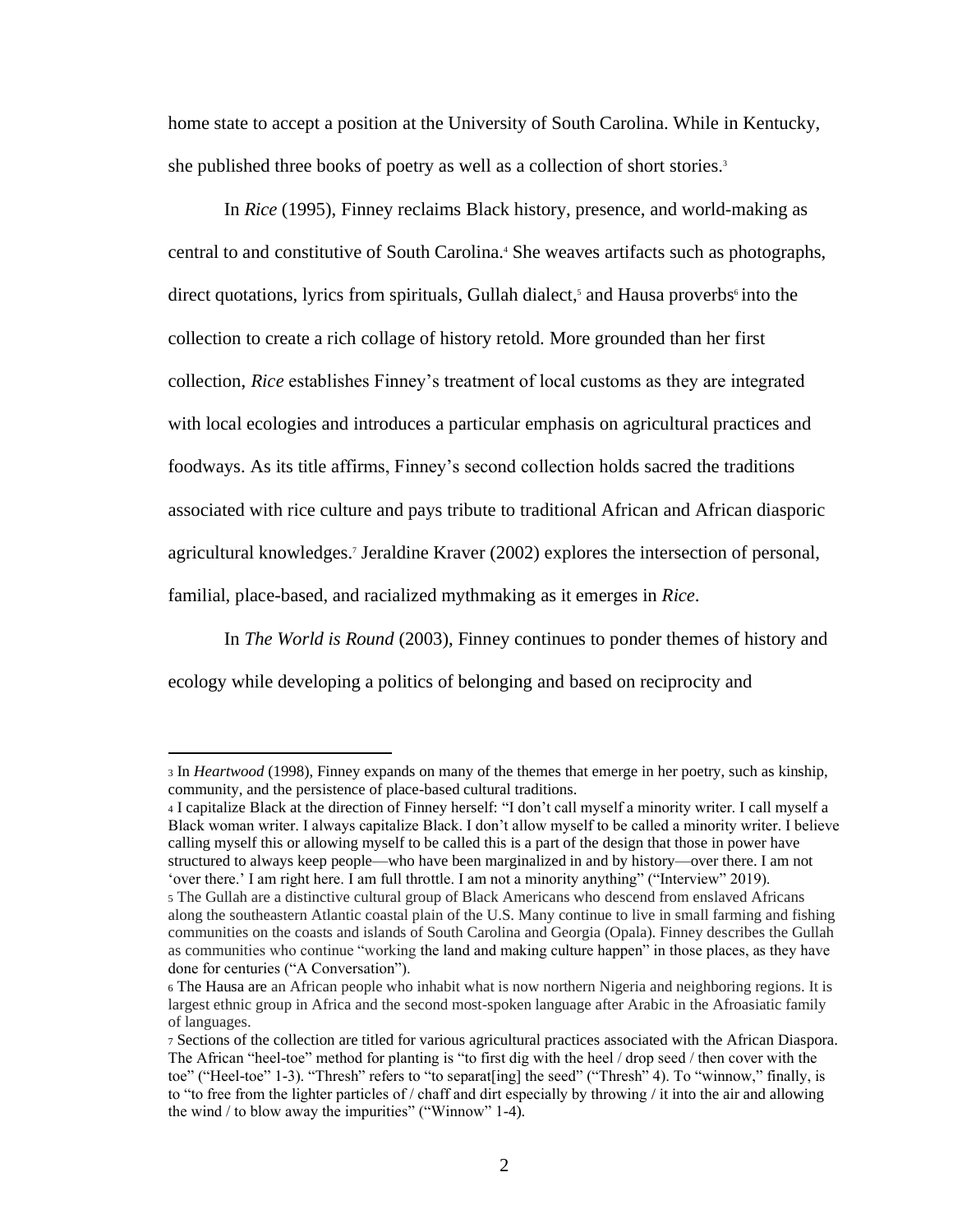mutualism. In "Hurricane Beulah," for instance, Finney repeats the following line to describe the weight and essence of her relationship with her grandmother: "We belonged to each other" (46, 49). Evie Shockley (2004) notes the decolonizing poetics that manifest in *The World Is Round*. As Shockley observes, Finney considers contemporary forms of globalism as they are informed by colonialism and the Atlantic slave trade, thereby "preclud[ing] a reductively simple celebration of universality" (206).

In 2011, Finney's *Head Off & Split* won the National Book Award*.* In this collection, the themes generated in each of her previous works culminate with clarity and purpose. Throughout her career, Finney has received critical acclaim for her honest, compassionate, and insightful treatment of intersectional identities and her deft fusion of the personal and the political (Bashir, Dawes, Gildersleeve, Villarreal). Her story poems have been celebrated as contributing to "the grand spiral of history" and challenging readers to be ever mindful of "who is speaking and why" (McElroy 24). Certainly, Finney's poems illuminate with clarity and tenderness wide-ranging nuance in and among specific modes, histories, and practices of Black and female being; any careful consideration of her work must be attuned to these themes. The rich ecological implications of Finney's work, however, remain unexplored.<sup>8</sup> This scholarly lacuna may be partially attributable to what Kwame Dawes, fellow poet and scholar, notes in an epistolary review addressed to Finney:

Because your verse is very direct about exploring life through the roaming eye of a Black woman, your poems must contend with the inevitable, though unfair, label of parochialism and regionalism. The labels are unfair because, while the poetry celebrates the particular, the parochial—through the use of personal detail and specific landscape—it speaks eloquently out of the world with a clarity and a sensitivity that only a focused and intimate view of the world can produce. (276)

<sup>8</sup> Though Kraver insinuates the importance of space and geography in collective mythmaking, she does not discuss the ecological import of Finney's work at length.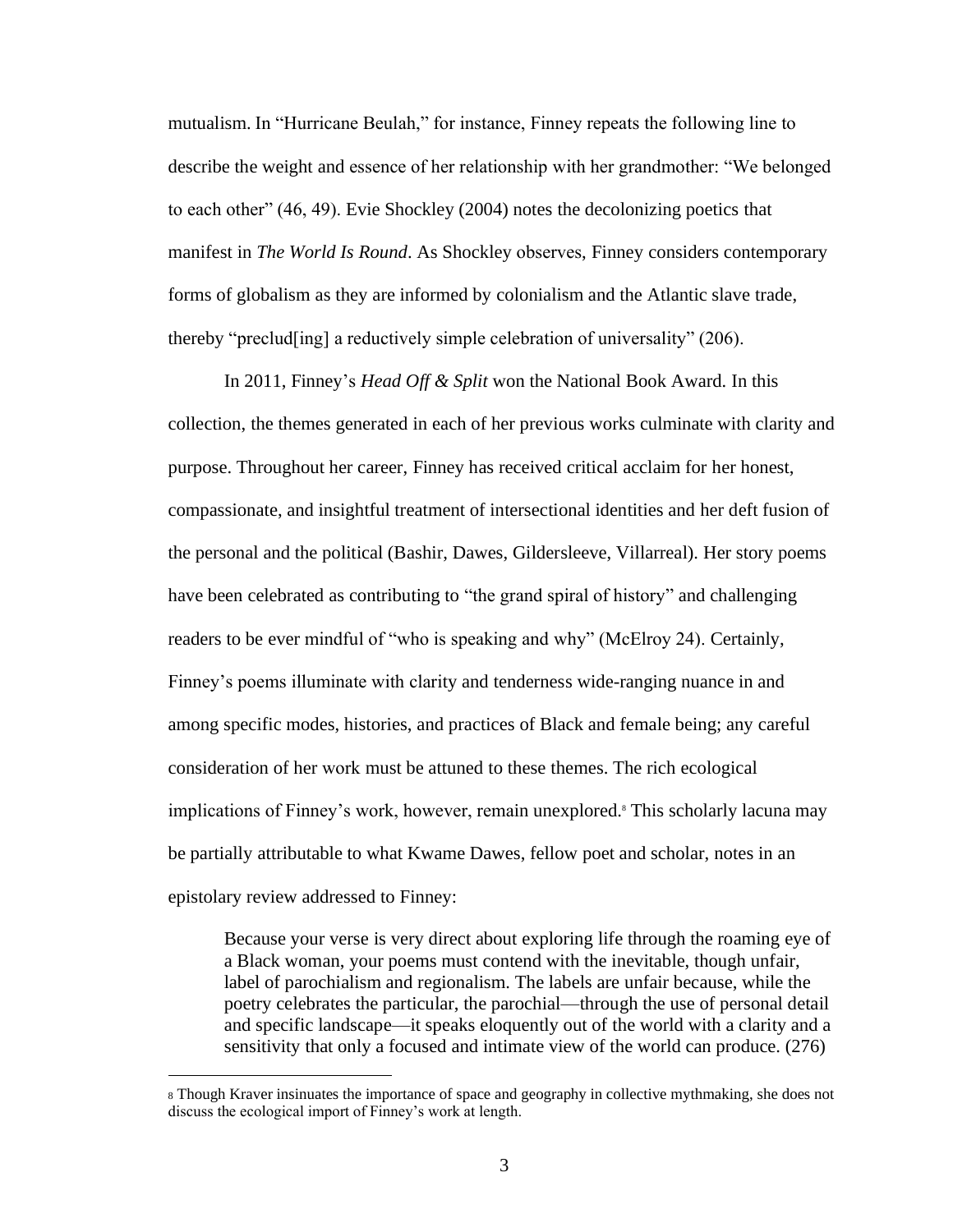As Dawes suggests, while it is necessary to consider Finney's work in relation to the specific relationships and ecologies that embed and inform it, it is equally necessary to recognize the impossibility of containing its generative force within those bounds. Attending to the ecological valences of Finney's poetry reveals truths that, though rooted in particularities of region and identity, hold sway beyond them: that social and environmental injustice are deeply related symptoms of the oppressive power structures that define neoliberal capitalism. The same colonizing logic that binds and uses people, binds and uses land.

#### **The Affrilachian Poets**

During her tenure in Kentucky, Finney co-founded the Affrilachian Poets collective along with Frank X Walker.<sup>9</sup> Their poetry is aptly described in anthology *Black Bone* as "the bedrock of what stands as Affrilachian Cultural Cartography" (Morgan 13). Now numbering over forty practicing poets, writers, and artists, the Affrilachian Poets assert the existence, presence, and contributions of Black Appalachians. They participate in a shared narrative of creativity, adaptation, and continuity which must be understood within an Appalachian context.

The spatial imaginary of Appalachia follows the contours of the Appalachian Mountains as they reach through thirteen states. Despite its vastness and rich biodiversity,10 Appalachia has often been regarded as a single remote landscape, replete

<sup>9</sup> Other co-founders and original members include Kelly Norman Ellis, Crystal Wilkinson, Gerald Coleman, Ricardo Nazario-Colon, Mitchell L. H. Douglas, Daundra Scisney-Givens, and Thomas Aaron <sup>10</sup> The Appalachian region is among the most bio-diverse in the world, both in terms of species variety and abundance of individual organisms. Many of the plants, animals, insects, and fungi found in Appalachia are endemic to the region, meaning they do not exist anywhere else on the planet. There are many reasons for Appalachia's bio-diversity, including its long evolutionary history and diversity of landforms, elevations, climates, and topographies. For detailed discussions, see Muir (2020) and Loucks, et al (2020).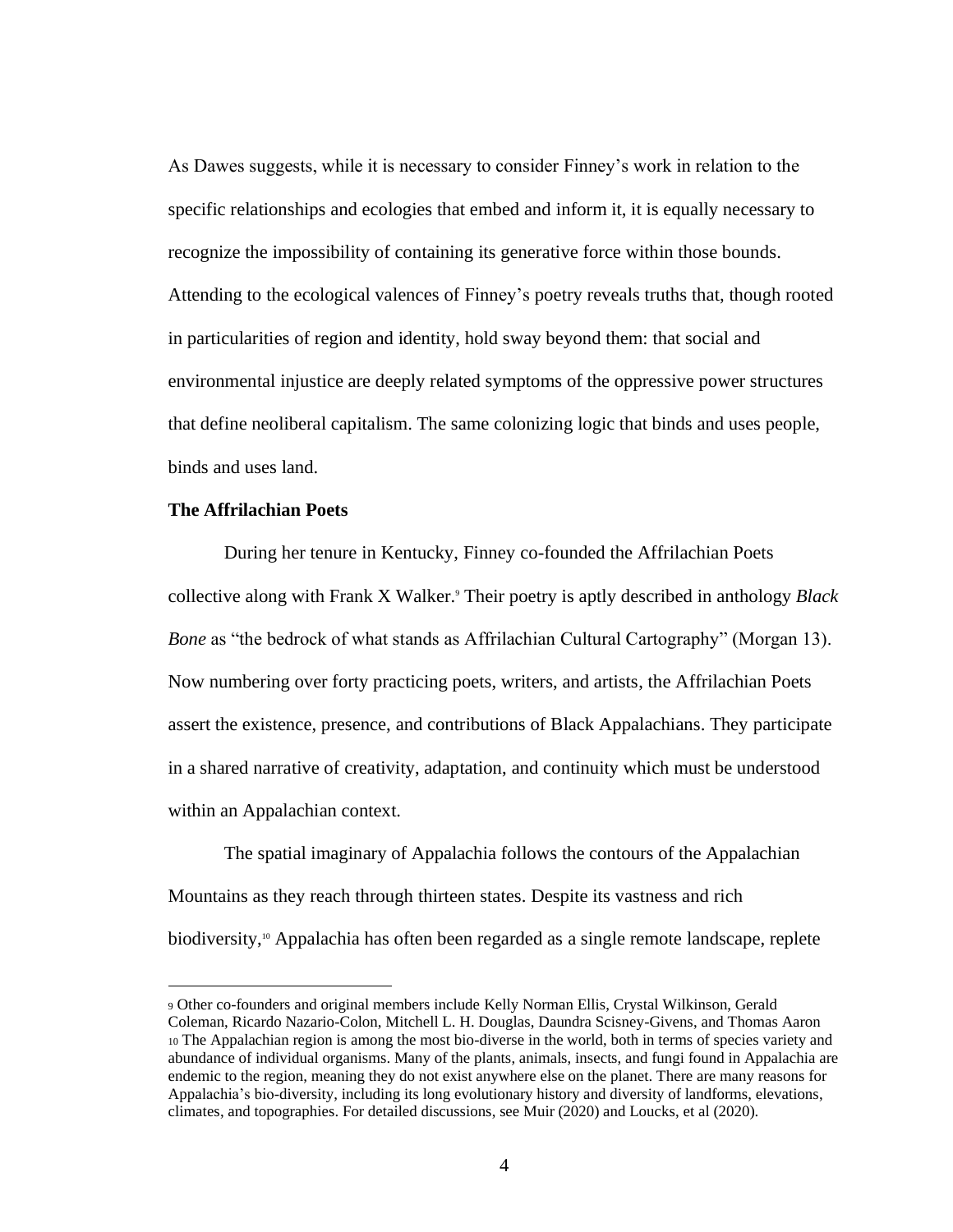with natural resources. Those resources have justified extractive industries, such as coal mining and logging.<sup>11</sup> Appalachian culture, moreover, has often been conceived as static, and Appalachian people as relics of settler heritage preserved in mountain hollers, symbols of a romantic past rather than fully dimensional human beings capable of representing themselves as citizens in a modern democracy.<sup>12</sup> Such essentializing notions, rooted in settler mythologies, facilitate both nostalgia and differentiation—Appalachia becomes both origin and Other.<sup>13</sup> bell hooks, Black Kentucky writer and feminist activist argues that Appalachia's "anarchist spirit" has long threatened the status quo, "hence the need to undermine it by creating the notion that folks who inhabit these spaces [a]re ignorant, stupid, inbred, ungovernable" (13, 20). The reification of Appalachia as a fixed monoculture defined by lacks—lack of wealth, lack of education, lack of opportunity, lack of diversity—is, thus, a primary element of calculated disenfranchisement and erasure which enables continued extraction of resources and labor by the neoliberal capitalist state. This cycle is further perpetuated and excused by classist discourse that

<sup>11</sup> Richard York writes, "The powerful economic industries of the region are clearly unsustainable from a purely ecological point of view, particularly the coal industry, being dependent on non-renewable resources and the destruction of potentially renewable resources, such as the forests that are leveled by mountaintop removal coal mining" (15).

<sup>12</sup> In 1899, William Goodell Frost described Appalachian people as "our contemporary ancestors," establishing a core set of diminishing and patronizing assumptions that has long informed scholarship on the region and its inhabitants: "The question of the method by which these contemporary ancestors of ours are to be put in step with the world is an educational one. I wish only to bring forward two suggestions. In the first place, the aim should be to make them intelligent without making them sophisticated. As a matter both of taste and of common sense, we should not try to make them conform to the regulation type of Americans; they should be encouraged to retain all that is characteristic and wholesome in their present life. Let us not set them agog to rush into the competition of cities, but show them how to get the blessings of culture where they are. Let them not be taught to despise the log cabin, but to adorn it. So, too, the whole aim of our aid should be to make them able to help themselves. Industrial education, instruction in the care of their forests, rotation of crops, and similar elementary matters will make them sharers in the gifts of science" (Frost 80).

<sup>13</sup> Henry David Shapiro's now infamous *A Strange Land and Peculiar People: The Discovery of Appalachia,* for example, portrays Appalachia as fundamentally other in the tradition of imperialist discourse. In this formulation, Appalachia represents the unknown and uncharted, a wild place that has yet to be mapped, governed, settled, colonized.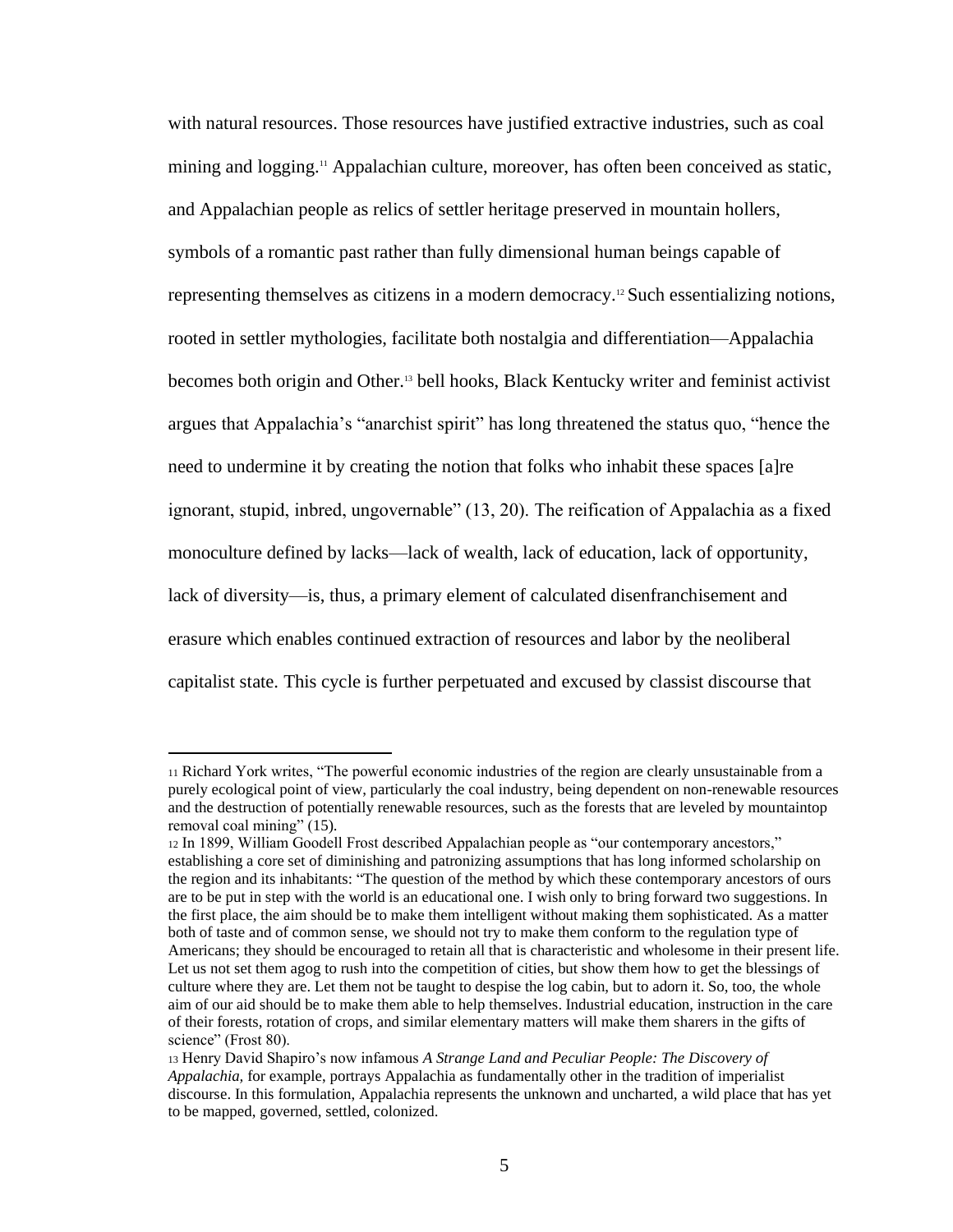associates morality with wealth and immorality with poverty.<sup>14</sup> Stereotypes, therefore, contribute to the control and exploitation of Appalachian communities and ecosystems.<sup>15</sup>

Appalachia is, of course, infinitely more complex than stereotypes suggest, encompassing dynamic assemblages of more-than-human ecologies and diverse human communities. At least eighty-five Native American nations currently inhabit Appalachia, a majority of which are among the two hundred sovereign Indigenous nations as yet unrecognized by the U.S. federal government (Penland). Latin-x populations, furthermore, are growing rapidly in many Appalachian counties (Hayburn). The largest minority group in Appalachia, though, continues to be African American; the lives and contributions of Black Appalachians are fundamentally interconnected—socially, aesthetically, economically, and culturally—with those of all the other ethnic groups in the region.16 No single story or identity can encompass the various ecosystems, communities, and assemblages that coalesce to create Appalachia.<sup>17</sup> Instead, the region is

<sup>14</sup>As hooks notes, "Mass media representations of poor folk in general convey to the public the notion that poor people are in dire straits because of the bad choices they have made. It pushes images that suggest that [when] the poor suffer... it is because of innate weaknesses in character" (30).

<sup>15</sup> According to York, "The profits of the major industries in Appalachia have not translated into the wellbeing of people in the region. The coal-centric economic development that is currently dominant in many parts of Appalachia is not only unsustainable from an environmental point of view but is also unsustainable purely in social and economic terms, since the coal industry employs fewer and fewer people and suppresses other potential economic opportunities. The economic hardships and environmental degradation associated with the coal industry have undermined social capital in the region, leaving many people there dispirited and pessimistic about the future" (16).

<sup>16</sup>Althea Webb writes, "No number of age-old stereotypes can erase the fact that, Appalachia, distinctive as it is, has never been a region that is *lily white*. History reveals that Appalachia has always had a racially and ethnically diverse population that has been significant and influential. Migration and mobility has shifted patterns of diversity within sub-regions and particular counties, but many areas recall traditions of inclusive collaboration unlikely to have taken hold outside the mountains. Indeed, while some areas today are largely white, the collective memory of a county may reveal a vastly different history" (np).

<sup>17</sup>Ivy Brashear notes, "Stories about Appalachia, who tells them and who gets to claim them, matter a great deal when it comes to understanding the place and people more fully…No one narrative can tell the full story of an entire region and the people that live there because no one person or story can lay complete claim to a place. Appalachia, like every other region of this country, contains multitudes" ("The Lies We're Told About Appalachia").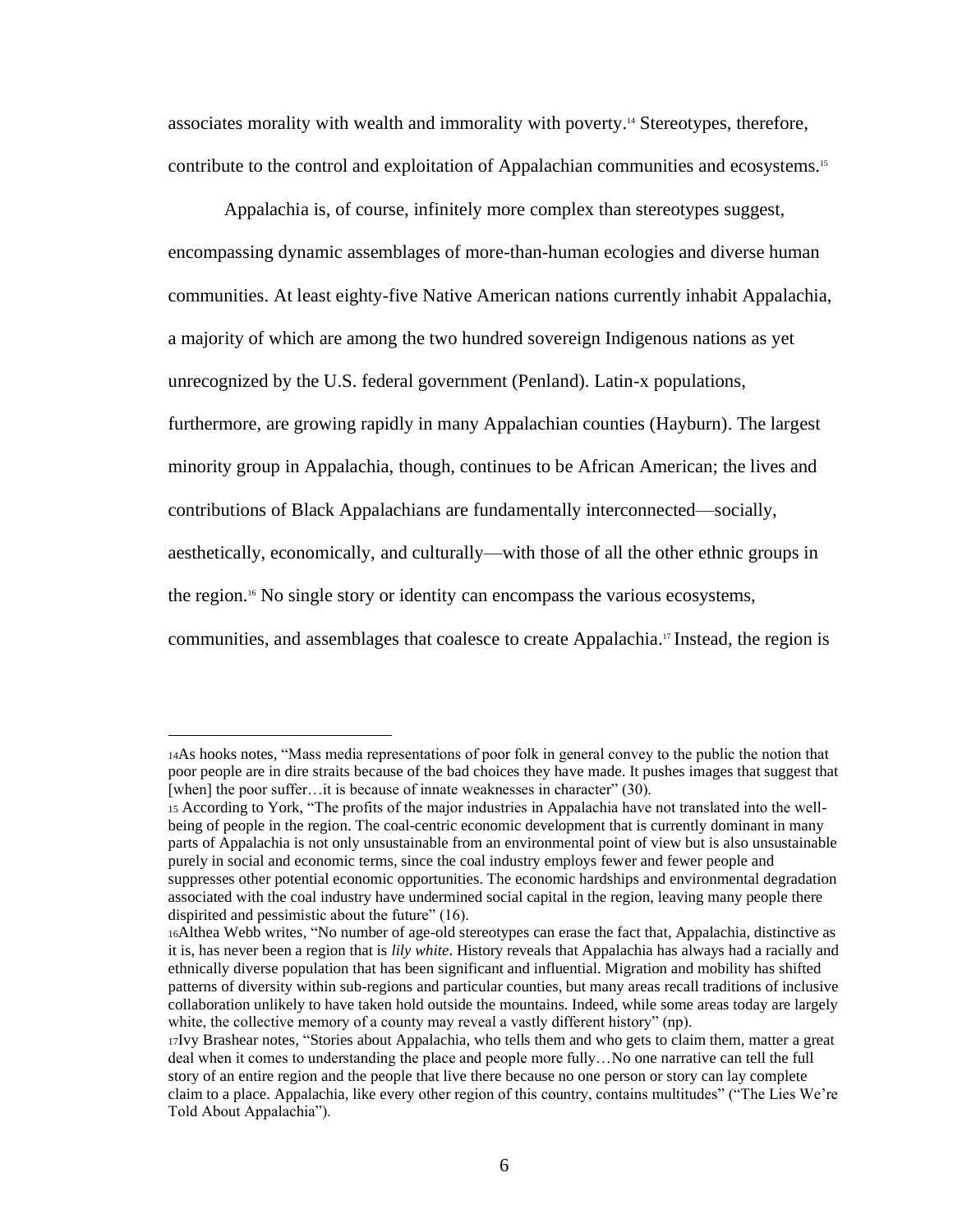defined by contamination—the crossings, collaborations, and evolving trajectories generated when collectivities emerge, interact, and change one another.<sup>18</sup>

Recent scholarship has begun to define Appalachia by these networked connections rather than by seclusion. It acknowledges that Appalachian history is characterized by relationality rather than isolation, and that Appalachian culture is perpetually (re)created through the ideological, economic, and ecological interactions between and among a multiplicity of more-than-human entanglements.<sup>19</sup> Despite this more nuanced understanding of Appalachia, stereotypes remain influential. Projects that promote a more accurate and complicated story of Appalachia, therefore, continue to be politically exigent.

The work of the Affrilachian Poets responds to this very exigence. Their work brings into clear focus the heterogenous dynamism of Appalachia by demonstrating that the region is "more than one ethnicity can define" (*The Affrilachian Poets*). Walker coined the term *Affrilachia* in 1991, after he discovered that the Webster's definition of *Appalachian* referred only to the white inhabitants of the region. Walker's family has lived in the Appalachian foothills for generations, living on and making the land, yet, their existence was rendered invisible by exclusionary discourse. Walker remembers, "I felt as if I were being locked out of something important to me. Something that had always been a part of who I am" (qtd. in Lansana 50). In his poem "Kentucke," Walker writes, "I too am of these hills" and "indeed / some of the bluegrass / is black" (34, 63-

<sup>18</sup>I use the term "contamination" in the spirit of Anna Tsing, who writes, "We are contaminated by our encounters; they change who we are as we make way for others. As contamination changes world making projects, mutual worlds—and new directions—may emerge. Everyone carries a history of contamination; purity is not an option" (27).

<sup>19</sup> See Jones (2019), Revill and Gold (2018), and Swanson (2018).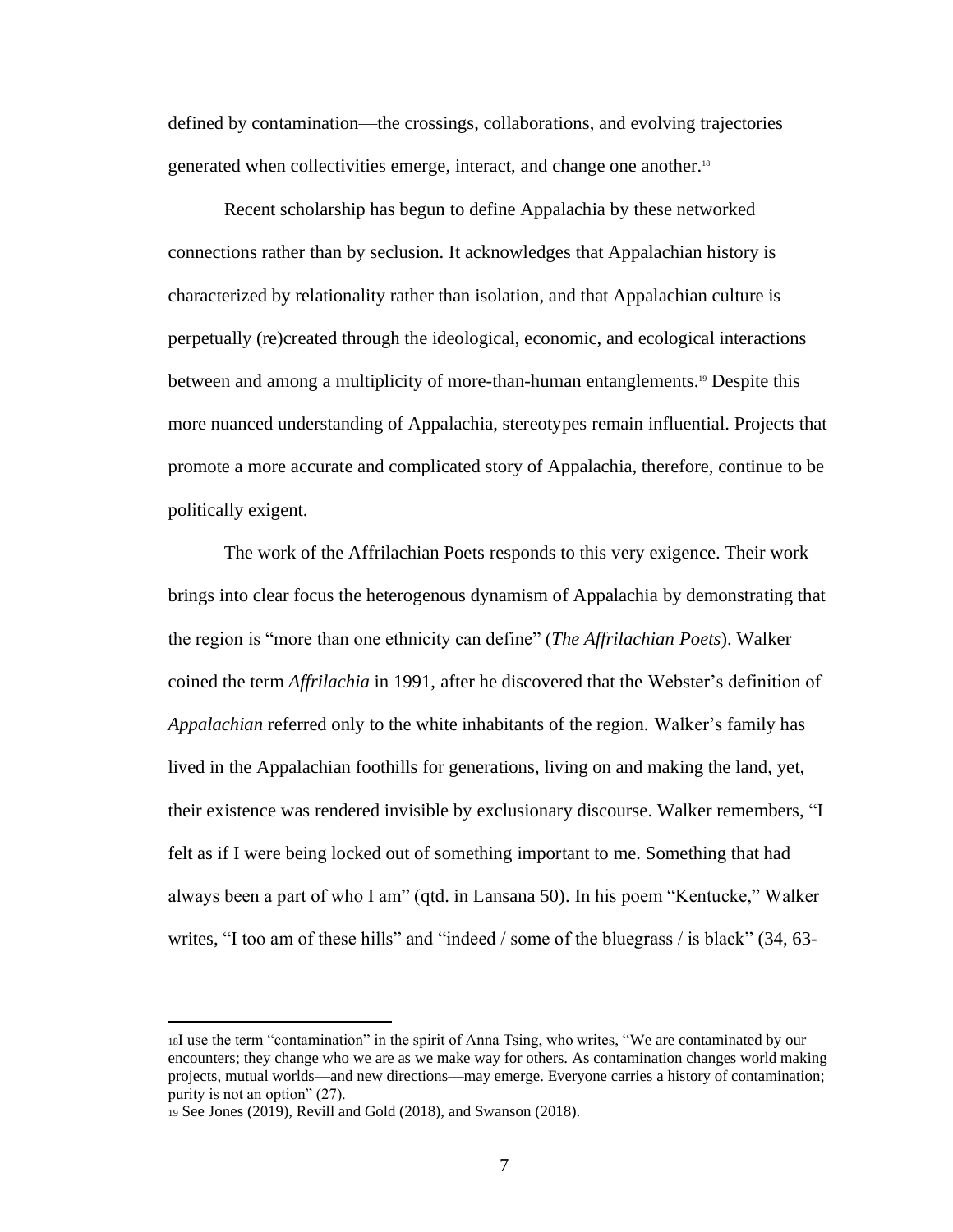65). In this way, the very word *Affrilachia* is political in its assertion of the heritage and enduring presence of Black people in Appalachia in opposition to persistent campaigns of erasure and disavowal. As Katheryn Taylor notes, *Affrilachia* demonstrates "the importance of performance—especially of repeatable, influential acts of naming and identification—in generating diverse, interconnected scenes, or *ecologies* that call us to reconceive our historical understandings of Appalachia" (np). In naming and claiming the Affrilachian tradition, Finney participates in creating a collective politics of visibility and affirmation.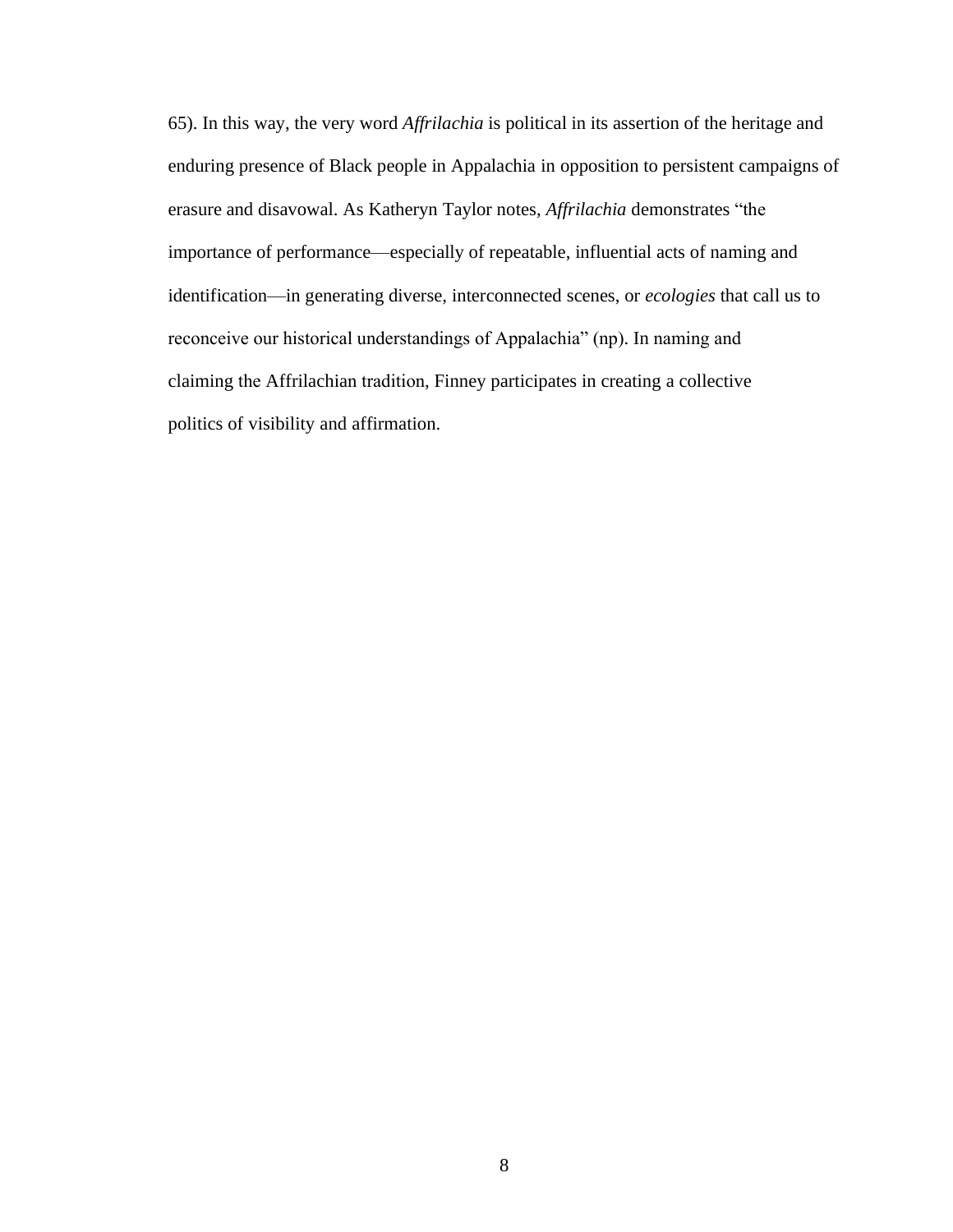#### **PART II:** *Head Off & Split*

#### **Theoretical Perspectives**

In *Head Off & Split*, Finney wields razor-sharp language like a tool in a collection that is focused, politically necessary, and profoundly useful. These poems affirm what Finney herself has testified, that "everything is political—clean water, fresh air, a place to live" ("A Conversation"). Finney joins a tradition of Black women writers, such as Lucille Clifton, Toni Cade Bambara, Maya Angelou, Toni Morrison, Alice Walker, and Zora Neale Hurston, to prioritize political engagement and communitarian ethics along with form and craftmanship. Her work, like the work of her predecessors, participates in eco-political struggles for collective survival and liberation.

Finney's particular vision of collective liberation involves awareness of the deep historical and ecological stratigraphies that entrench contemporary political contexts. She demonstrates a sweeping, historical understanding of ecology, as well as a concept of history that is rooted in spatialized ecology, such that the two are revealed to be always entangled. This concept is concisely illustrated by the image of a "whole fish wrapped in yesterday's news" which became cover art for *Head Off & Split* ("Resurrection of the Errand Girl: An Introduction" 4). Many of Finney's meditations on South Carolina exhibit the knotted complexity of interrelated natural-cultural dimensions. Consider, for instance, how Finney blends history and ecology in the introduction of *Rice*:

My first breaths were drawn, my first words coaxed on a triangular patch of sandy land called South Carolina. Land that Indians first inhabited and that Black folks, Africans, had made. I was born to a land thick with Spanish moss and swamp, Cypress and Live Oak, and, in its day, slavery and many a rice field. (11)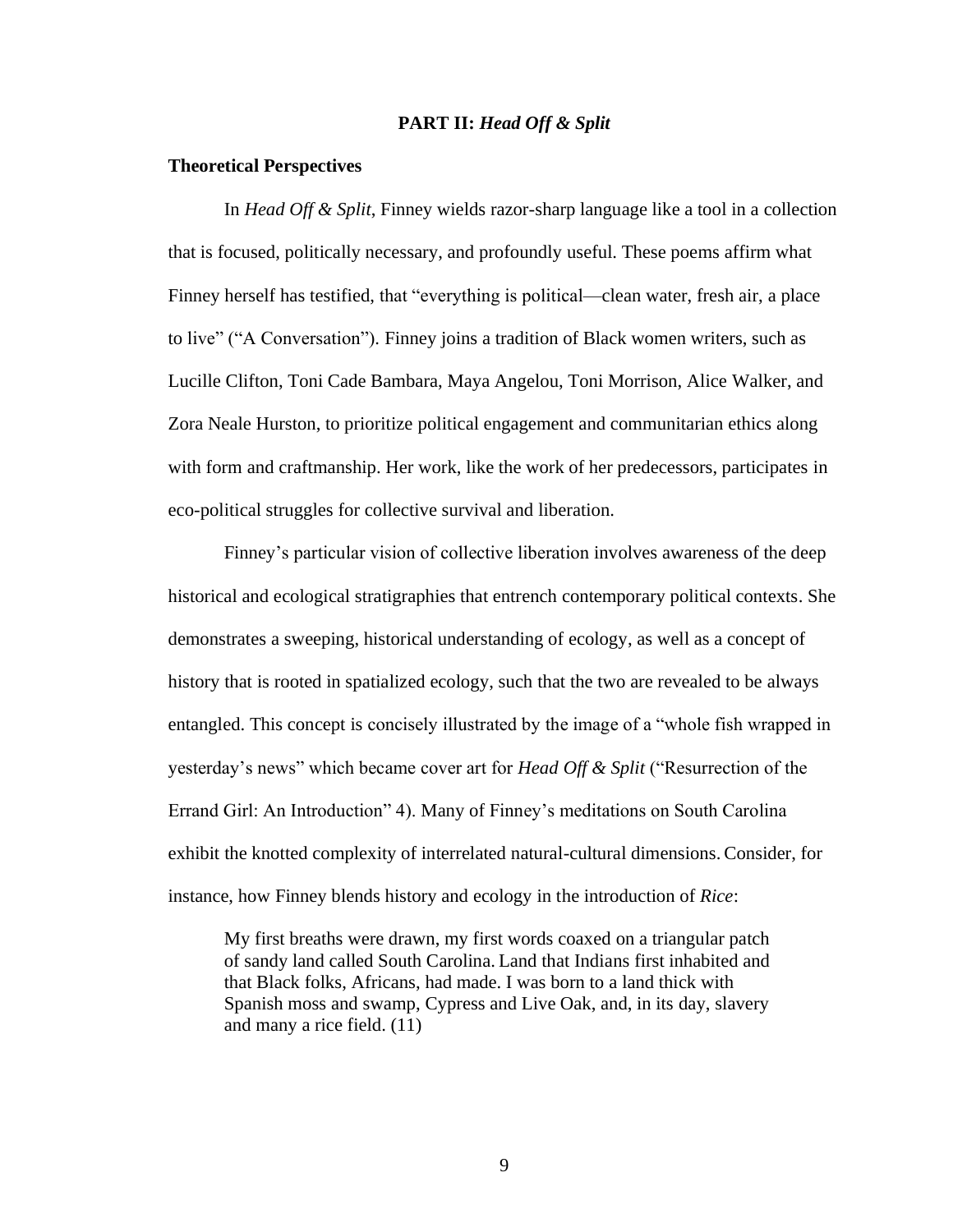In her essay "Inquisitor and Insurgent" Finney writes in analogous eco-political register:

I was born inches away from the sea at the bottom of a fiercely Confederate state, in the small coastal town of Conway, South Carolina, on August 26, 1957. The backyard of our first family house was all sand and seashells. Hundred-year-old oak trees with their canopies of Spanish moss dotted the entire street of tiny wooden houses. The lilting Gullah voices of the children of pure Africans was the first air I ever breathed and the first stories I ever heard. There were postcards sold near the beach that spoke of the legend of the live oaks and the Spanish moss that blanketed them. These cards told a history and held a story that the moss of the live oak was the hair of a southern maiden who had lost her Rebel sweetheart and hung it there hoping for his return. But there were others of us whose great fathers had fought against the Confederacy and believed otherwise: the moss was thought to be the braided hair of all the Africans who had run away and been caught and hanged there. To us the live oaks were said to house the spirits of the slave dead. I learned as a girl there were indeed two sides to every story. More and more I knew that I wanted to be one of those telling and passing on the infinite dark sweet side. (218-219)

Recognizing that human endeavors—history, culture, politics, society—are always

subsumed in and related to more-than-human ecosystems, Finney insists on thinking

beyond the constricting assumptions of Enlightenment humanism and Cartesian dualism

veering towards what Wendell Berry calls "ecological intelligence…a sense of the

impossibility of acting or living alone or solely in one's own behalf, and this rests in turn

upon a sense of the order upon which any life depends and of the proprieties of place

within that order" ("Standing by Words" 65).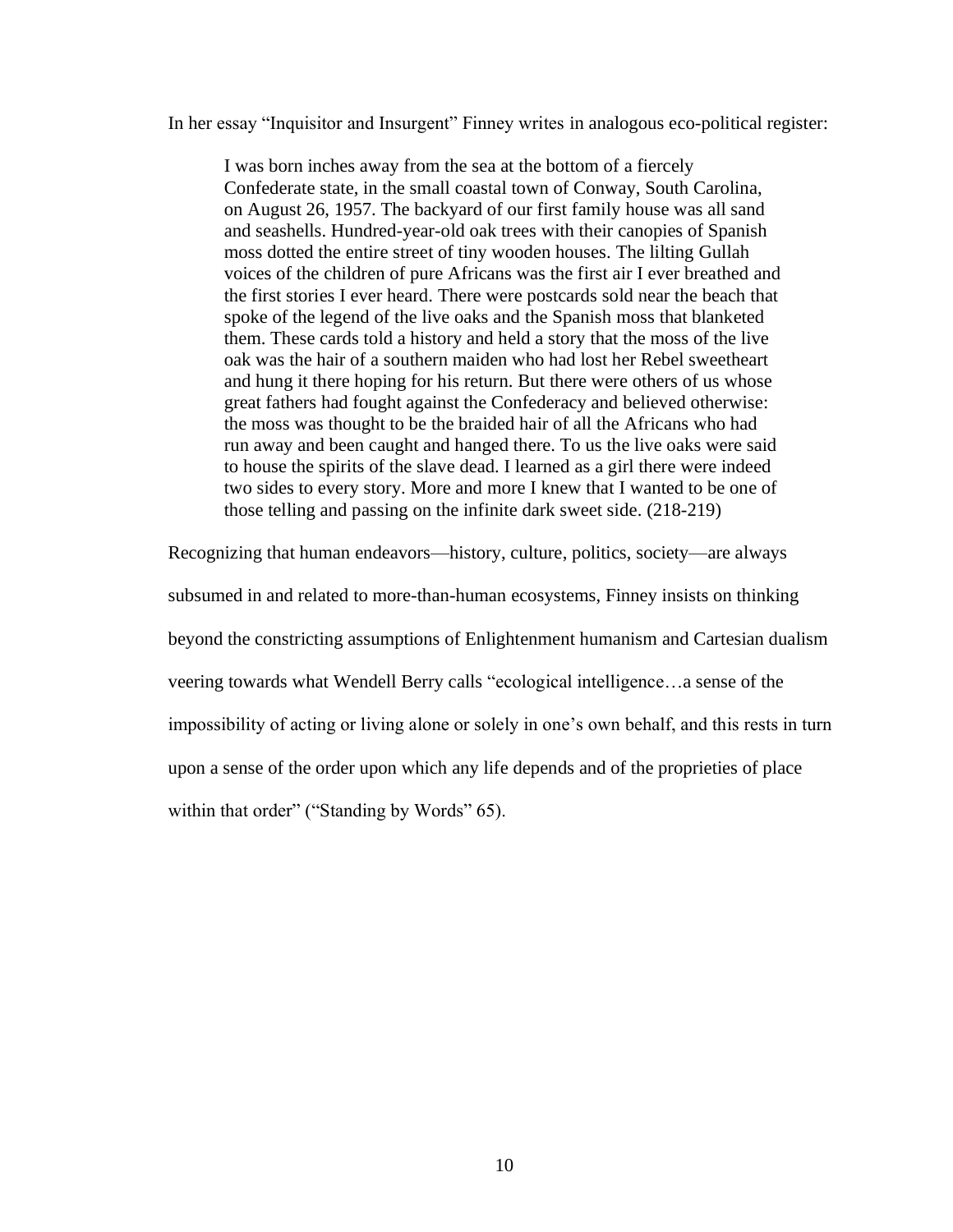Such an impulse might be compared to theoretical projects like posthumanism or deep ecology.20 Concepts of ecological interdependence, however, are not new.21 Nor are they unique to a particular cultural or theoretical lineage. The premise which undergirds much of contemporary critical ecological theory—that humans, non-humans, and the more-than-human world exist in deeply related interdependence as opposed to inhabiting distinct ontological categories—is expressed in various formulations throughout many diverse intellectual and spiritual traditions. In failing to acknowledge or engage with traditions other than Western humanism, some discussions of being human in an ecological context have a tendency to universalize, de-historicize, flatten, and reduce the varied complexity of lived experience. They, therefore, have the potential to reinscribe ethnocentric and androcentric assumptions about "human-ness" even while they critique anthropocentrism.22 Finney, in contrast, remains attentive to the differences among

<sup>20</sup> In the 1970s, Arne Naess published his famous distinction between what he termed the "shallow" and "deep" ecology movements in an essay which has become an Ur-text for subsequent generations of ecological thinkers. In this essay, Naess characterizes the shallow ecological movement as "the fight against pollution and resource depletion" with the primary objective of securing "the health and affluence of people in the developed countries" (3). Meanwhile, conservation efforts represent only one of seven tenets of the deep ecology movement. The other six are as follows: "rejection of the human-in-environment image in favor of the relational, total-field image," "biospherical egalitarianism," "principles of diversity and symbiosis," "anti-class posture," "complexity, not complication," and "local autonomy and decentralization" (3-7). From its conception, deep ecology has been a dynamic intellectual project, splitting and branching in complex ways. These foundational principles, however, remain influential within the intellectual landscape of contemporary ecological theory.

<sup>21</sup> Aldo Leopold, for instance, introduced the land ethic in 1949: "All ethics so far evolved rest upon a single premise: that the individual is a member of a community of interdependent parts…The land ethic simply enlarges the boundaries of the community to include soils, waters, plants, and animals, or collectively: the land" (203-204).

<sup>22</sup> I am referring here to certain posthumanist, new materialist, and bare life discourses that promote a flat ontology of being such that they ignore power differentiations among humans based on race, gender, sex, class, ethnicity, ability, and nationality. Alexander G. Weheliye has noted that such projects ignore "cultural and political formations outside the world of [Enlightenment] Man that might offer alternative versions of humanity," and are therefore complicit in promoting the liberal humanist concept of Man-asuniversal-subject (10). Similarly, Zakiyyah Eman Jackson argues that posthumanism is indebted to and, therefore, must be considered in relation to the work of anti-colonial scholars such as Aimé Césaire, Franz Fanon, and Sylvia Wynter who destabilize and reimagine "the human" and, thus, the entire basis of liberal humanism.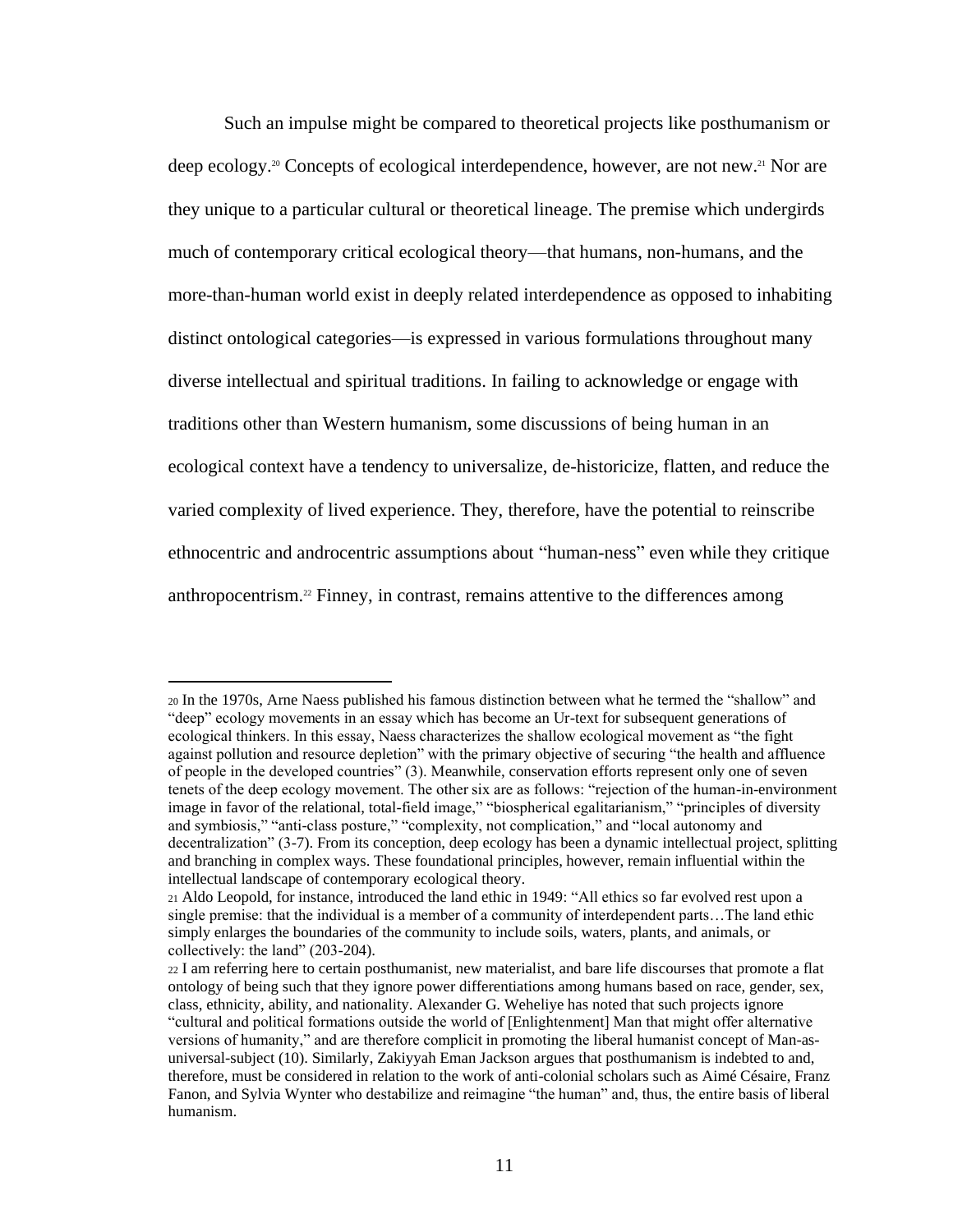situated lives.<sup>23</sup> While her poetry is expansive, encompassing national, international, global, and interspecies connections, it is also precise in its attention to the particularities and histories of specific ecosystems, beings, and relationships.

Finney's poetry resists and overflows theoretical containment. My reading of *Head Off & Split* is consequently informed by a multitude of dynamic thinkers. To consider Finney's vision of collaborative survival within the context of eco-political precarity,<sup>24</sup> I rely on Tsing's variation on assemblage theory,<sup>25</sup> Haraway's theory of sympoiesis (or making-with), and Berry's reflections on ecological health. I also integrate elements of post-colonial and critical race theory into my discussion to illuminate the racialized and gendered political dimensions of ecological entanglements.

#### *Head Off & Split* **as Eco-Political Matter**

At the center of *Head Off & Split* is an urgent and radical eco-political project: the creation of whole, resilient, co-species communities capable of surviving interlocking political, social, and ecological crises. Finney foregrounds the strategic practice of belonging as a method of survival within contexts of systemic oppression and climate chaos. "Belonging," in these terms, is not a "natural" ontological state, but a mode of cobeing that is continually (re)created and (re)enacted through daily world-making

<sup>23</sup> I use the Donna Haraway's term "situated" to name embedded and embodied forms of knowledge which are inherently informed by one's positionality: "I am arguing for politics and epistemologies of location, positioning, and situating, where partiality and not universality is the condition of being heard to make rational knowledge claims. These are claims on people's lives. I am arguing for the view from a body, always a complex, contradictory, structuring, and structured body, versus the view from above, from nowhere, from simplicity" ("Situated Knowledges" 589).

<sup>24</sup> I use the term "precarity," in the tradition of Anna Tsing and others, to describe vulnerability amid volatile ecological and political conditions that result in unpredictable encounters between beings, matter, and collectivities.

<sup>25</sup> Originally introduced by Deleuze and Guattari (1980), assemblage theory provides a framework for analyzing complex and fluid relationships among biological material as well as social, cultural, and linguistic dimensions. Tsing builds on assemblage theory in connection with collaborative co-species survival amid climate crisis and ecological destruction.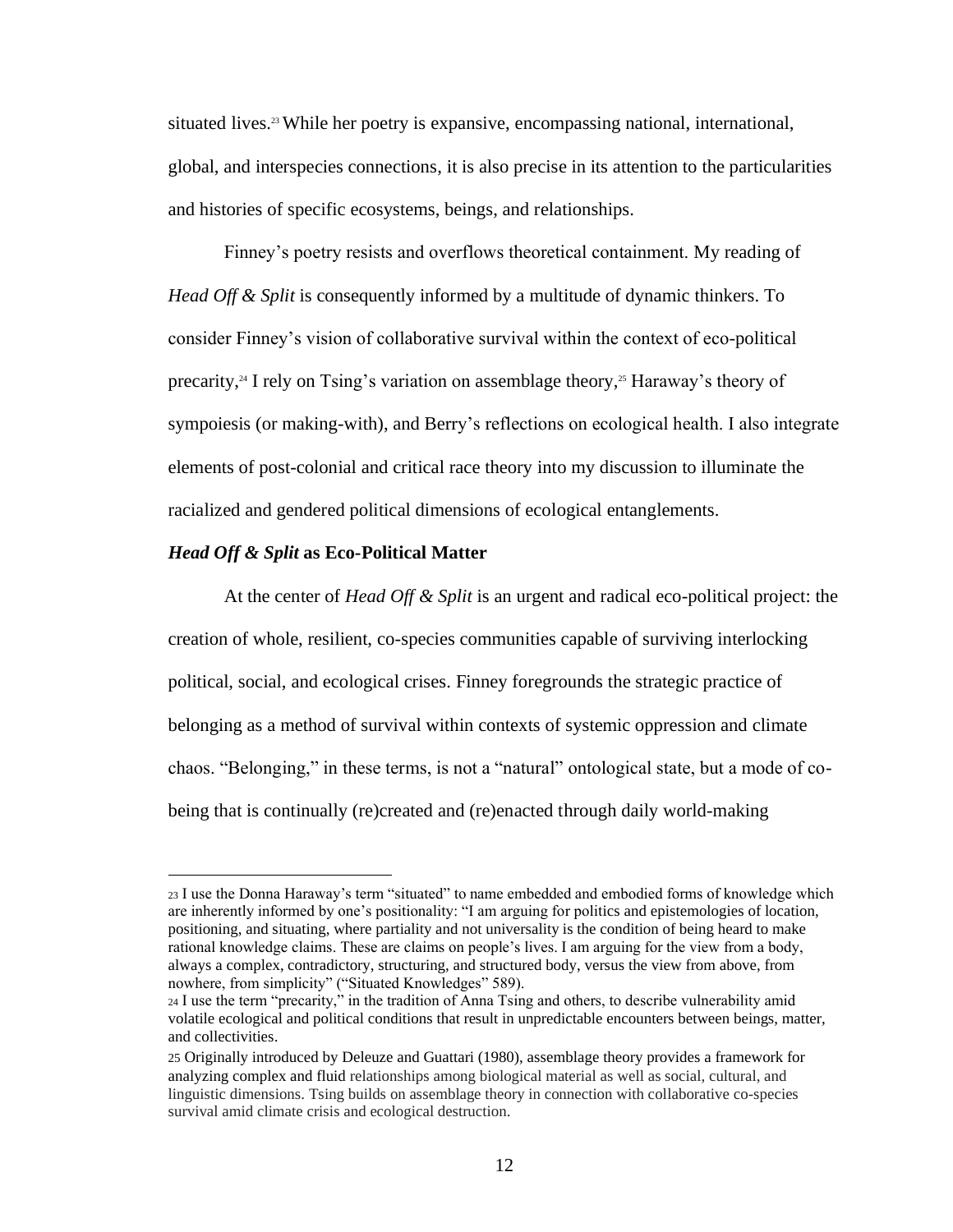practices: foodways, spatial habitation, migration and movement. Belonging is a collection of reciprocal, adaptive, situated praxes that make and sustain beings and worlds. Practices of belonging rely on and affirm a particular imaginary of wholeness defined by entanglement, relationality, diversity, and complexity to create a sense of contribution to that-which-is-beyond-the-self and the more-than-self. Wholeness, in turn, can only exist when beings and collectives act and interact through practices of belonging. Wholeness and belonging as they emerge in Finney's work are, therefore, mutually dependent and co-creative.

Rooted in specificity—of places, experiences, bodies, relationships, histories, ecosystems—*Head Off & Split* is distinctly marked by Affrilachian geography; the sensory stimuli of South Carolina coasts and Kentucky hills materialize from its pages. It likewise responds to the specific eco-political crisis of Hurricane Katrina. But the implications of the collection radiate beyond its particular contexts to bear on collaborative survival and conditions of eco-political precarity more generally.

So-called "natural" disasters reveal systemic inequity, because people with the fewest resources are inevitably most devastated. They are, therefore, fundamentally political and social in their material effects. Hurricane Katrina was no exception. Because poverty in the United States is both racialized and gendered, non-male people of color were disproportionately affected by Katrina. Overwhelmingly, it was poor Black women who were left without food, water, shelter, or medical attention. Even years later, racialized, gendered, and class-based discrimination continued through compound displacement and ineffective relief policies.<sup>26</sup> The Bush administration was criticized for

<sup>26</sup> For a full discussion of Hurricane Katrina and the significance of gender, race, and class during disasters, see David and Enarson (2012).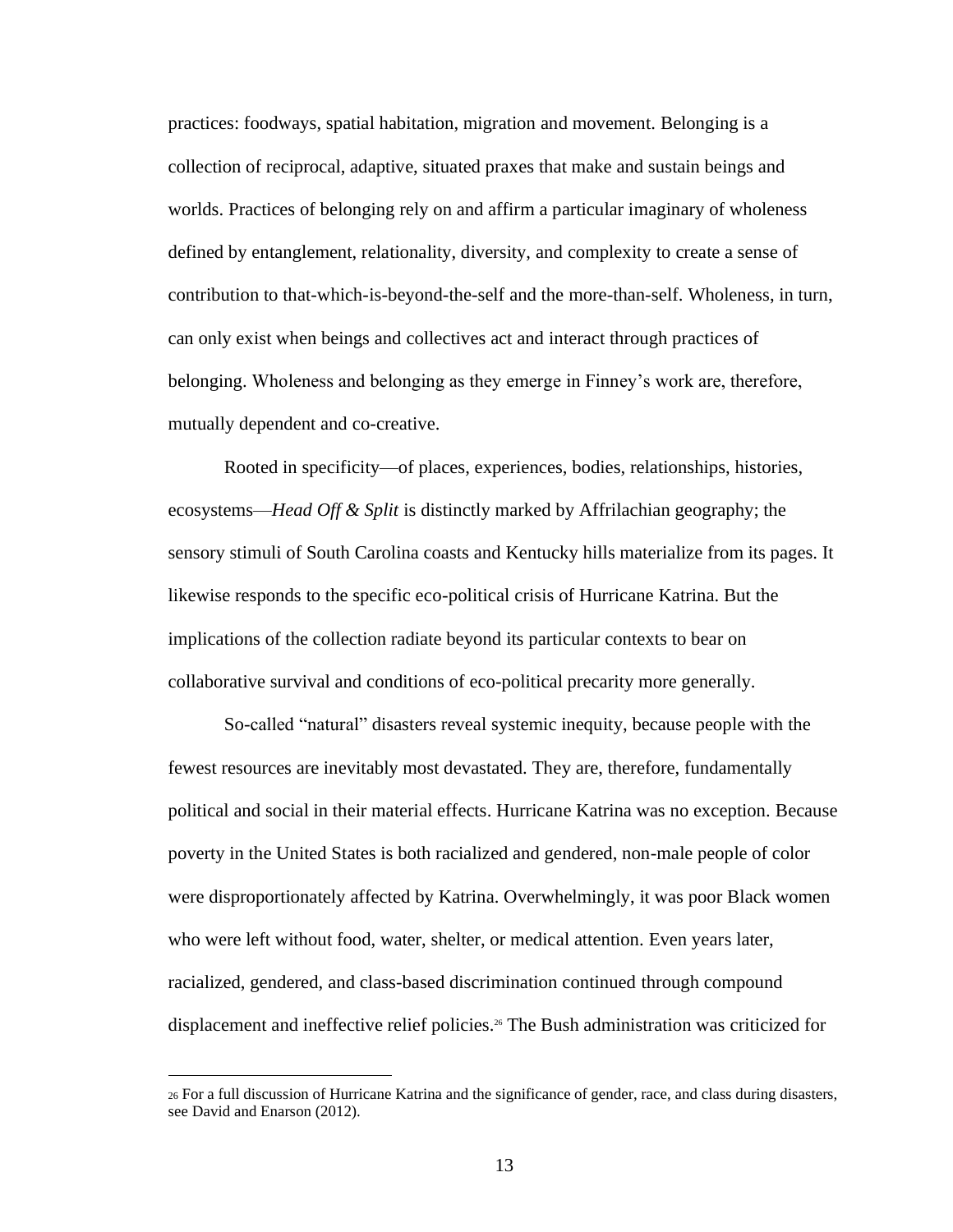its failure to fund infrastructure projects adequately. Had the levees been properly maintained, residents argued, much of the devastation would have been mitigated. Activists, organizers, scientists, and scholars also called for President Bush to address climate change proactively in order to plan for and relieve the threat of impending disasters. This demand, however, remains largely unanswered fifteen years later.

Throughout *Head Off & Split*, Finney offers searing critique of the Bush administration, referring to the former president as "Mr. Every-Child-Left-Behind," describing his "plundering mind" and his worship for "heroes [who] smack buckshot on Indians" ("Left" 64; "Plunder" 141, 54). In lines such as these, Finney connects the globalized neoliberal capitalist system, which contributes to dehumanization, dispossession, and displacement in contemporary contexts, with a history of colonialism, slavery, and genocide.

In "Left," Finney frames the eco-political catastrophe of Katrina within a long history of racialized violence and abandonment:

People who outlived bullwhips & Bull Connor, historically afraid of water and routinely fed to crocodiles, left in the sun on the sticky tarheat of roofs to roast like pigs, surrounded by forty feet of churning water, in the summer of 2005 (80-85)

Critiquing the ineffectual response from government as rooted in an institutionalized anti-Blackness that dismisses poor Black people as fundamentally Other, less-than-human, and therefore undeserving of aid, Finney describes a woman who is "left for dead" with a hand-painted sign that reads, "Pleas Help Pleas" (2, 28):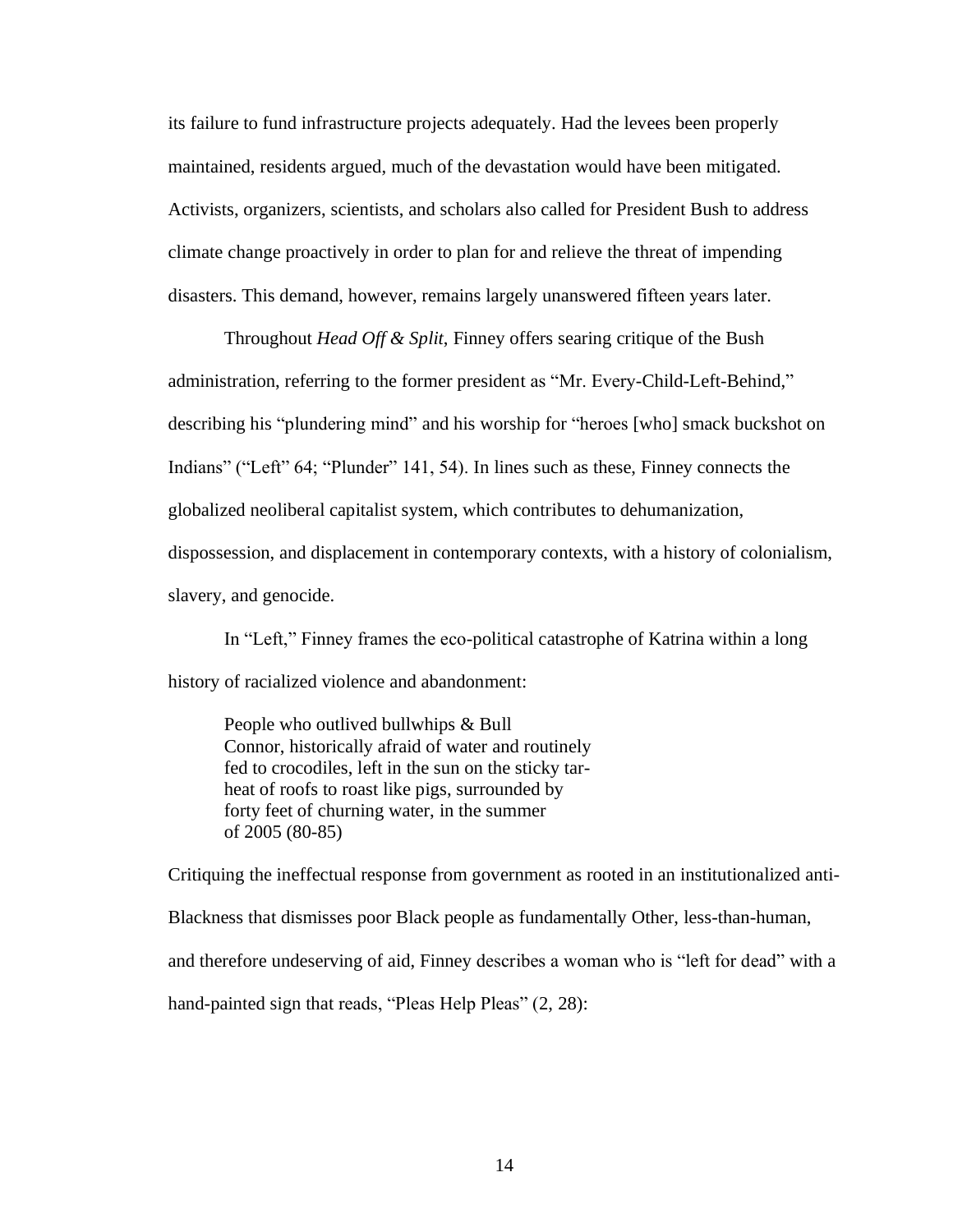and even if the *e* has been left off the *Pleas e* 

do you know simply by looking at her that it has been left off because she can't spell (and therefore is not worth saving) or was it because the water was rising so fast there wasn't time (29-36)

As the above passages evidence, Finney's collection lays bare the scaffolded effects of

oppressive power structures. Yet, it is also deeply hopeful in its attention to cyclic

processes of nourishment and possibilities for collaborative survival and regeneration.

Even amid vivid descriptions of hurricane devastation, Finney remains attuned to the

ways that people are capable of persistence:

The roof is surrounded by broken-levee water. The people are dark but not broken. Starving, abandoned, dehydrated, brown & cumulous, but not broken ("Left" 19-22)

The eco-political realities of climate chaos reveal the urgency of justice work, coalitionbuilding, and self-governance as forms of emergency management. Revealing networks of care embedded in and embodying specific ecologies, Finney suggests wholeness and belonging as tools for cultivating collective resilience in the midst of injustice, violence, and destruction.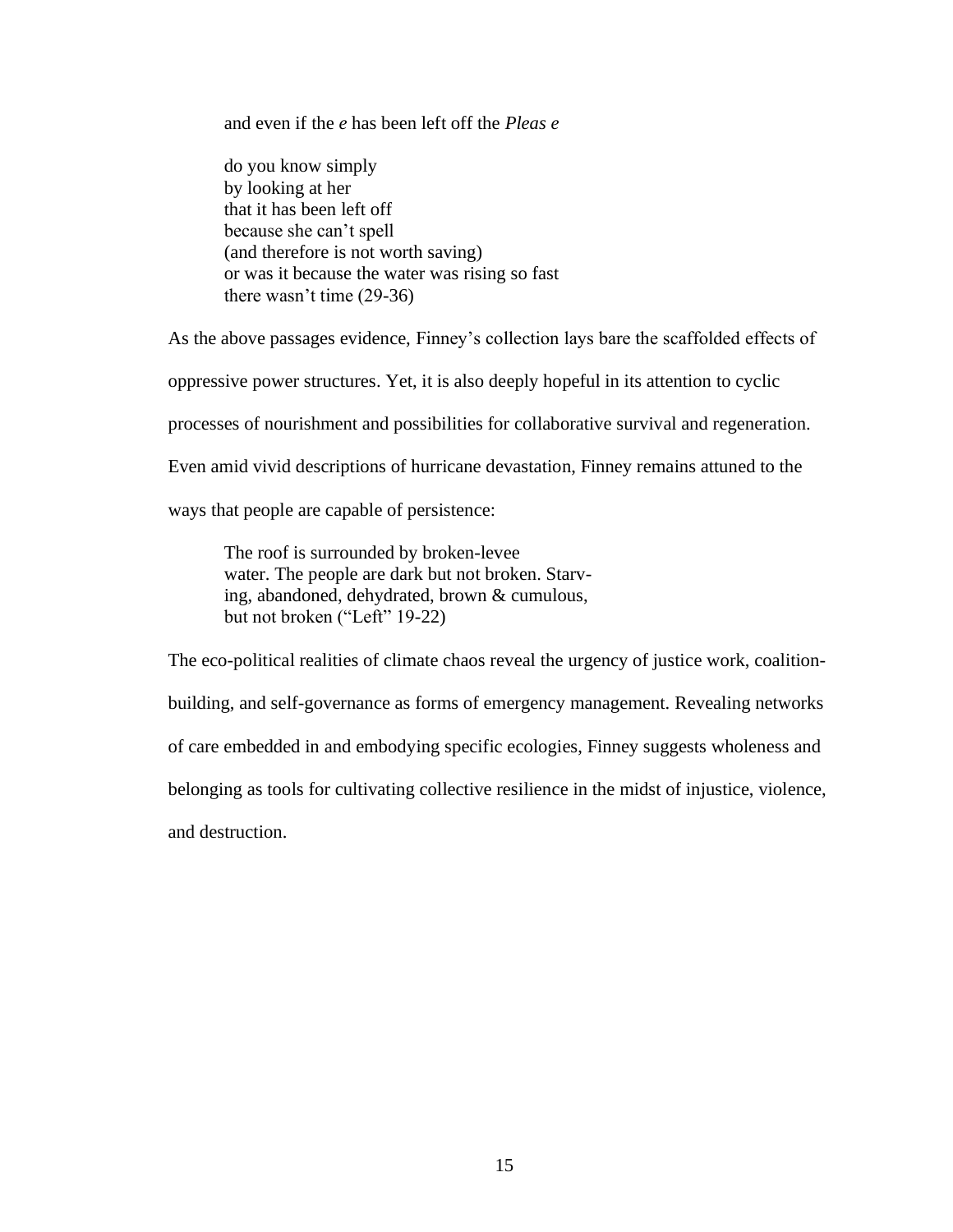#### **Part III: Wholeness**

#### **Individual and Collective**

"Wholeness" connotes ecological health at many interconnected scales. It describes qualities of diversity, adaptability, and relationality as they create capacity for cycles of resilience and regeneration. Finney's poetry comprehends both individual and collective wholeness as they exist in deeply integrated simultaneity. Indeed, she describes the fundamental work of the poet as striking a balance between the two: the poet's work, she reflects, is "to write [her]self and beyond [her]self" ("A Conversation"). There is an inherent tension between these concepts, however. Individual wholeness relies on at least some measure of differentiation and containment of the "one." Collective wholeness, in contrast, depends on re-imagining "oneness" at the scale of community, assemblage, or ecosystem. Finney's poetry reveals that these states are not mutually exclusive but are rather held in balance by networks of interdependence.

Individual wholeness describes the practice of recognizing the multitudes that one contains. This dimension of wholeness insists on a definition of the self that originates primarily *in*side rather than *out*side, resisting flat identities built in opposition to—and requiring comparison to—dominant norms. Finney imagines something akin to Kevin Quashie's "oneness," something more and different than the liberal humanist individual, which depends on particular relationships to social and political institutions and has historically denied personhood to those without social mobility, legal rights, and access to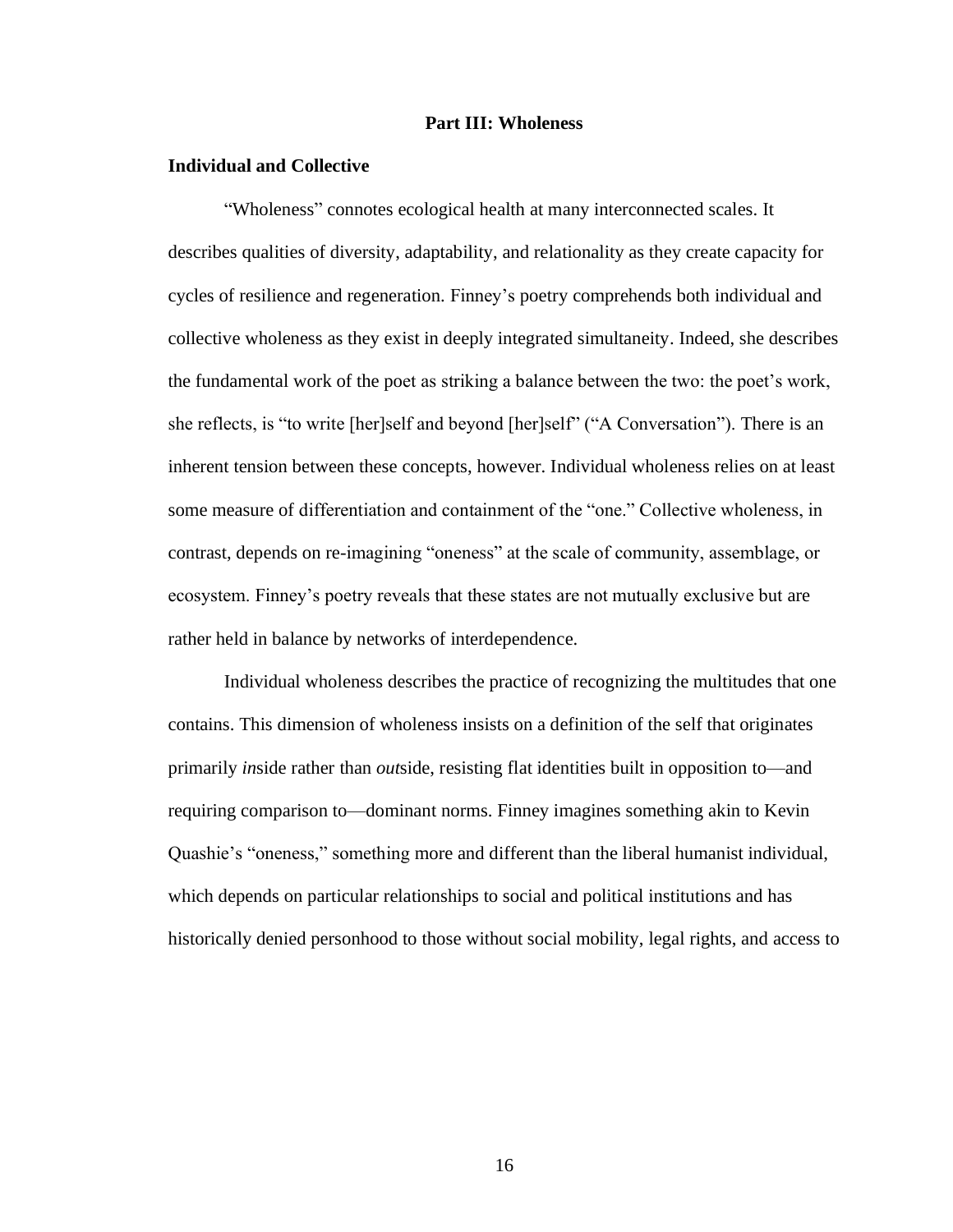property.<sup>27</sup> Finney's vision of individual wholeness is rooted, instead, in recognition and avowal of variety and mutuality among diverse lived experiences.

In "Clitoris," for instance, Finney claims individual wholeness in opposition to masculinist and white-supremacist imaginaries of sexuality that deny women of color self-centered, self-possessed erotic experience. While these imaginaries formulate the (Black) female body as a commodity to be appropriated and used by a (white) male other, Finney asserts "selffull"<sup>28</sup> body politics:

In some females,

the clitoris stretches, unfurls, 8 in, with 2 to 3.5 in, shaft free, outside the body (15-21)

Here, the clitoris metonymically invokes collective female sexuality as something vast and full of potential, but subterranean, buried underneath patriarchal understandings of sexuality. Comparing the clitoris to the entire African continent, Finney reinforces an image of the clitoris as immense, titanic, unbounded, a "continent" itself:

<sup>27</sup> Quashie formulates "oneness" as "that quality of existence which is not constrained by the limits of the social world" that "constitutes a sense of being capable of and related to everything" (*The Sovereignty of Quiet* 119-120).

<sup>28</sup> Quashie introduces the concept of "selffullness" in *Black Women, Identity, and Cultural Theory* to name a "radical self-possession" that "repairs the sense of being marginal and outside and small" resulting in "a ravenous, wide-spreading, boundary-less disposition, a subject inclined toward and respectful of the communal" (*Black Women* 40, 42).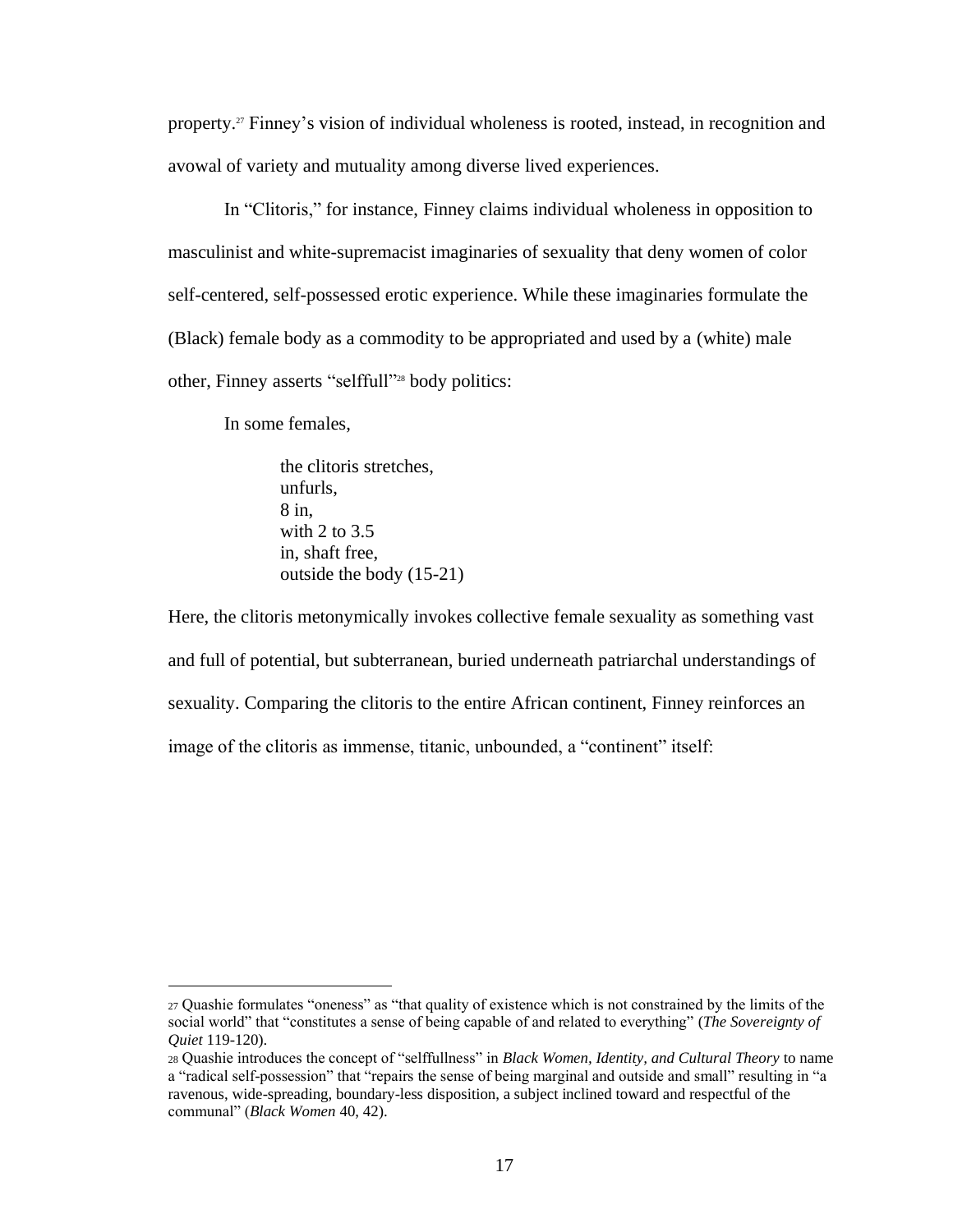New studies show the shy curl to be longer than the penis, but like Africa, the continent, is never drawn to size.

Mapmakers, and others, who draw important things for living, do not want us to know this. (4-14)

Body- and sex-politics that seek to racialize and gender "natural" sexual behavior are tools for control, alienation, subjugation, and colonization. Ultimately, such politics disempower people who claim identities other than straight, class-privileged, white, and male. Similarly, diminishing the size of the African continent on world maps reflects and encourages a diminished estimation of African and African-diasporic history and culture while centering and exaggerating European history and culture; cartography itself is a colonial mechanism.<sup>29</sup>

These themes emerge throughout Finney's earlier work, as well. In *The World is Round*, for instance, Finney describes the colonial violence of territorialization and appropriation:

<sup>29</sup> The world map that many in the U.S. are familiar with is known as the Mercator projection. It was developed in 1569 to facilitate ocean-crossing voyages. Transferring the three-dimensional globe to a flat surface produced gaps in the northern and southern areas of the map. To solve this issue, the creators of the Mercator projection chose to stretch out the north and south poles in order to fill the gaps. This distorted the relative size of the continents, making North America, Europe, and Russia appear disproportionately large and Africa appear disproportionately small. A 2017 article discusses this history and shows the true size of Africa relative to other continents (Morlin-Yron).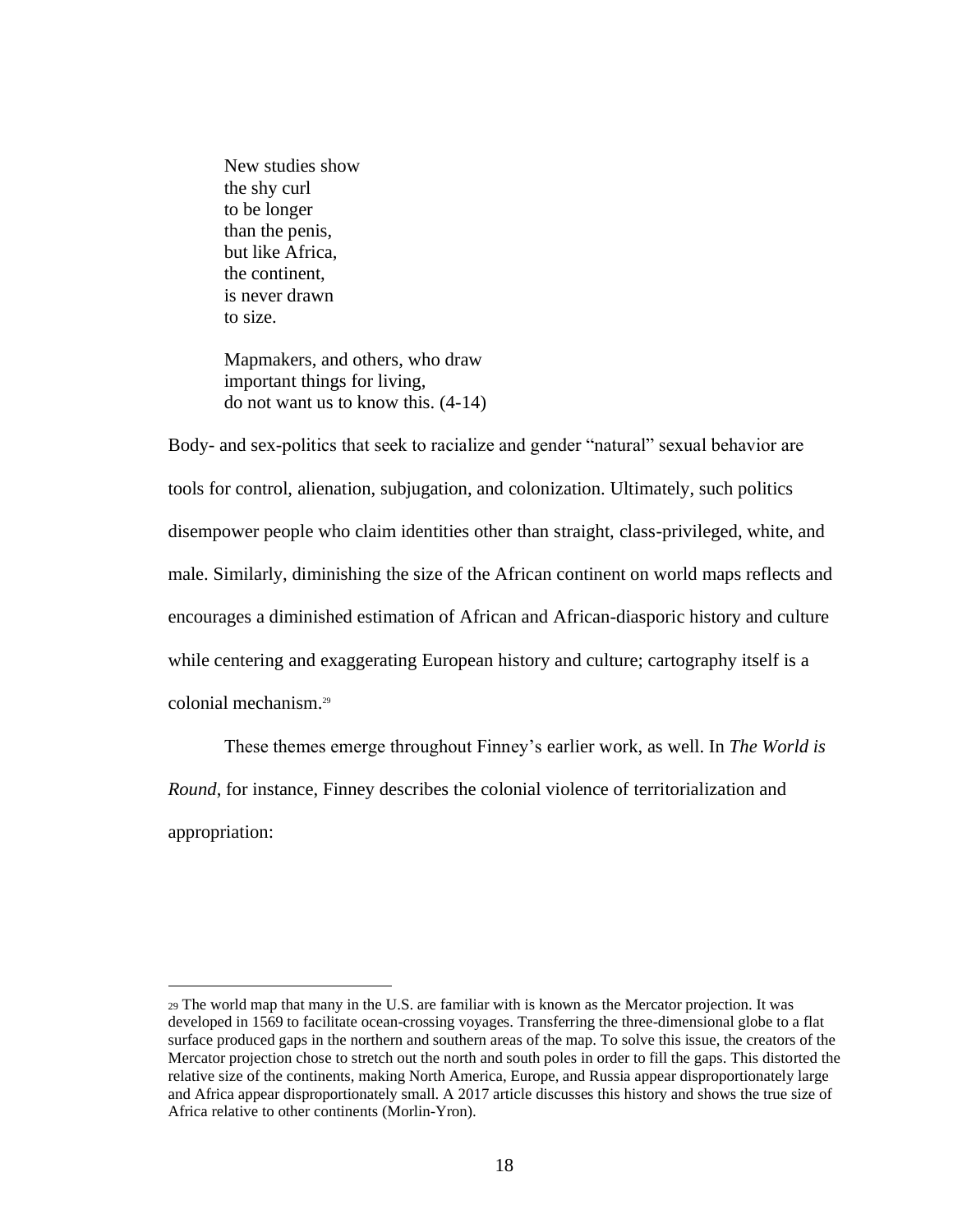pornographic hands fascinated with difference and the spectacle of being a Black woman ………………………………….. We don't have to be dead first to be cut into a manageable size, one that fits their measuring rods …………………………………… it has always been about opening us up, experimenting with Black women but never dissecting their own desires ("The Greatest Show on Earth" 23-26, 40- 43, 46-49)

Individual wholeness represents an alternative to such violence. While it necessarily depends on an ability to recognize oneself by means of differentiation, bounding, and containment, Finney prioritizes modes of identification, recognition, and definition associated with personhood that are rooted in embodiment and lived experience rather than philosophy, legal precedent, or other "measuring rods" of Enlightenment humanism.

The opening prose poem of *Head Off & Split*, "The Resurrection of The Errand Girl: An Introduction," tells the story of a girl who is "sent for dinner fish" by her mother (3). When asked whether she would like her fish "head off and split," she understands that the question translates as, shall I "do away with the watery gray eyes, the impolite razor-sharp fins, the succulent heart, tender roe, delicate sweet bones?" (3). The child answers yes. Forty years later, the woman returns to the market, again to buy fish for her mother. This time, when the fishmonger asks if she would like her fish "head off and split," she refuses: "No. Not this time. This time she wants what she was once sent for left whole, just as it was pulled from the sea, everything born to it still in place" (3). Refusing the offer "head off and split?" requires that the woman engage with the fish in

19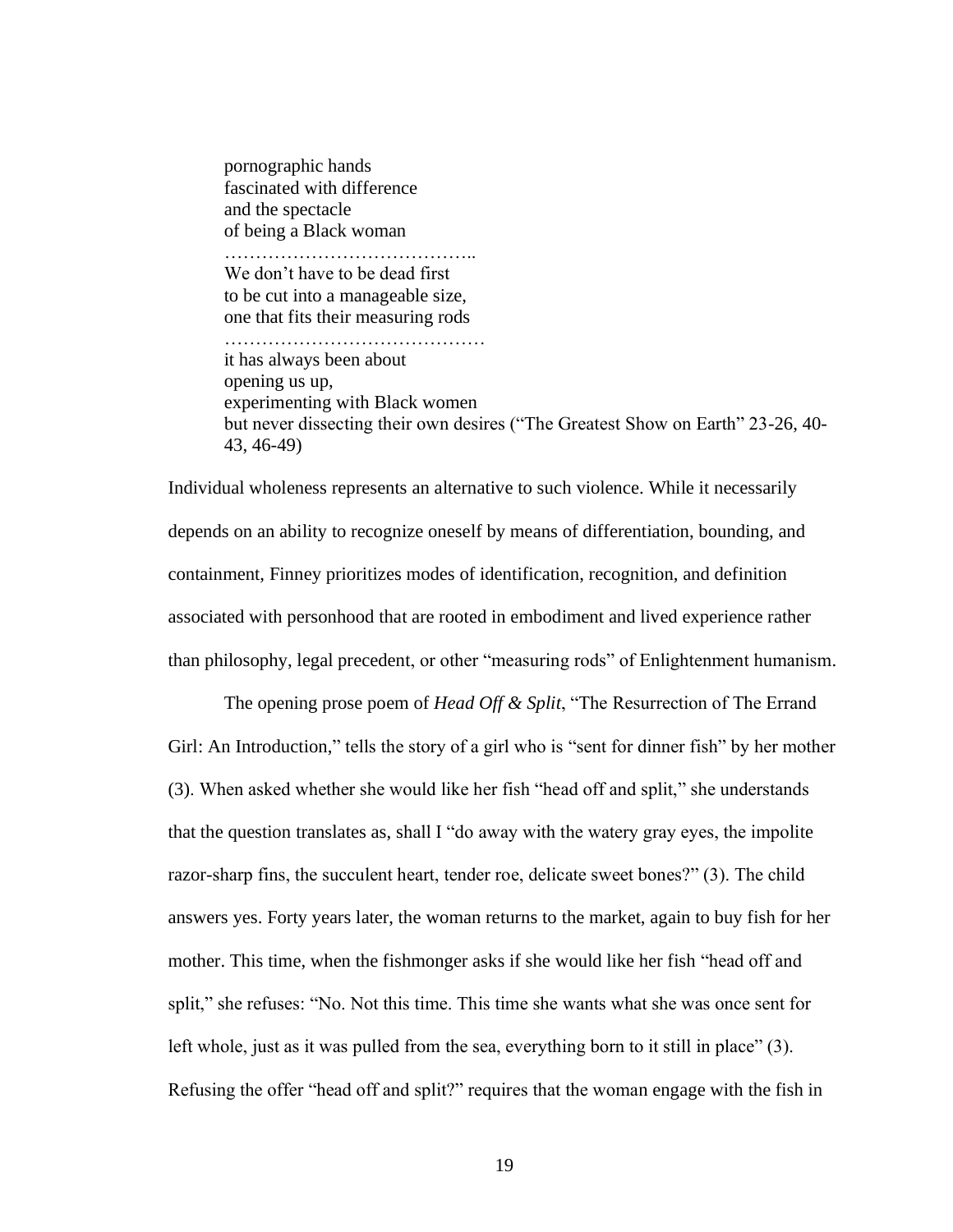its embodied totality, as an individually whole being unto itself. Her choice belies the wisdom of lived experience: "Not a girl any longer, she is capable of her own knife-work now. She understands sharpness and duty. She knows what a blade can reveal & destroy. She has come to use life's points and edges to uncover life's treasures" (3). The awareness of her own capacity, skill, and choice illustrates the woman's individual wholeness: "She would rather be the one deciding what she keeps and what she throws away" (3). Alternatively, the state of being head off and split connotes not only physical dissection, but a lack of agency and choice: "I am head off & split It's no / longer my call" ("Head Off & Split" 148-149).

Imagery of the fish market recurs repeatedly throughout *Head Off & Split*, suggesting a closed loop, something whole. Towards the end of the collection, Finney returns to the market to consider "the cut boys" who work in the fishmonger's stall ("Liberty Street Seafood" 9). The title poem, "Head Off & Split," follows. In it, Finney describe a childless woman imagines herself as a pregnant fish:

My giggling pouch of new fat Up under my lady parts The long orange sac of bubbly roe lumbering for attention Down the aging galley

of me Quivering between my tiny sharp dorsal fins Beneath my primary spout This part of me that each and every time is conveniently ignored is full today Surprise! He does not hesitate The coral bed of my

afterlife is washed into the drain Without comment (163-170)

The woman-as-fish embodies both life and death, futurity and violence. A "fertile feast"

who has spent a lifetime "hungering / to be called delicious," she contains the

contradictions inherent in being whole (172-173). She is an ecosystem unto herself.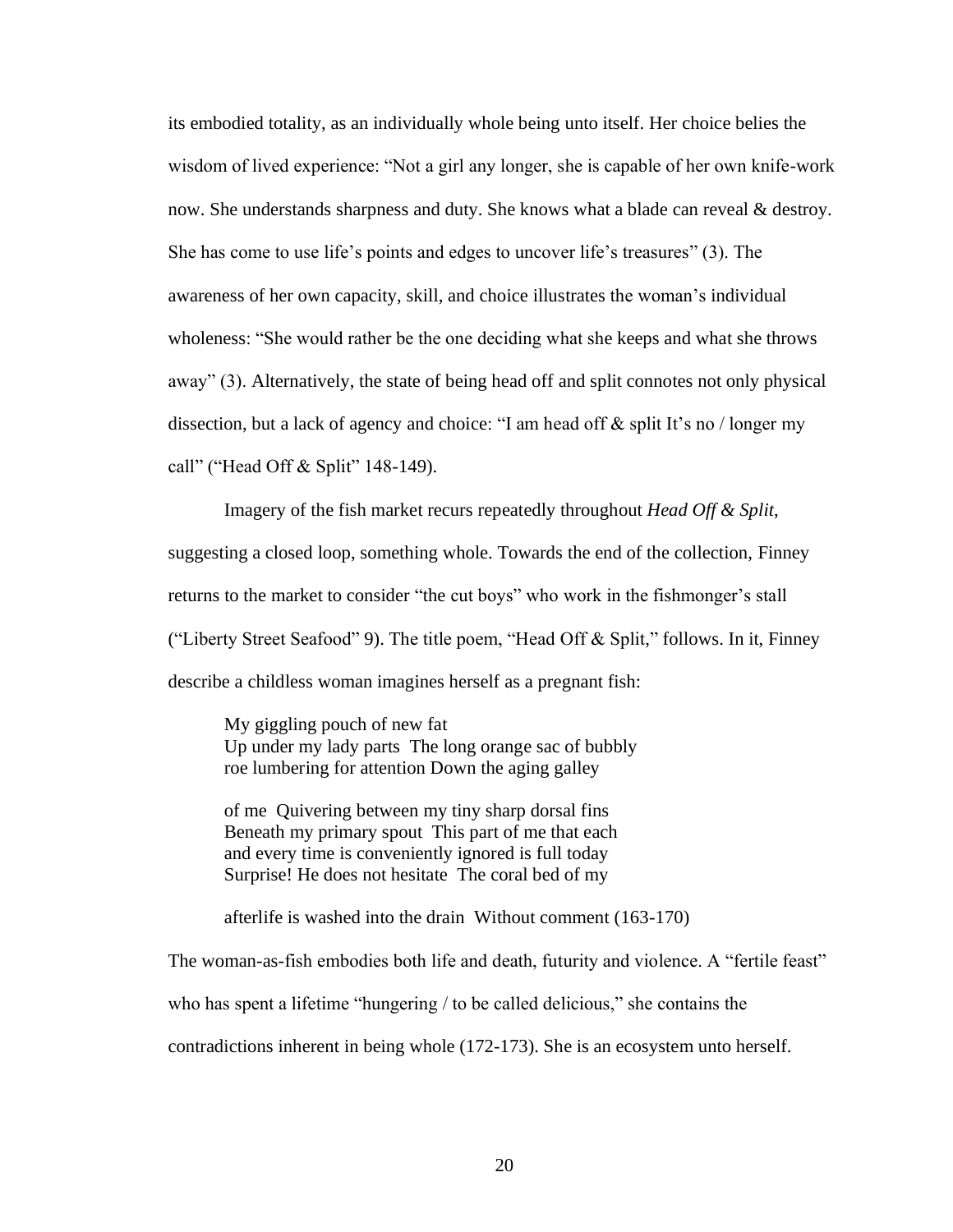This poem illustrates that Finney is sensitive to the reality that individual wholeness always exists in relation to, and often in tension with, collective wholeness. There are no "natural" or given boundaries that demarcate the parameters of wholeness. Wholeness is always a matter of perspective, and perspective is always informed by the messiness of embodiment within overlapping eco-political contexts. Collective wholeness describes completion, diversity, and health at the level of the community or assemblage. Finney's poetry reveals that individual "oneness" cannot exist outside of an ecosystem, the "one" is always subsumed in webs of relationships with Others that make bodies, assemblages, and worlds.<sup>30</sup>

In "The Resurrection of The Errand Girl: An Introduction" Finney expresses collective wholeness by attending to relationships between the woman and the fish, between the woman and her mother, between the woman and the fishmonger, and between the fishmonger and the "Three Black boys" working in his stall (4). These relationships are further framed within a global, multi-species context, suggesting that the wholeness of the web of relationality is planetary:

It is the time of animals on the move: on land, fancy blue lights beep quotidian conversations deep into the inner ear of fast-walking humans; on thinning ice, polar bears turn cannibal and the last male emperor penguin is holding one solitary egg on the quivering slope of his webbed feet. (3)

Such a global-yet-specific vision of wholeness approaches what Haraway has imagined as an "earth-wide network of connections" (Situated Knowledges 579). It does not blanket the world in sameness, or universalize that which is specific and situated, but

<sup>30</sup> Berry writes of wholeness: "Our bodies are not distinct from the bodies of other people, on which they depend in a complexity of ways from biological to spiritual. They are not distinct from the bodies of plants and animals, with which we are involved in the cycles of feeding and in the intricate companionships of ecological systems and of the spirit…The body cannot be whole alone. Persons cannot be whole alone. ("The Body and the Earth" 335-336)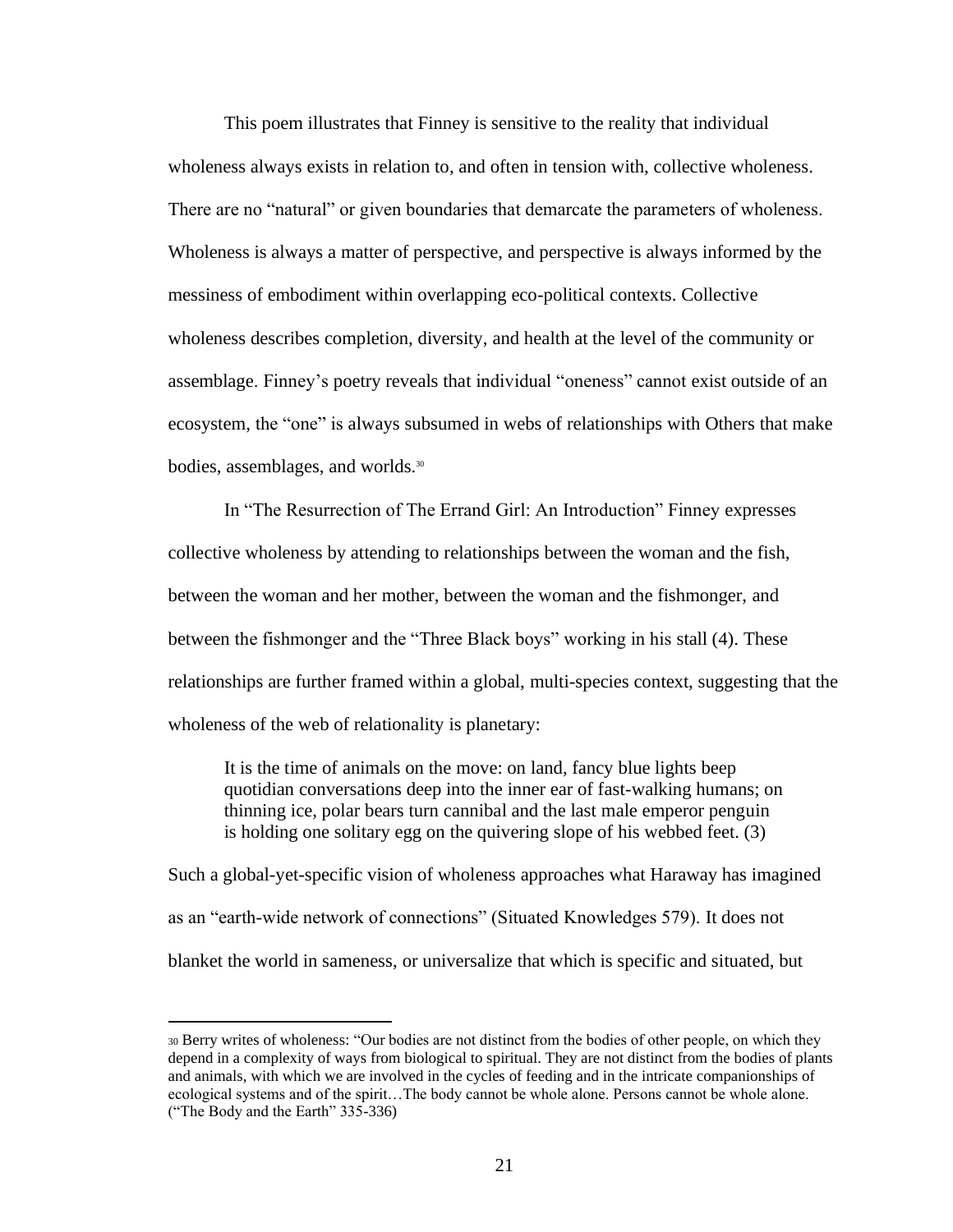imagines instead an unbounded and immeasurable relationality that forms connections among those specificities.

#### **Assemblages and Scales**

Elaborating on this vision of wholeness throughout the collection, Finney brings together a variety of scales—the momentary, the personal, the communal, the ecological, the global, the cosmic—always careful to emphasize their situatedness and relationality. Finney connects her particular treatment of scale to her discovery of photography. Looking through her uncle's luggage as a child, she recounts, she found his camera and lenses and learned these mechanics could be applied to poetry: "All of these different lenses were also ways of writing" ("A Conversation"). Indeed, in her closing prose poem, "Instruction, Final: To Brown Poets from Black Girl with Silver Leica," Finney advises, "Be camera, black-eyed aperture" (97). This photographic sensibility is evident throughout *Head Off & Split*, as Finney's poetic lens dilates and contracts to capture the vast and the microscopic.

The metaphor of photography makes clear that the processes of framing and focalization necessary to produce a photograph—or a poem—are always situated and embodied. Finney brings attention to her own position of artistic control as the embodied subject from whose perspective these poems emerge. By making her positionality apparent, she decenters and denaturalizes the dominant subjectivities historically conceived as "neutral." This reflexive attention to perspective, moreover, carries implications beyond poetry for understanding selfhood, ecology, and knowledge production.

22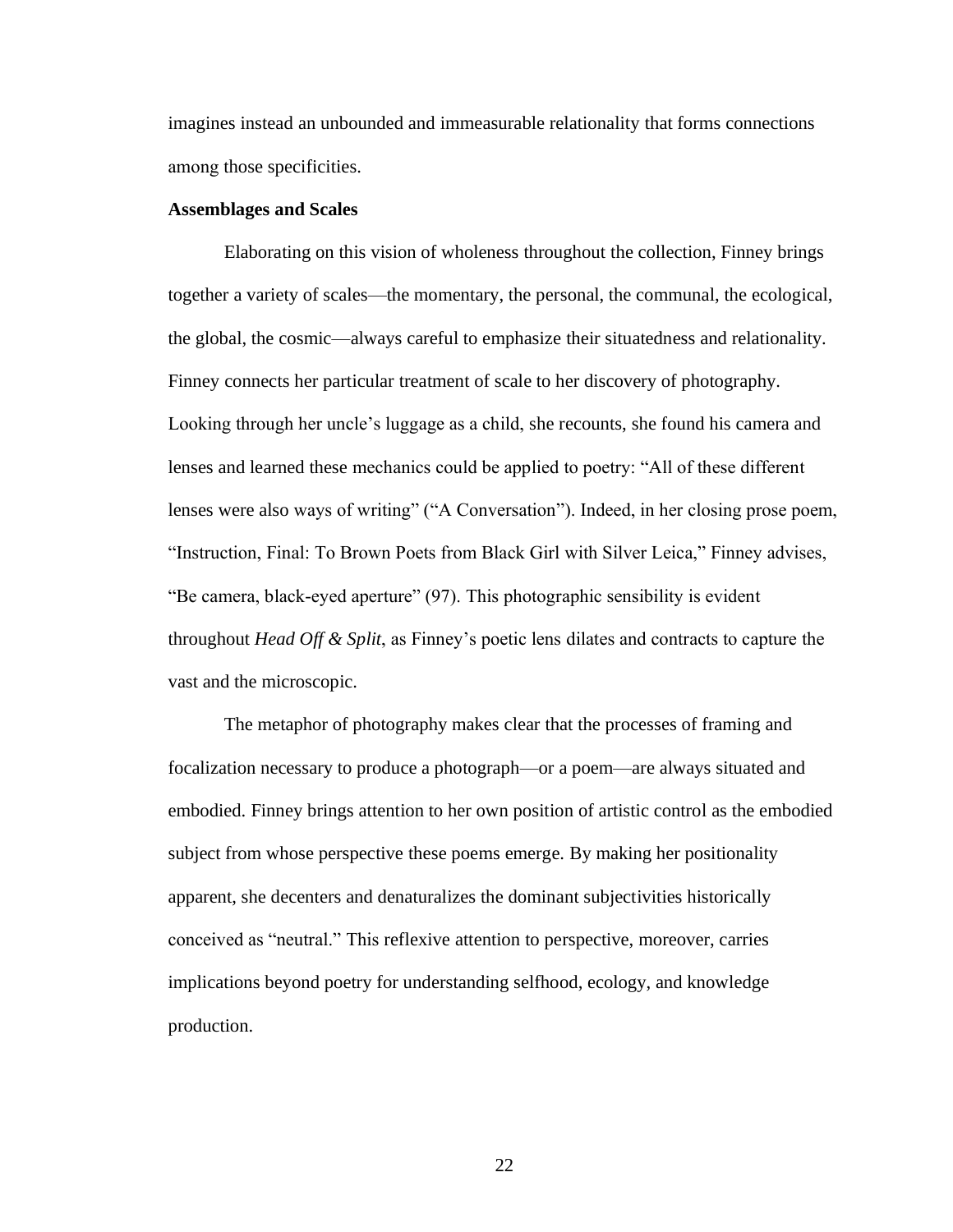At times, Finney represents ecosystems as small as a body-part or a plot of land a backyard in "Heirloom," and specific anatomy in "The Clitoris" and "The Aureole." Intimate ecosystems are inextricably networked with regional, national, and global ones. Finney encourages her reader to radically reconceptualize space as overlapping and entangled assemblages of personal, cultural, and ecological matter. Neither as structurally stable nor as spatially or temporally fixed as communities, assemblages continually shift and regenerate in response to evolving conditions and changing relationships (Tsing). Rather than relying on tropes of place as constant and coherent and space as alwaysalready regionalized and bounded, Finney formulates space as relational, composed by material interactions among individuals and radical multiplicities. Because space is always in the process of being (re)created, it contains many realities and many possibilities for coexistence.<sup>31</sup> Finney's framework dissolves arbitrary delineations between culture and nature in order to engage messy and ever-changing knots of material and semiotic relationships at various scales and express the inescapability of sympoiesis, the process of making-with.<sup>32</sup>

In "Cattails," for instance, Finney imagines that interpersonal experiences necessitate physical transformation of the human body into non-human forms, cultivating an imaginary predicated on plants and minerals:

she recalls what you must be willing to turn into for love: spiny oyster mushroom, damson, salt

<sup>31</sup> Doreen Massey describes projects that re-conceptualize in pursuit of a radical politics: "the possibility of the existence of multiplicity in the sense of contemporaneous plurality; as the sphere in which distinct trajectories coexist; as the sphere, therefore, of coexisting heterogeneity…Precisely because space on this reading is a product of relations-between, relations which are necessarily embedded in material practices which have to be carried out, it is always in the process of being made. It is never finished; it is never closed. Perhaps we could imagine space as a simultaneity of stories-so-far" (9).

<sup>32</sup> Haraway continues, "Nothing makes itself; nothing is really autopoietic or self-organizing… *Sympoiesis* is a word proper to complex, dynamic, responsive, situated, historical, systems. It is a word for worldingwith, in company" (*Staying with the Trouble* 58).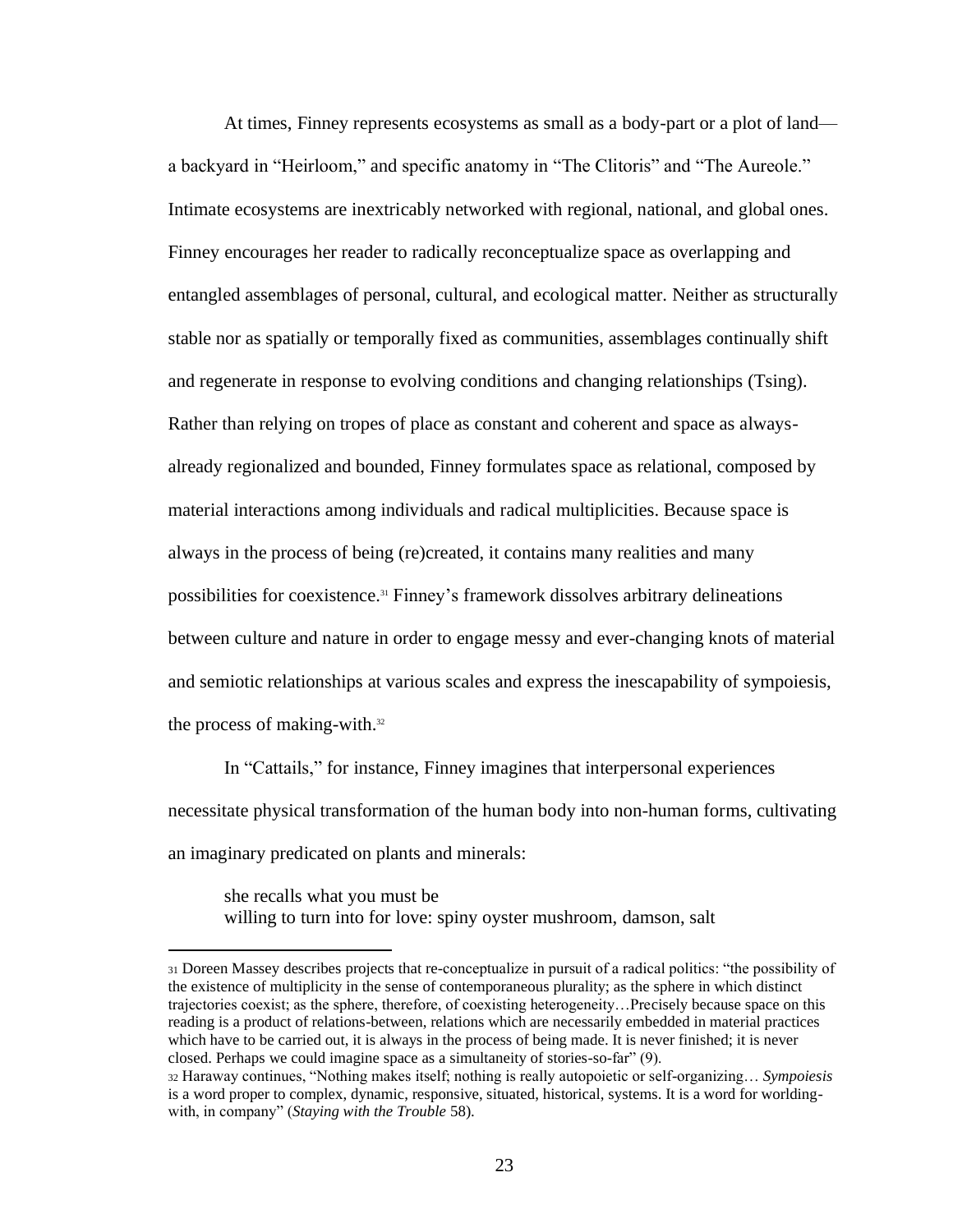marsh, cedar, creosote, new bud of pomegranate, Aegean sage blue sea, fig, blueberry, marigold, leaf fall, frog's eye, dusty miller, thief-ofthe-night. (39-43)

Love turns the speaker into a sympoietic assemblage of living, non-living, and once-living things. Not only are individual bodies revealed as always immersed in interdependent assemblages, they *are* interdependent assemblages themselves.<sup>33</sup>

In "Plunder," Texas and America function not only as geographic regions, but as cultural identifiers for people, ideas, and policies. George Bush, for example, is described in relation to his home state of Texas: "He's still very much a Texan," with a "Texas-size laugh" ("Plunder" 81, 122). America*,* too, delineates a particular ideology and mode of being: "the American public," "how very American" ("Plunder" 7, 17). Finney uses the colloquial *American* to describe being of or related to the United States specifically, bringing into focus the violence done when U.S. identity is constrained to a dominant norm by contrasting this conceived norm with the sweeping landscapes and diverse ecologies of the entire western hemisphere, the *Americas*. The poem concludes with imagery that renders Katrina a disaster simultaneously global and personal:

The 1,836 ghosts of Katrina drilled & fought their way through every protective oil well put in their path and finally reached the other side of the still devastated world. (254-257)

Finney honors the individual wholeness of the dead by giving their specific number and imagining their continued existence after death. The infrastructure of the fossil fuel industry, in contrast, denies the dignity of wholeness on many scales, devastating

<sup>33</sup> Finney's figurative depiction of the body-as-assemblage might also be thought of in relation to microbiology. On a cellular level, the vast majority of the human body is made up of normal bacterial flora or indigenous microbiota. In this sense, human bodies are quite literally entire ecosystems unto themselves.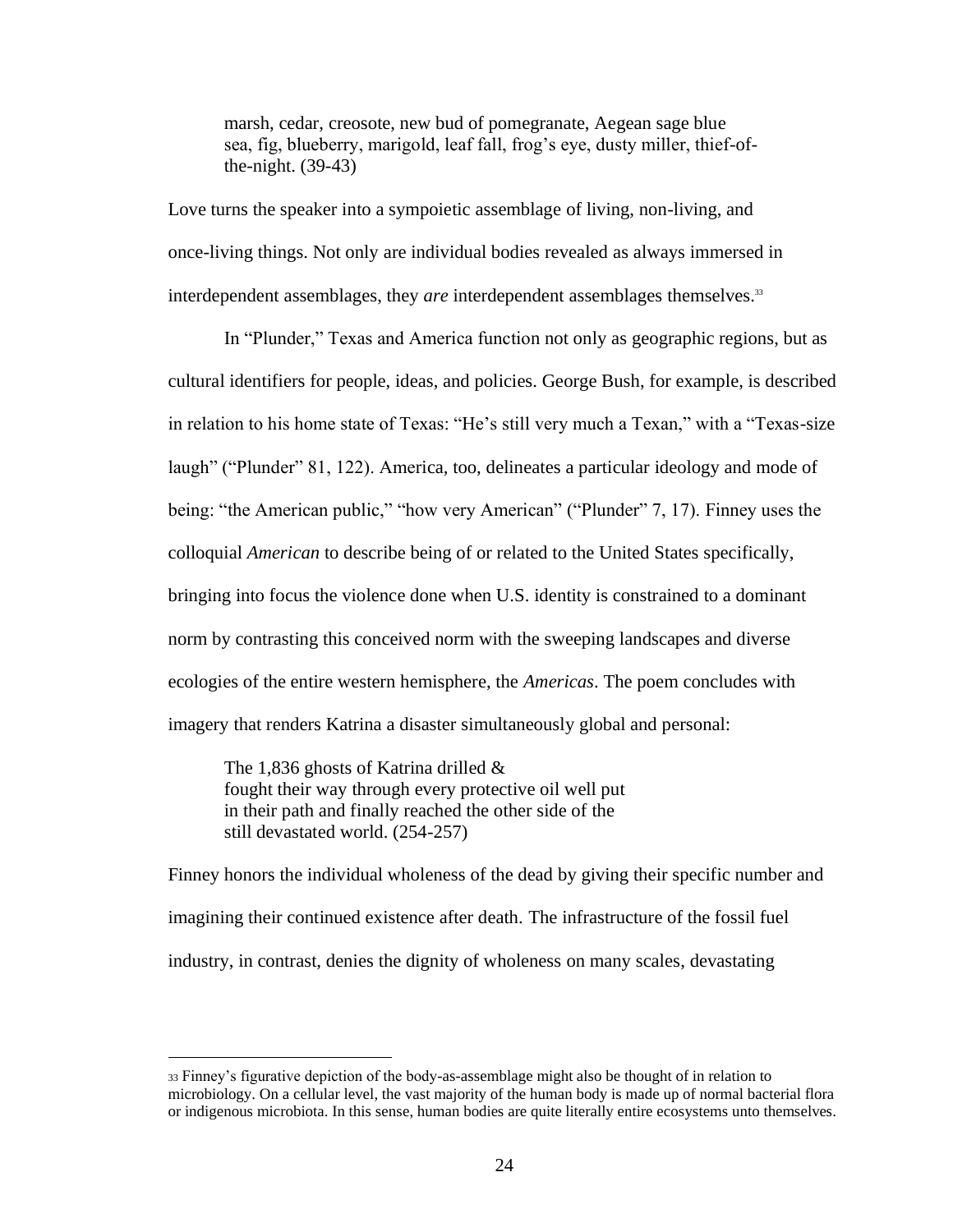ecological communities, spurring climate chaos, and barring spirits from completing their trajectories.

Finney also addresses temporal scales. In "Segregation, Forever," she positions a fleeting present within the context of geological and mythic time. The poem opens with a quoted passage from *Fossils: A Guide to Prehistoric Life,* framing the momentary within millennia. Oshun—an African goddess of love, fertility, and water—is described with fingers that are "six-million years long" (10-11). Three young Black boys who play together in the street are compared to "Onychaster, brittle beloved / animal flora, from the Mississippian" and then "the last great mammals to appear, / before the last great rain" (28-29, 31-32). As the speaker bears witness, she ponders the history of the African Diaspora and the early Civil Rights Movement in the U.S., Ida B. Wells, Mardi Gras, and the 1919 Tennessee Valley flood (36, 42, 46). Finally, "Black boy joy" opens into possibility for an emergent "new world phylum" (53, 52). The poem magnifies a seemingly small moment of daily practice and frames it within the expansive scales of past, present, and future life-worlds.

In "The Resurrection of the Errand Girl: An Introduction," Finney draws further attention to her instrumentalization of scale through double entendre, describing the "three-dollar-an-hour, head-off-and-split-boys" whose Black faces are "speckled with the white sequined scales of fish already beheaded" (4). Here *scales* evoke both the physical detritus of fish bodies and the conceptual framework Finney uses to consider wholeness of various kinds and at various levels. Her careful attention to scales demonstrates that the intimate vibrates within worlds, worlds within the intimate.

25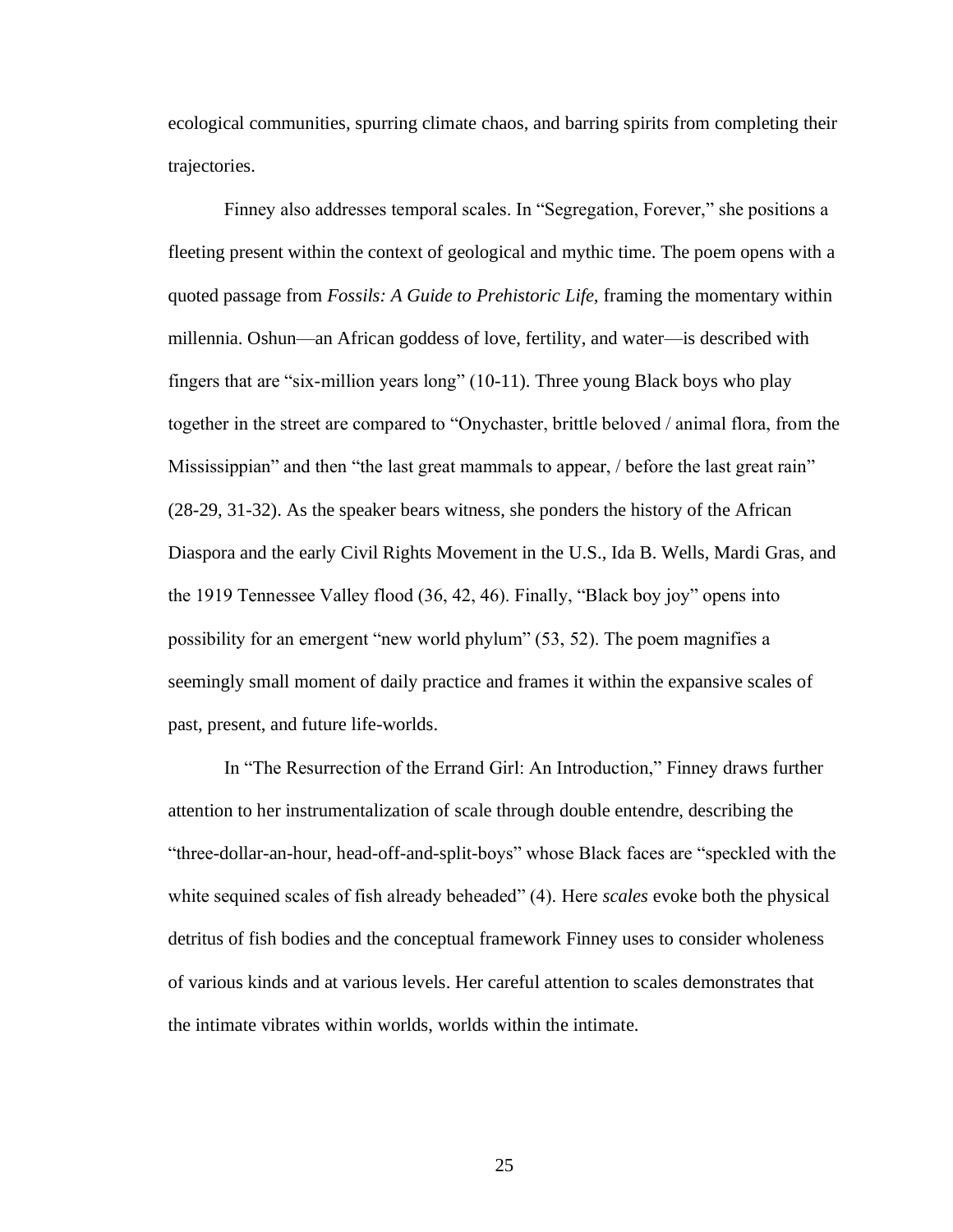#### **Kinship and Difference**

Finney integrates various modes of non-human being into *Head Off & Split*, taking seriously non-human capacity for individual wholeness and the contributions that all manner of earthly co-residents make to the compost of collective wholeness.<sup>34</sup> When characteristics like reason, consciousness, language, culture, technology, and autonomy are used to justify human exceptionalism and thereby categorically separate humans from all other organisms, possibilities for connection, collaboration, survival, and resilience are dangerously limited. Finney's poetry illustrates what Tsing has observed, that "it is unselfconscious privilege that allows us to fantasize—counterfactually—that we each survive alone" (29). In Finney's ecological vision of multispecies co-existence, humans and non-humans relate to one another through complex webs of connection, sometimes resembling each other, such that the contemplation of one can often offer insight into another.

This kind of cross-species recognition is evoked in "Penguin, Mullet, Bread" in which a human mother is described in reference to a penguin mother:

…Fed by the mother who relishes the story of turning her back & leaving me,

once, to swim off a thousand miles, find food, fight off shimmering shark, then swim a thousand miles back, just to drop her beak into mine. (72-77)

Although the experiences of mothering and being mothered are understood through animal embodiment, the latter is not reduced to a symbol. Instead, lived experience

<sup>34</sup> Haraway writes that organisms "require each other in unexpected collaborations and combinations, in hot compost piles. We become-with each other or not all. That kind of material semiotics is always situated, someplace and not no-place, entangled and worldly" (*Staying with the Trouble* 4).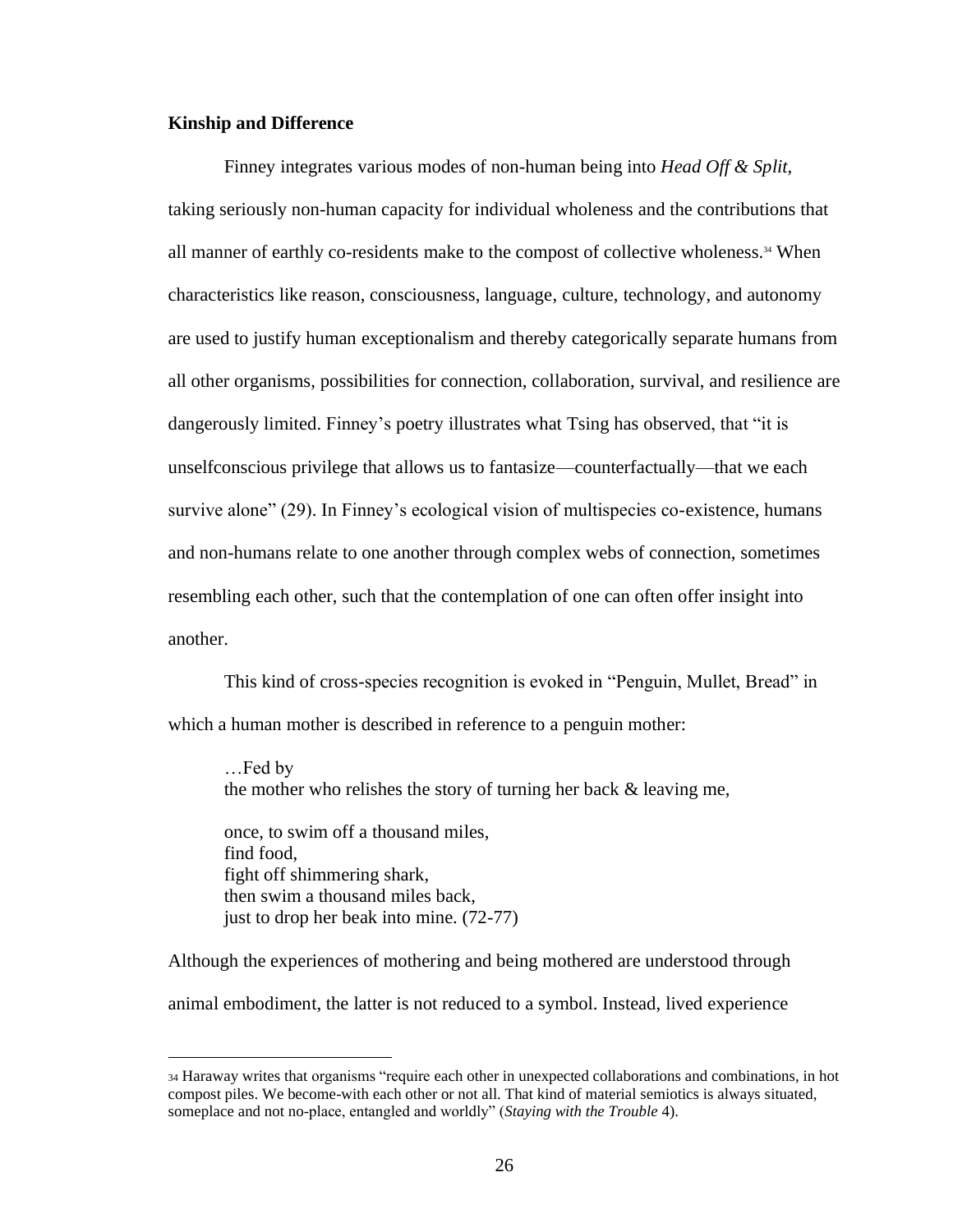affirms non-human affective consciousness without assuming sameness. The behavior of the penguin mother contextualizes and illuminates that of the human mother without promoting a flat ontology of experience and existence.

In "Clitoris," Finney troubles anthropocentric assumptions about sexual pleasure. She writes, "The longest clitoris of record / has been found in the blue whale" (22-23). By locating the largest clitoris in the body of a non-human being, Finney resists the normative politics of anatomy that inform not only gendered and racialized but also species-based theories of sexuality. Importantly, though, Finney does not suppose or even imagine what an erotic experience for a whale might be like, thereby avoiding a false sense of empathy based on projections of the human self onto the animal Other. Instead, she combines provocative biological data with figurative final lines:

In water desire can rise, honor sea levels, ignore land-locked cartographers.

In water, desire refuses to retreat. (24-30)

In lines like these, Finney creates a sense of radical curiosity<sup>35</sup> about non-human bodies and the possibilities they suggest for alternative and diverse modes of being that might aid in the creation of multispecies life-worlds amid neoliberal capitalist destruction.

In "Resurrection of the Errand Girl: An Introduction," Finney considers environmental degradation and anti-Blackness as related and reinforcing systems which trouble traditionally accepted distinctions between human and animal other: "In the oil

<sup>35</sup> Haraway and Tsing discuss the eco-political exigency of developing a radical curiosity about the morethan-human world (Haraway, *Staying with the Trouble* 37; Tsing 6).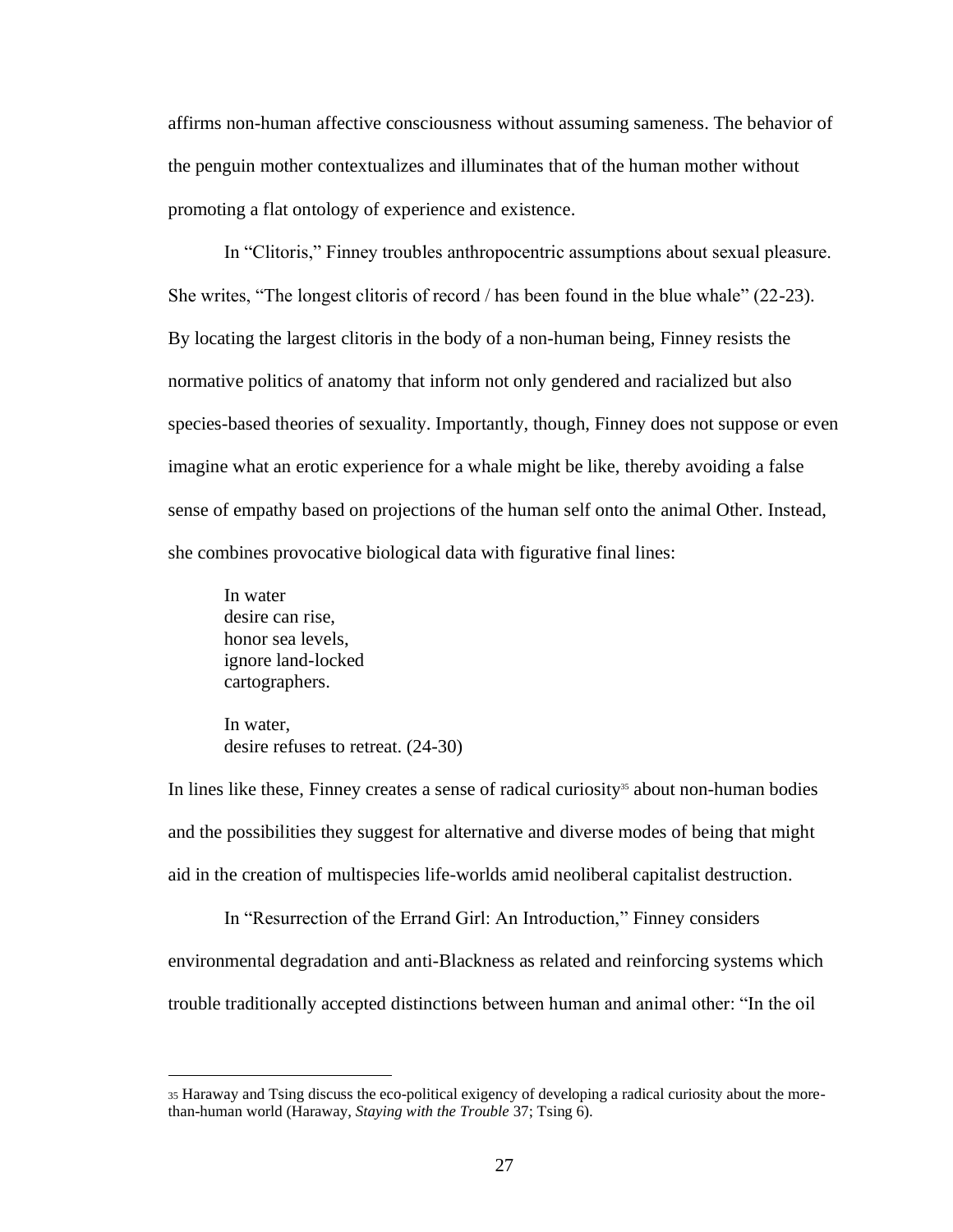drenched Gulf a flotilla of grandfather sea turtles—shell down, feet up. On hurricane soaked rooftops Black people have been abandoned—again" (3). Both human and nonhuman beings suffer within the context of climate chaos, but Finney does not equate their suffering. The image of dead sea turtles introduces the image of Black humans on rooftops, suggesting the eco-political entanglement of distinct embodied experiences. The proximity of these experiences on the page suggests the possibility of mutuality across difference. Furthermore, the image of shimmering fish scales on the dark skin of the cut boys reinforces collaborative material and semiotic entanglement between humans with non-human animals.

Finney encourages affective recognition and connection between human and nonhuman beings, acknowledging more-than-human participation in interdependent ecopolitical networks and sympoietic world-making. At the same time, she also exposes the paradoxical limits of sympathy within anti-Black contexts. Environmentalist movements in the U.S., for example, often cultivate deep sympathy for the more-than-human world. Yet many of these movements largely avoid engaging and connecting with Black human beings.<sup>36</sup> Recognizing that environmental justice cannot be separated from social justice, Finney prioritizes oppression within a broader multispecies context of environmental precarity.

Finney's assertion of cross-species kinship is particularly laden given the long history in the U.S. of equating Blackness and animality to justify slavery, subjugation, abuse, imprisonment, and murder. The intersections of racialization and animalization as

<sup>36</sup> Carolyn Finney describes the deep-rooted mistrust of environmental organizations and movements among Black communities based on a history of exclusionary practices that encourage primarily white membership and assume that white experiences of "nature" are universally normative (*Black Faces, White Spaces* 102-110, 33).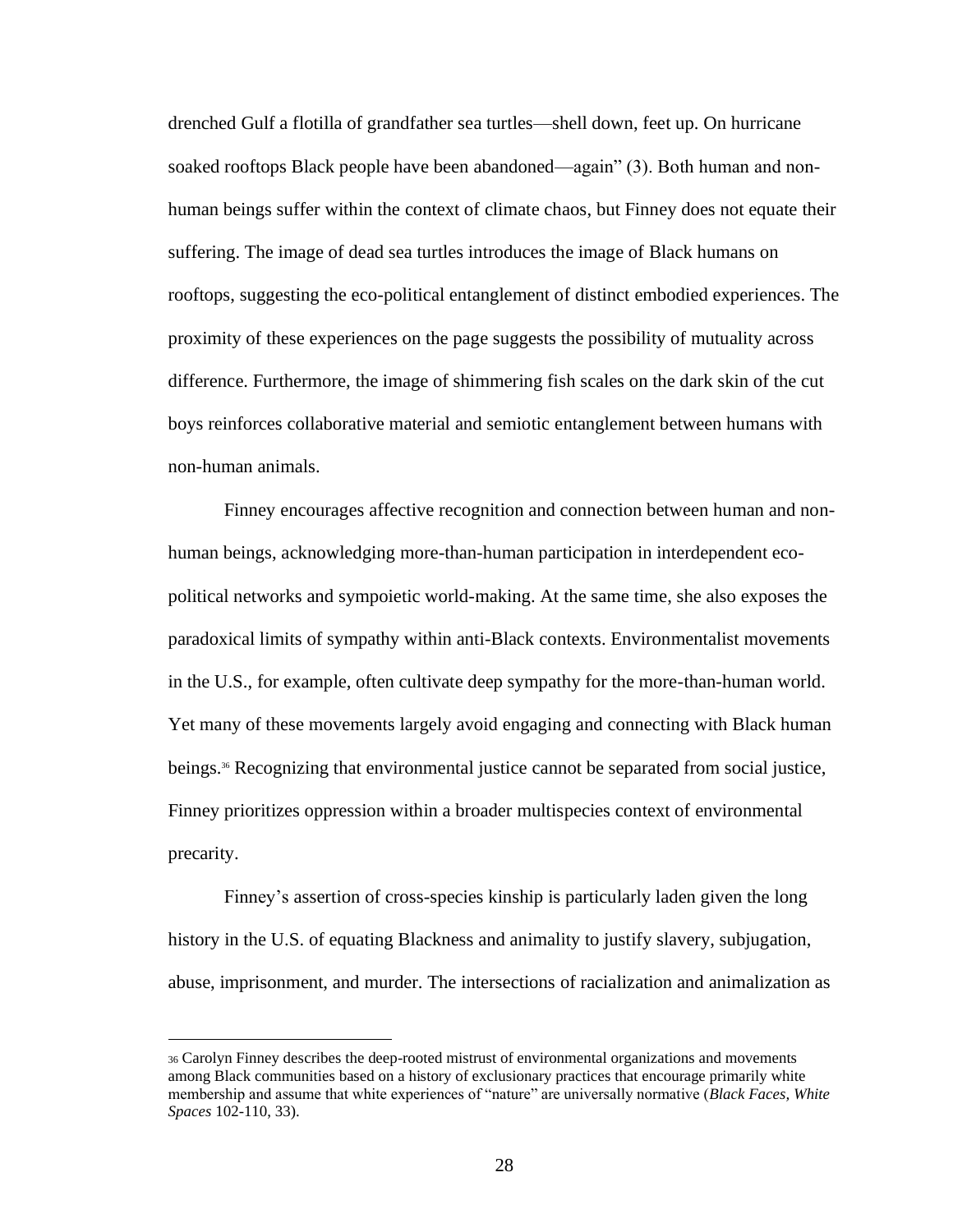modes of oppression are fraught with ethical questions.<sup>37</sup> In this context, Finney honors multi-species kinship networks *and* foregrounds social dimensions of race, gender, sex, and class that frame differences among human experience, sensitive to what Haraway has noted, that "we are all responsible to and for shaping conditions for multispecies flourishing in the face of terrible histories, but not in the same ways. The differences matter—in ecologies, economies, species, lives" (*Staying with the Trouble* 116).

Finney's Condoleezza Rice poems arise out of similar consideration of the difference between lived human experiences. She reflects that she was drawn to Rice as a subject because of the nuances of sameness and difference she recognized between their personal contexts: "We were both southern Black girls whose individual lives were shaped mightily by the 1950's and 60's Civil Rights legislation. I wanted to know more about our similarities and our differences, so I started scribbling" ("Interview"). Finney engages in similar contemplations in earlier work. In "The Girlfriend's Train," a poem from *The World is Round*, for instance, she considers communication between women who inhabit vastly different positionalities. Finney describes an encounter with a woman who demands "*How do you do that?* / *Write like you never been hit before?*" (34-35). Speaking as a representative for survivors of physical violence, the woman continues, "*we were just wondering* / *how you made it through* / *and we didn't*" (58-60). In response to stark disparities in experience, Finney highlights the necessary process of "measuring out [the] differences" in order to reach a place of recognition and mutuality (75). A framework of wholeness involves the implicit danger of considering totalities, such as *the*

<sup>37</sup> Bénédicte Boisseron's *Afro-Dog* (2018) contextualizes recent debates in human-animal studies within the context of critical race studies. She provides an insightful analysis of the relationship between race and animality in the Americas and the trans-Atlantic world and exposes key comparisons and oppositions that have been instrumentalized to attach fundamental value, or lack thereof, to both Black and animal life.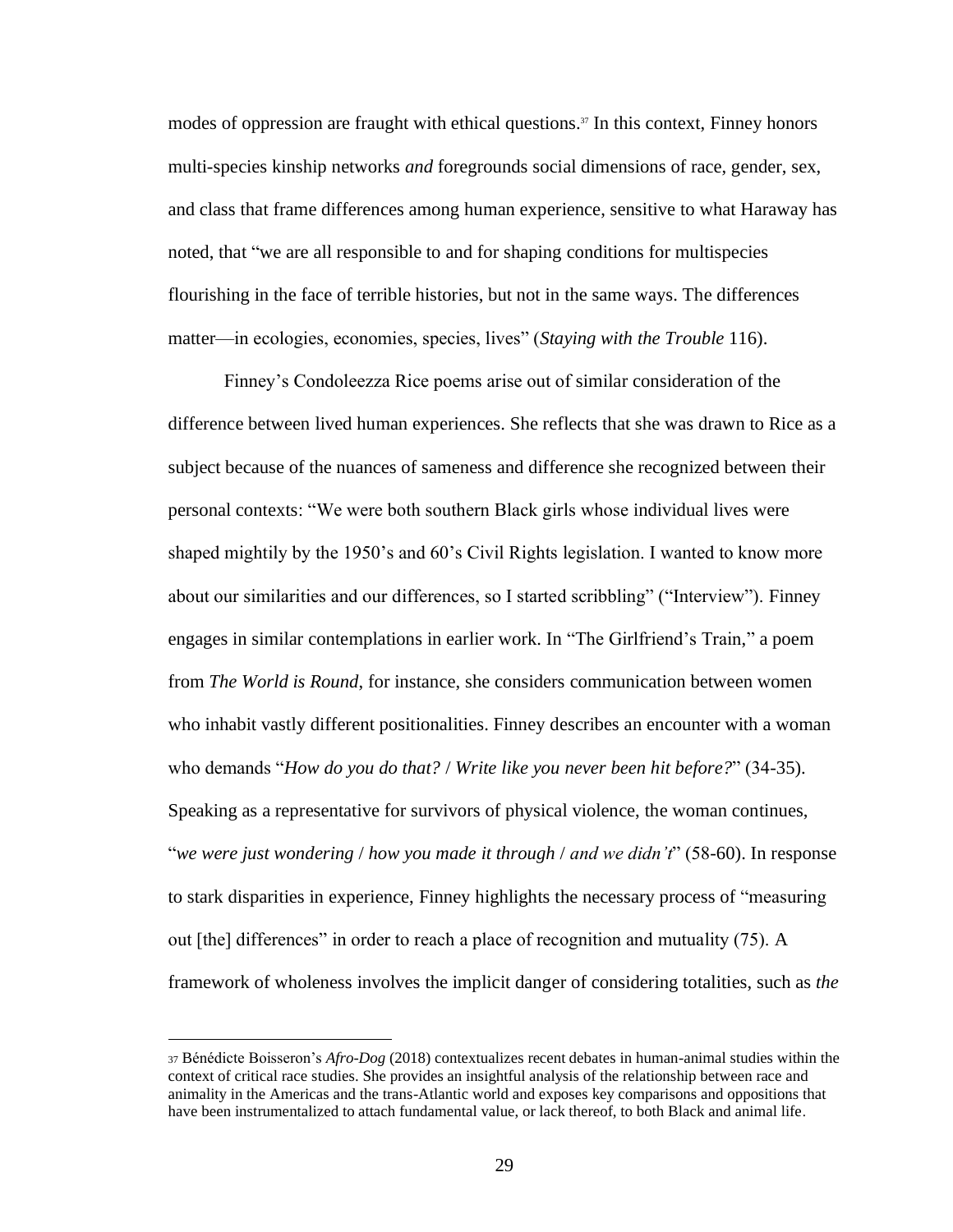world and *the* human, which can lead to false universalization. Finney, though, carefully avoids the dangers of both totalization and compartmentalization by paying close attention to nuance and difference within the uneven terrain of lived experiences and the diverse eco-political realities which always situate them. She articulates the vital practice of acknowledging and investigating difference in order to reach a place of mutuality.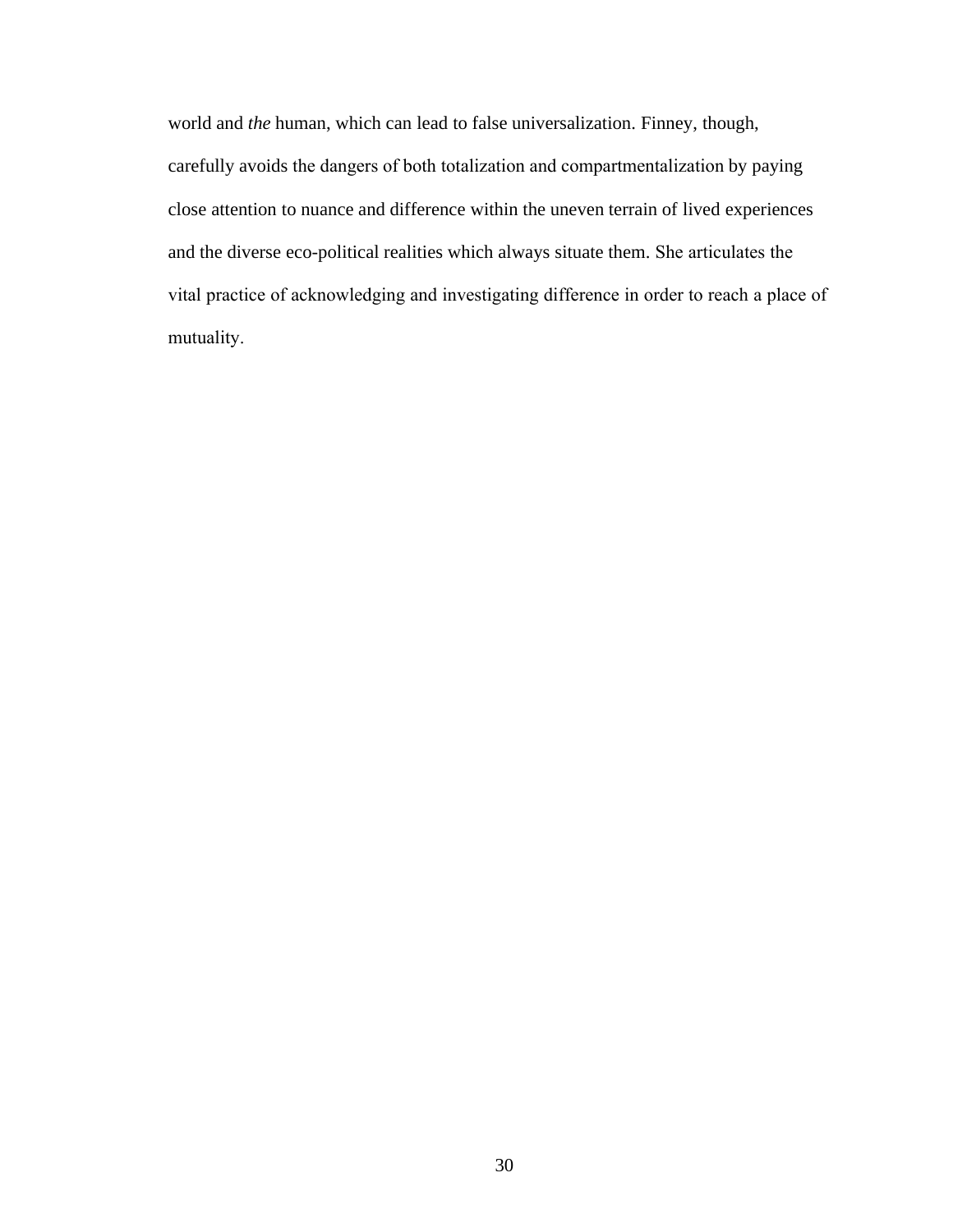#### **PART IV: Belonging**

#### **Belonging as Sympoietic Praxis**

Throughout *Head Off & Split,* daily practices and interactions have real, worldmaking potential. Practices of belonging transform and create beings, assemblages, and ecologies and act as the connective tissue between them and place. Place, furthermore, is not just topography and landmarks, but defined also by the individual and collective practices of its inhabitants.38 Though often focalized through a human perspective, belonging depends on interaction among human and non-human beings in more-thanhuman contexts. Belonging, therefore, requires place-attachment as it is collaboratively constructed through interpersonal and interspecies relationships. Berry writes that this kind of place-attachment is not "'given' or unconscious or automatic but involve<sup>[s]</sup> disciplines…that must be deliberately made, remembered, taught, learned, and practiced" ("Standing by Words" 555-556). Everyday rituals and practices of belonging cultivate place-attachment by sustaining more-than-human kinship networks and promoting reciprocity among individuals, collectives, and communities.<sup>39</sup> Finney accentuates the processual and relational character of belonging; it is not an ontological state founded on static origins or essentialized identities, but a matter of ongoing, situated sympoiesis.<sup>40</sup>

<sup>38</sup> Berry writes that "the world" is "the sum of the changes made by all various creatures and natural forces in their intricate actions and influences upon each other and upon their places. Because of the woodpeckers, nature is different from what it would be without them. It is different also because of the borers and ants that live in the tree trunks, and because of the bacteria that live in the soil under the trees. The making of these differences is the making of the world" ("Getting Along with Nature" 587-588).

<sup>39</sup> Tsing writes, "world-making projects emerge from practical activities of making lives; in the process these projects alter our planet" (21-22).

<sup>40</sup> Sylvia Wynter's human-as-praxis theory provides critical foundations for this formulation of belonging. Wynter argues that the Western "monohumanist" model of *the* human that treats "European man" or "Man" as the normative measure for all of humanity is only one "genre" among many ("Unsettling Coloniality"). Man, she continues, has nevertheless come to overrepresent itself to such an extent that it proposes to be "the *natural scientific model* of a *natural* organism" which "preexists—rather than *coexists* with—all the models of other human societies and their religions/cultures" ("Unparalleled Catastrophe" 21). In opposition to this false universalism, Wynter calls for a reimagining of what it means to be human and a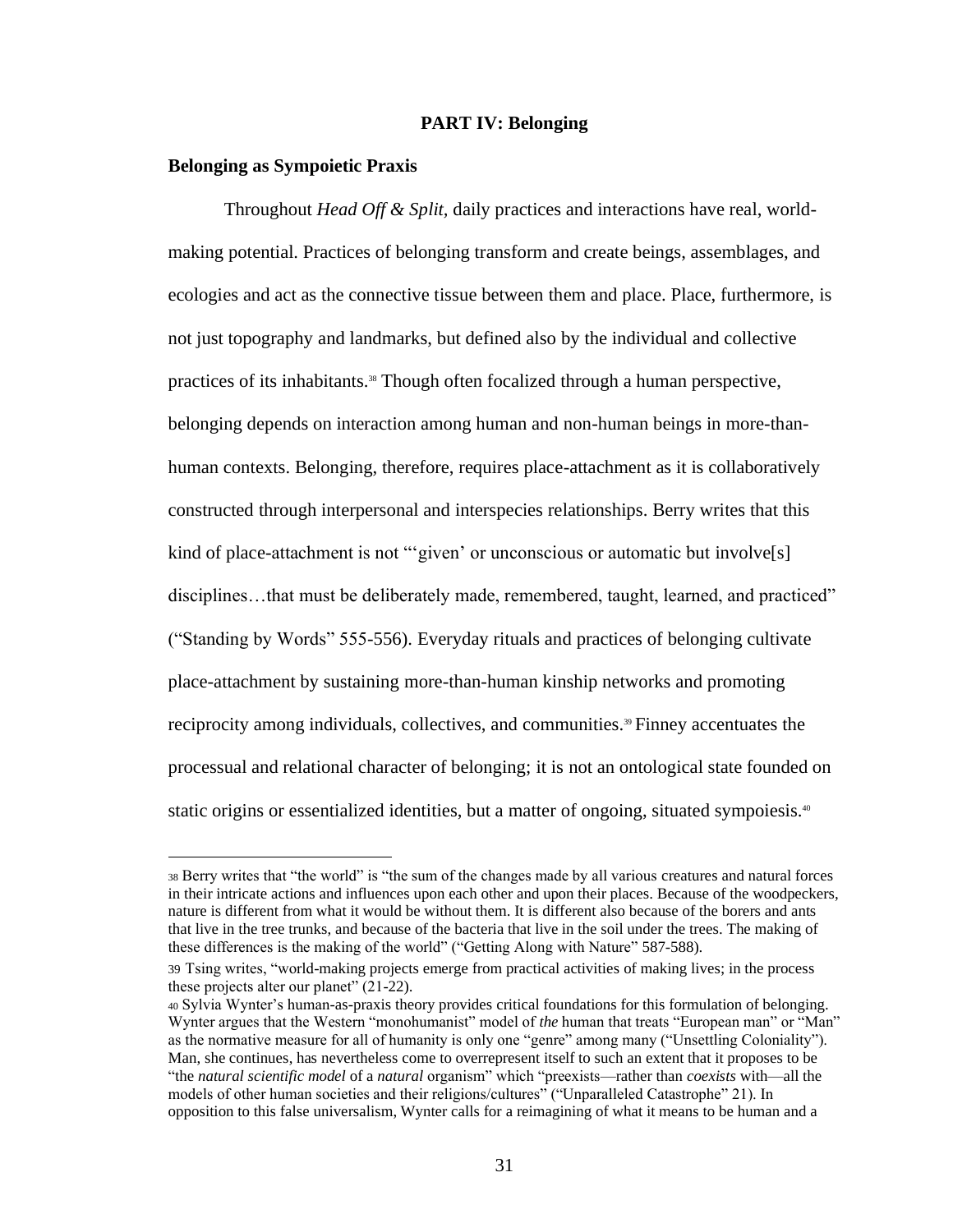Finney's poetry attends specifically and repeatedly to the following sympoietic practices of belonging: foodways, habitation, and migration. What follows is a treatment of each as they contribute to survival and resilience.

#### **Belonging Through Foodways**

Finney often contemplates practices associated with local foodways. She illuminates that eating is fundamentally communal; it nurtures a consciousness of our dependence on and connection to interlocking lives and worlds.<sup>41</sup> The processes of food consumption are also political, because they affect and react to larger systems; local food economies depend on and propel the economic and social structures they are embedded in. Furthermore, the practices that characterize foodways—growing, preparing, cooking, eating—are often developed through repetition into ritual and passed from one generation to the next. A careful treatment of foodways, therefore, reveals biological interdependence among beings and bodies, as well as collaborative cultural production.

In "Resurrection of the Errand Girl: An Introduction," Finney attends to patterns of learned behavior associated with local food economies and ecologies. The fishmonger, for instance, "echoes the words he heard as a boy from his father" and the woman's parents are described as "the two who made her" (3). Even the fishmonger's "inherited bone-handled whale knife" evokes generational continuity and tradition, as an artifact that is kept, cherished, and passed on (4). Finney, thus, establishes the rituals of the fish market as constitutive of place itself: "Friday. Fish. Tradition old as the South itself" (3).

reconfiguration of humanist principles based on the decolonizing work of Franz Fanon and Aimé Césaire: "Humanness," she writes "is no longer a *noun*. *Being human is a praxis*" ("Unparalleled Catastrophe" 23). <sup>41</sup> Berry writes that eating "is perhaps the profoundest enactment of our connection to the world" ("The Pleasures of Eating" 709).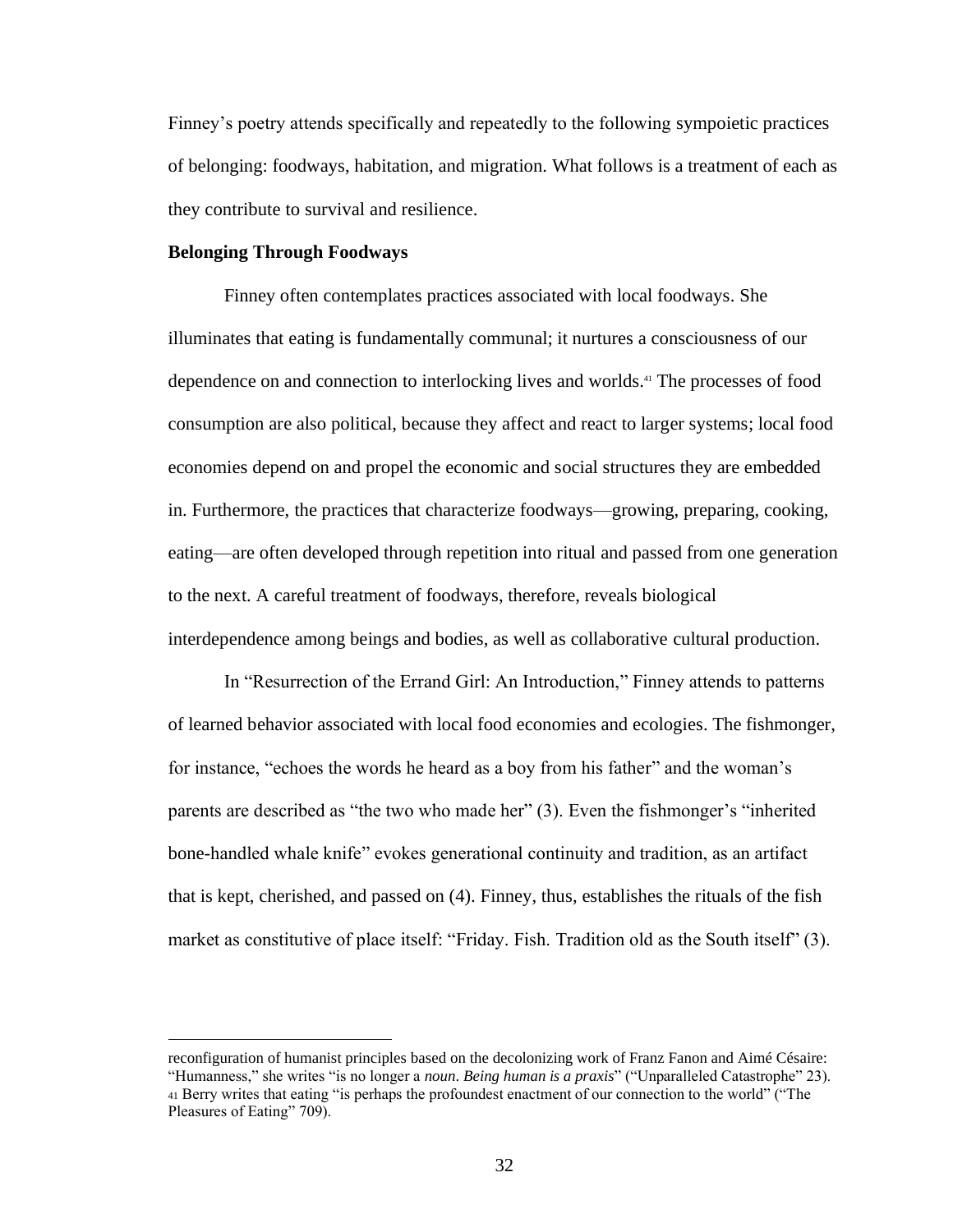The woman, furthermore, claims responsibility for her role in the food economy rather than outsourcing the labor associated with consumption. Acting out of a sense of "duty," the woman knowingly engages in the complex worldly relationship between eater and eaten, she performs her own knifework (3). The woman's choice is, thus, not merely a personal preference, nor only an act rooted in individual wholeness, but a political and act of belonging rooted in ecological intelligence, the awareness of herself as part of various ecosystems.<sup>42</sup>

Reflecting on this particular poem, Finney describes an early memory of her grandmother<sup>43</sup> killing and butchering a chicken. Until witnessing this, she had known her grandmother to raise and care for chickens and had also watched as she prepared and cooked chicken meat. Seeing her grandmother wring a chicken's neck, however, taught Finney that nourishment often requires violence, that human and non-human worlds are bound together, that the more-than-human world is created and changed by the actions and non-actions of all. Here is the seed for Finney's theory of wholeness. So often, people avoid the pain that comes from truly engaging with the effects of their decisions, paying for other people to, as Finney says, "do the dirty work," whether it's "cleaning the fish" or "cleaning up the asbestos" ("A Conversation"). For Finney, to be simultaneously

<sup>42</sup>According to Berry, ecological intelligence involves conceiving the world as a "system of nested systems…the individual human within the family within the community within agriculture within nature…So long as the smaller systems are enclosed within the larger, and so long as all are connected by complex patterns of interdependency, as we know they are, then whatever affects one system will affect the others" ("Standing By Words" 555).

<sup>43</sup> Finney recalls, "my grandmother was a huge influence. She was a farming woman, a woman who grew things with her hands—a woman who could look at the sky and tell you how the day was going to go deeply rooted in human connectedness to geography and landscape…I was the oldest granddaughter, and she and I were incredibly close. So many of my own sensibilities—being a human being, being alive, what matters in the world, cycles of life and death—all those things come from my grandmother, who could walk into the woods and tell you what leaf would make a good tea and what leaf to avoid forever" ("Say Hard Things Tender").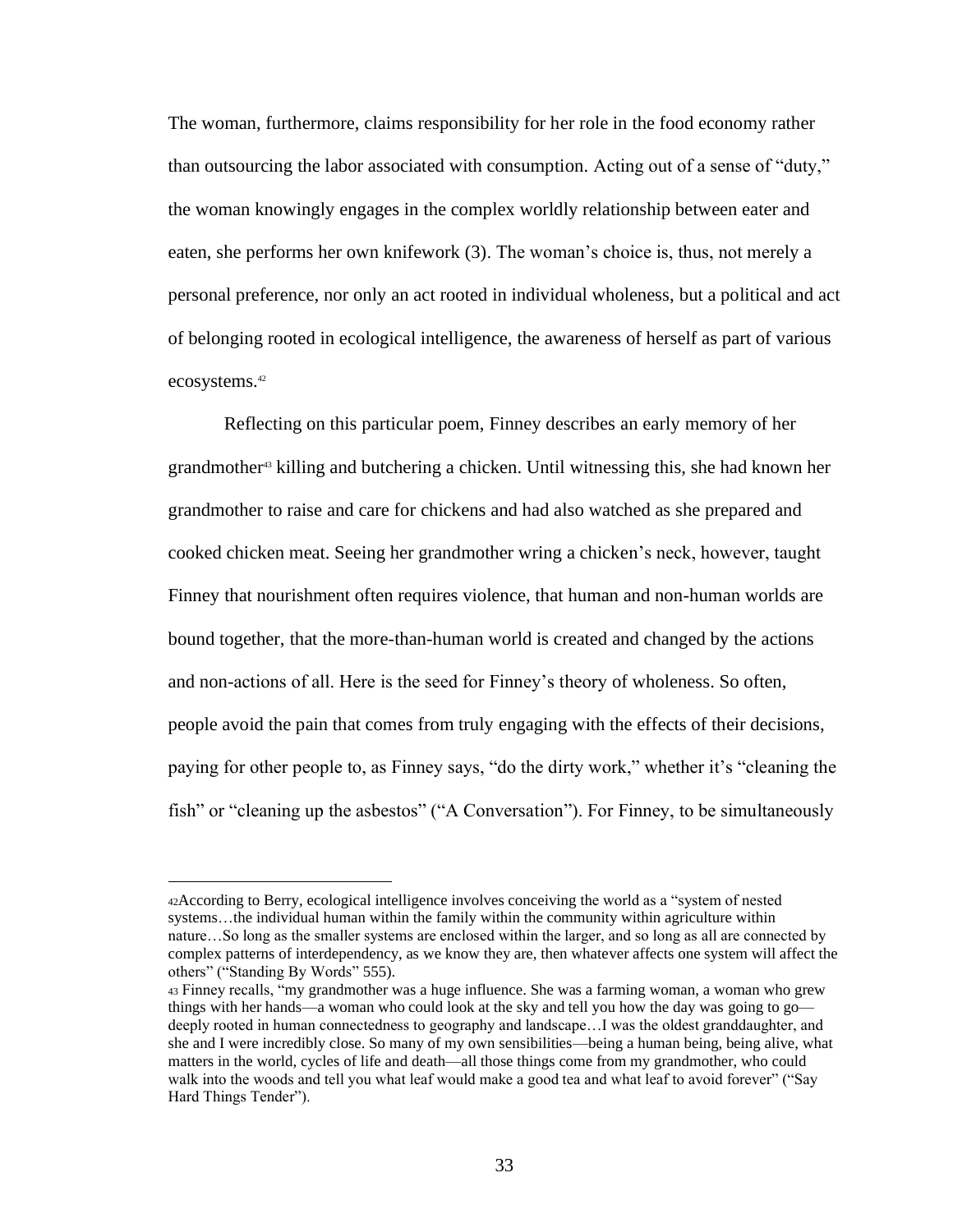whole and part of the whole—to belong—involves choosing to perform one's own dirty work, being mindful of one's actions and their ramifications upon self and ecosystem, and attempting to act ethically from this kind of un-innocent ecological awareness.

In "Negroes with Guns," Finney emphasizes the materiality of a specific and situated food culture: "brown hands covered in twice sifted / paprika and goose flour," the "red cake bowl," "fatty chicken thighs," "fresh garlic," "milk butter," "greens," and "cornbread poured on a hot griddle"  $(60-61, 79, 85, 86, 87, 103)$ . In this poem, a woman works in her kitchen with the ease of embodied knowledge and muscle memory. She has performed these tasks many times in the same way. The food in this poem is so integrated with daily practices of being, it becomes constitutive of people's bodies. Finney imagines the "brown taffy baby" and the "dark dark / gingerbread of [the woman's] face" (15, 67- 68). These metaphorical crossings expose the transformative potential of consumption as both physical and political process. Similarly, in "Penguin, Mullet, Bread" Finney describes a mother who "cooks like a woman who can taste / any flavor in the world"  $(21-22)$ . The woman pre-masticates fish for her baby to eat, and the child's "eyes / grow big from what she tastes" (21-22, 13-14). In this encounter, the child learns not only what and how to eat, but how to *enjoy* eating as a fundamental practice of belonging.

Eating enacts mutualism between individual organisms and their encompassing ecosystems. Local foodways nourish and sustain survival at the scale of the "one" and coalesce to form collective food economies and ecologies. As such, foodways offer a multitude of access points and intersections at which one might affect interlocking networks and participate in the creation of whole, resilient, and just local food systems.

34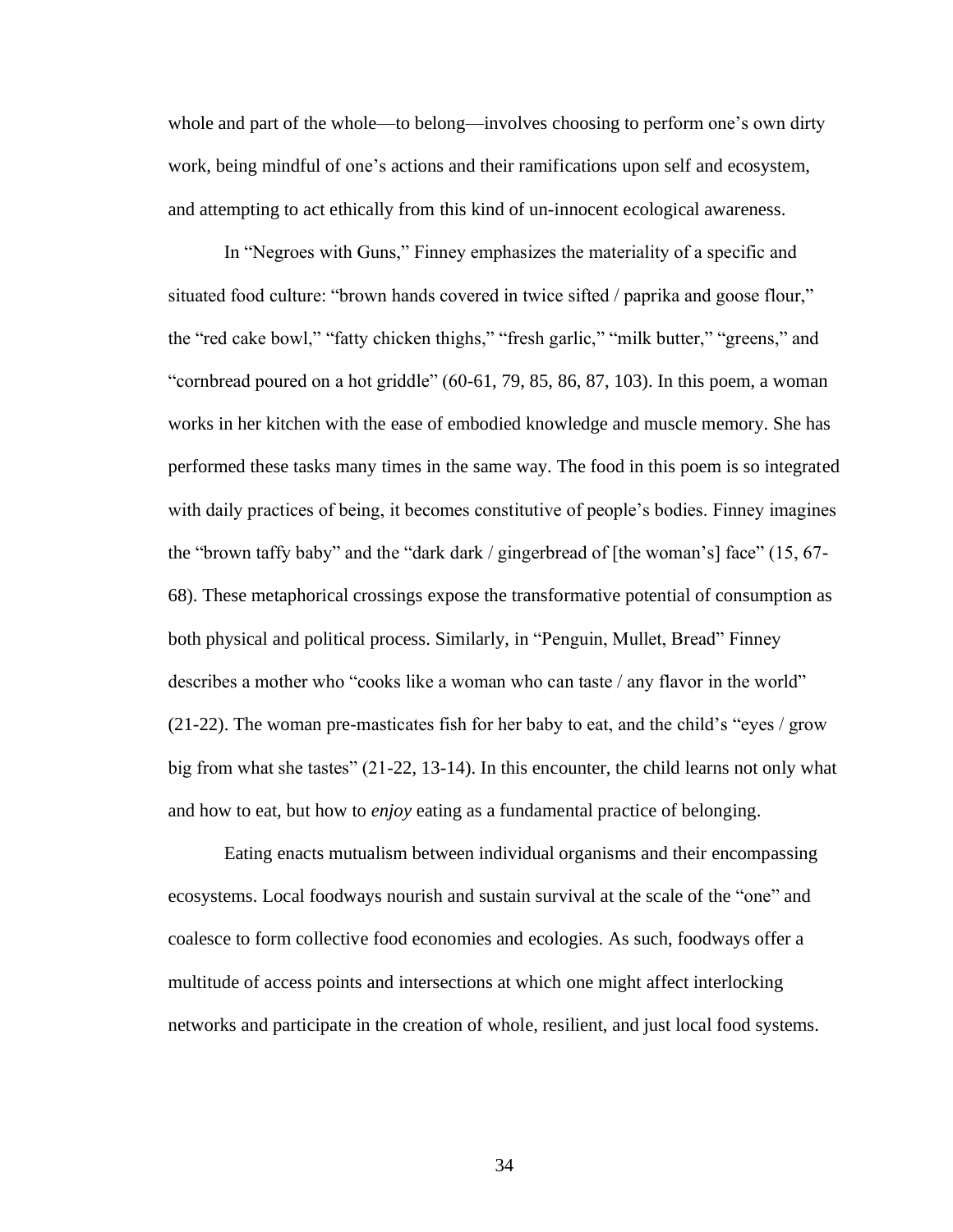#### **Belonging through Habitation**

Finney accentuates the importance of made spaces in the emotional cartography of home; to enact belonging requires material dwelling places. While shelter is a basic necessity for survival, what characterizes adequate shelter is situated within specific assemblages. In "Dancing with Strom," Finney describes situated homemaking as "the native necessity of nailing down / a place" (159-160). Homemaking is a culturally- and geographically-specific practice that reflects the experience of the maker, as Finney expresses through her reflections on particular homes, inhabitants, and builders: "the architect Black the builder of every house in view Black / and bare-handed" (39-40).

Finney contemplates the porch as a symbol of belonging through habitation. She writes, "Enslaved Africans gifted porches to North / America. Once off the boats they were told, / then made, to build themselves a place—to live" (48-50). Porches exist as physical representations of collaborative survival amid precarity: "They build the house that will keep them alive" (51). They are also reminders of the myth that temporal distance erases or mitigates realities of the past. Many porches in the South were constructed by slaves, many endured throughout Reconstruction and Jim Crow, and many still stand to witness contemporary iterations of anti-Blackness—police brutality, mass incarceration, gentrification, displacement, and the systemic proliferation of debt and poverty. As Finney articulates in *The World is Round*,

After slavery there were other chains. The South still rounded up Black men

who wouldn't look the other way, drop eyes or chin,

pass or step aside ("The Running of the Bulls" 1-6)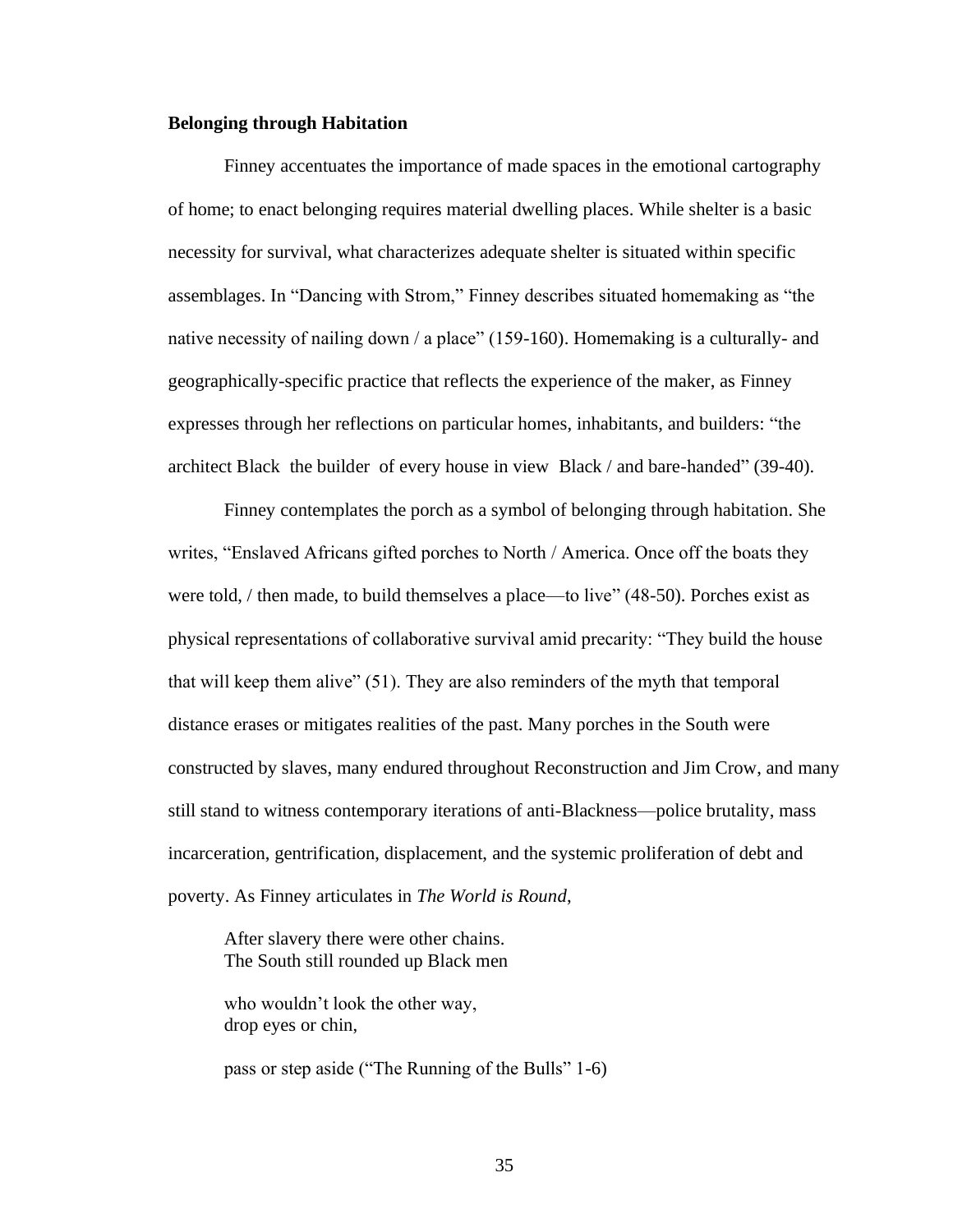Finney further describes one porch in particular and her experience of sharing it with Strom, the "Dixiecrat senator," "the face of hatred" (85, 90). A wedding brings the two together. Because porches are places of community, domestic comfort, and relaxation, they demonstrate how systems of oppression and systems of survival coexist. This coexistence is represented clearly by the epigraphs which introduce the poem. The first is from Strom Thurmond (1948): "I want to tell you, ladies and gentlemen, there's not enough troops in the army to force the southern people to break down segregation and accept the Negro [pronounced Nigra] into our theaters, into our swimming pools, into our homes, and into our churches." The second is from Civil Rights leader, Modjeska Monteith Simkins (1948): "I said, 'I'm gonna fight Thurmond from the mountain to the sea.'" The tension they create exists wholly and unequivocally, spatially bound by "the power of a porch" (158).

Finney elaborates on these themes in "My Time Up With You." On "*A rickety porch, somewhere in east Texas,*" Mayree Monroe announces: "*Ain't goin nowhere. Ain't moving. Not from this house*" (1, 5). Her house embodies stability and continuity, her ability to remain. She patiently lists each hurricane that it—and she—has endured, adding, "*I have paid off this house three times over what anybody* / *else ever would have paid*" (128-129). Her home, the actual physical structure of it, becomes constitutive of her identity. When she gives her name, she lists her address; when she gives the names of her foremothers, she lists their addresses, too:

*This Mayree Monroe, of 621 Oakland Avenue, daughter of Ester Brown, of 18 Clementine Road, granddaughter of Mary One, of Route 4, Box 318. I will be here 'til the end*. (144-147)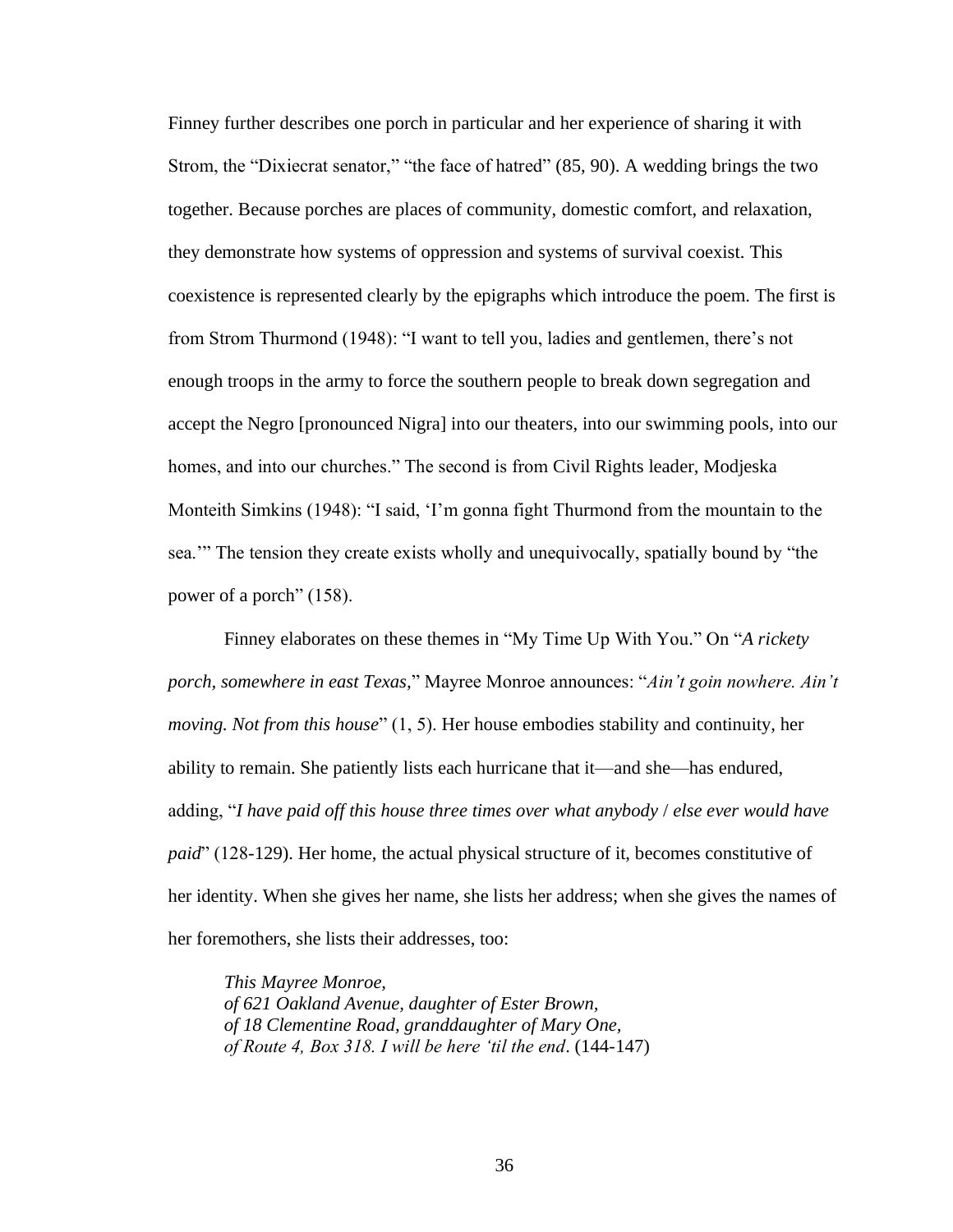Mayree's refusal to leave her home is testament to the reciprocal commitment she has established with place and community through practices of belonging despite a history of systemic anti-Blackness:

*Lily of my Valley "odds aren't the best" they say. Did you hear 'em talkin' to me that way?*  Dropping her voice down to a whisper, she stands like a Black beam against the wind, both arms akimbo. *Well odds aren't never been the best for Mayree Monroe and her kind.* (128-139)

In these lines, Finney expresses the complex matrix of feelings attached to the cultivation of belonging through homemaking when the meaning of *home* carries histories of violence, structural inequality, and racialized oppression. She is acutely aware that concepts of home and homeland have been utilized for sinister purposes of invasion, colonization, and genocide. At the same time, Finney celebrates the richness and resilience of eco-political assemblages that create possibility for livable shared worlds, for homes, recognizing that *home* itself is an ecological concept. Practices of belonging construct and maintain spaces in which human and non-human beings can live fully and well; they make the world itself and make it livable, too.

#### **Belonging Through Movement**

Belonging, however, does not demand staying forever in one place. In "Men Who Give Milk I," for instance, Finney describes a man whose "whole / world is on the move" (13-14). Despite his transience, he continually enacts belonging through choreographed migration patterns that give him access to memories of familial kinship networks and "stich" him "to the earth" (70).

Throughout the collection, Finney often contemplates cycles of leaving (differentiation) and returning (reincorporation). The title poem, "Head Off & Split,"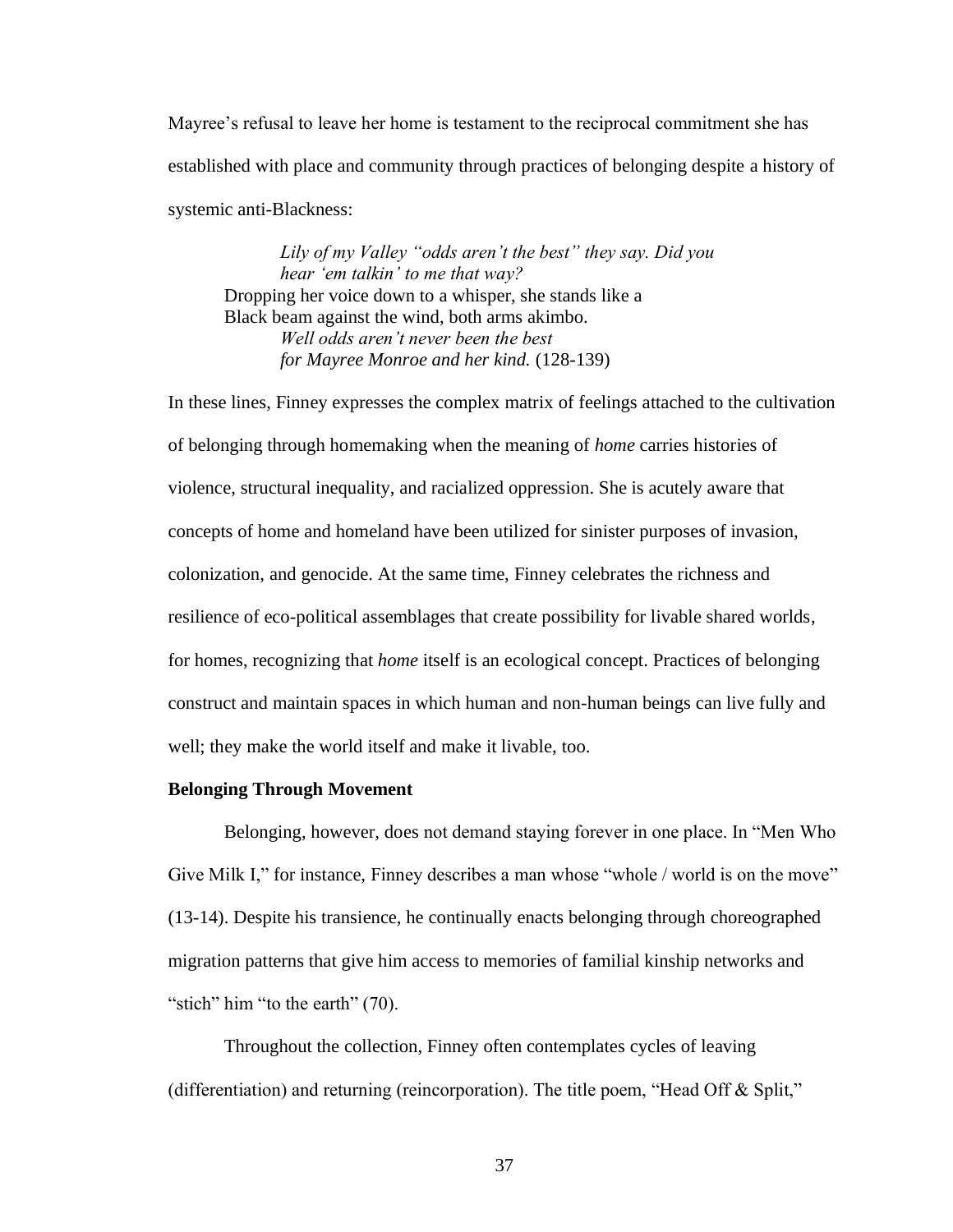recounts the story of a daughter who is leaving her parents and childhood home for "the 803rd time" (120). Finney compares the process of cleaning and butchering a fish to the woman's experience:

Each time the leaving hardens the soft tissue of my birth This time he says He will only take the head and the pearl green eyes Next time he says The lungs The heart sac The liver Will all have to go along What can you do in this life without the parts you need (121-126)

The body parts of the fish become talismans of home, denoting history, culture, and

kinship. With each leaving, the woman fears that she will lose these necessary parts of

herself, becoming less and less bound to her people and place. At the same time,

communal rituals of belonging are constructed around the very act of her leaving:

everyone gathered for the morning goodbye smells of fried fish and grits sacred Sunday morning goodbye food made especially for only daughters who have perfected

the art of leaving (46-49)

The family continues to enact belonging despite the daughter's mobility, revealing

possibilities for sympoietic connection that depend on migration.

Migratory movement, moreover, requires familiarity with specific places and ecologies. To travel into, within, and through places requires embodied memory and local knowledge. Movement is facilitated by connections to other persons, organisms, and assemblages, relational because space itself is relational. In "Cattails," a woman journeys repeatedly across fives states to see her lover. In "Negroes with Guns," a couple retraces a practiced path among well-known landmarks "into the old old woods," as they have done for fifteen years: "the wind behind the house, past the prayer trees. / Beyond the woods, back back of the shed, / into the hush hush air" (10, 3-5). In these lines, the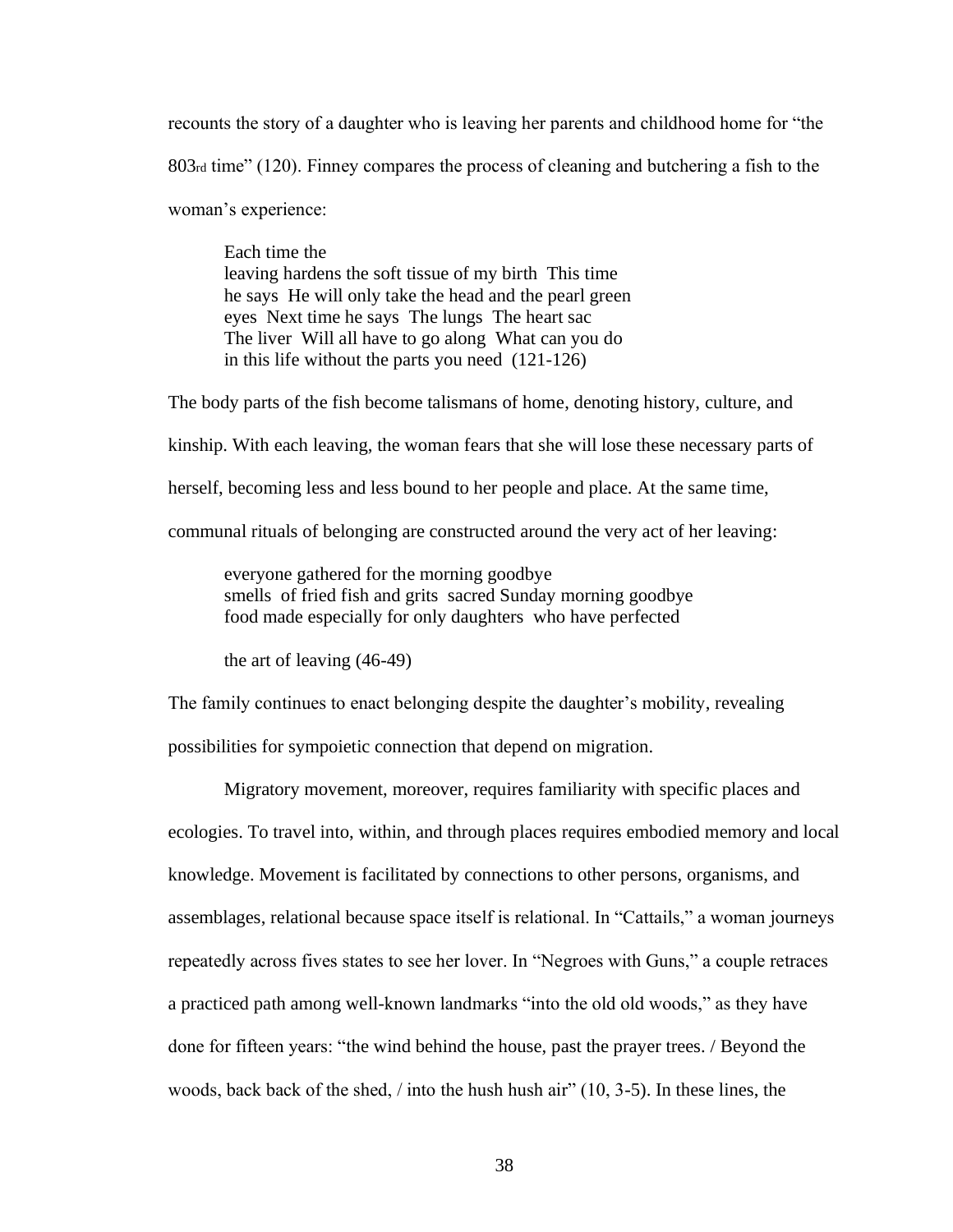repetition of single words mimics the repetition of the ritualized walk, emphasizing its recurrence as a practice.

Finney is mindful, too, that one's degree of mobility reflects situated dimensions of power and privilege—the ability to move from place to place is not a universal given, but is often restricted based on gender, sex, race, nationality, class, ability, and access. In "Negroes with Guns," for instance, Finney references "the black code days" when "prayer and camp meeting / rose like jasmine vine" in the "backwoods," describing a woman who "cannot swim, fly, leave land, / with ease" (8, 6-7, 46-47, 38-39). In such contexts, the ways in which people move through space are even more indicative of belonging, because safe passage requires deeper and denser networks of local knowledge and relationality.

#### **Belonging as Survival and Resistance**

Finney's model of strategic belonging emerges as a useful tool for on-going ecopolitical projects of collaborative survival, resilience, and resistance. Through practices of belonging, beings connect with other beings within integrated ecological assemblages in pursuit of mutuality, wholeness, resilience, and survival. In "Instruction, Final: To Brown Poets from Black Girl with Silver Leica," Finney directs, "Be diamondback terrapin, the only animal that can outrun a hurricane" (97). This provocative image suggests that to outrun a hurricane means to outlast it, to remain, to continue in the midst of disaster. The terrapin embodies both homemaking and migration as practices of belonging that contribute to strategic adaptability. Its shell evokes shelter, home, and stasis. Indigenous to the southeastern United States, the diamondback terrapin is the only species of turtle that inhabits the salty, brackish water of tidal marshes. Its life cycle,

39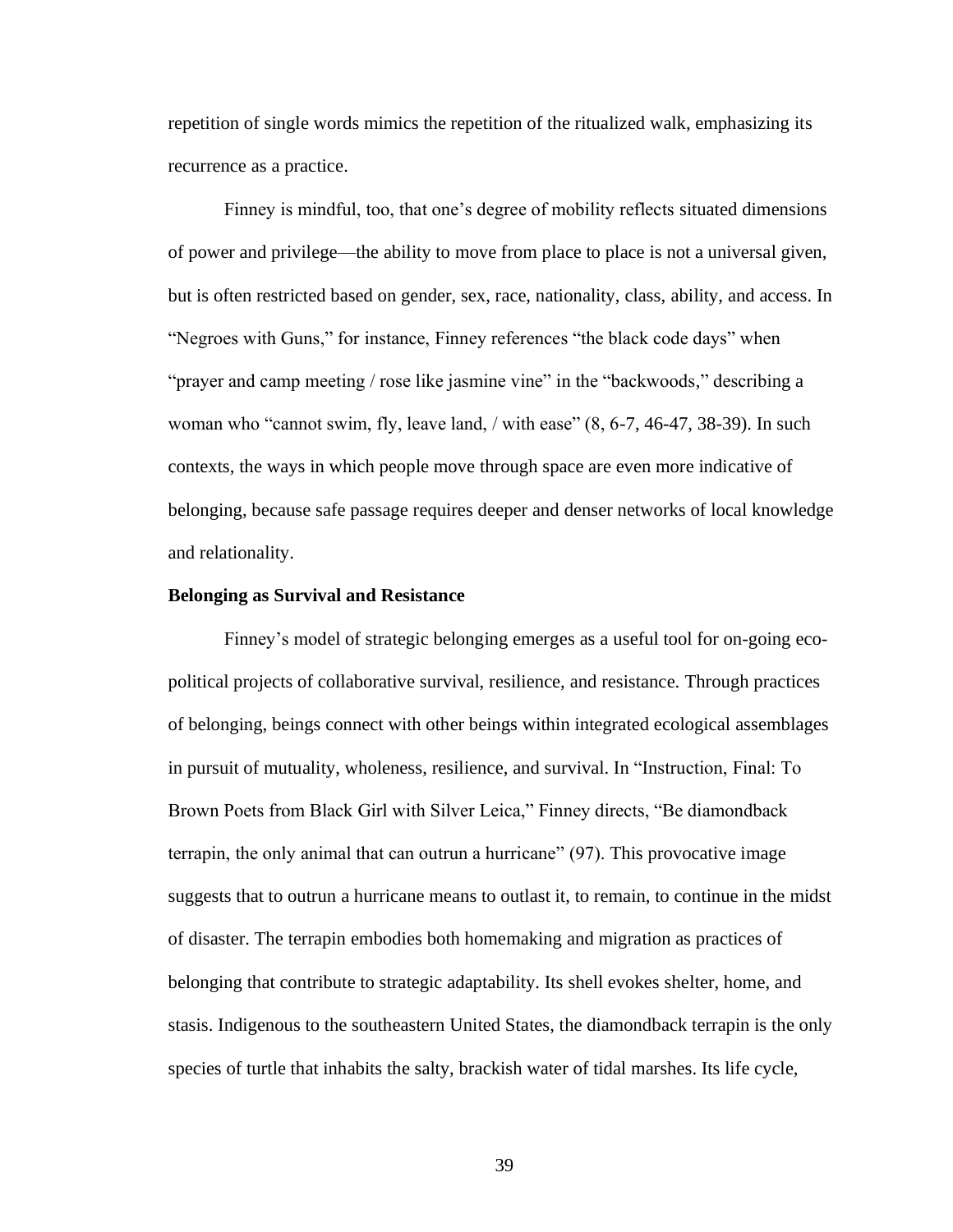however, involves a pattern of migration between land and sea. So, even though it has adapted to a very particular ecosystem, the terrapin is able to move between environments within that ecosystem. Finney reinforces adaptability as a mode of survival that can be cultivated through sympoietic practices of belonging.<sup>44</sup>

In the context of neoliberal capitalism, survival itself is often considered a form of resistance. Finney reveals, however, that belonging can also facilitate overt, active forms of eco-political resistance. In "My Time Up With You," for example, Mayree Monroe practices belonging in order to resist displacement and claim her right to inhabit and regulate her own body and homeplace. Similarly, in "Red Velvet," Finney imagines Rosa Parks's famous act of civil disobedience as one of strategic belonging. Like Mayree Monroe, Parks practices belonging to claim individual wholeness despite institutionalized anti-Black discrimination:

She had grown up in a place: where only white people had power, where only white people passed good jobs on to other white people, where only white people loaned money to other white people, where only white people were considered human by other white people (18-25)

The wisdom of lived experience prepares Parks for "the heavy work of resistance" (46). Finney establishes this by attention to her age: "She was not a child. She was in her forties" (15). Finney further describes Parks in terms of her work and her skill, repeatedly designating her as "a seamstress" and a woman "who knows her way around velvet" (16, 103; 108, 32-33). Parks demonstrates individual wholeness as a woman who "believes

<sup>44</sup> As Tsing articulates, "changing with circumstances is the stuff of survival" (27).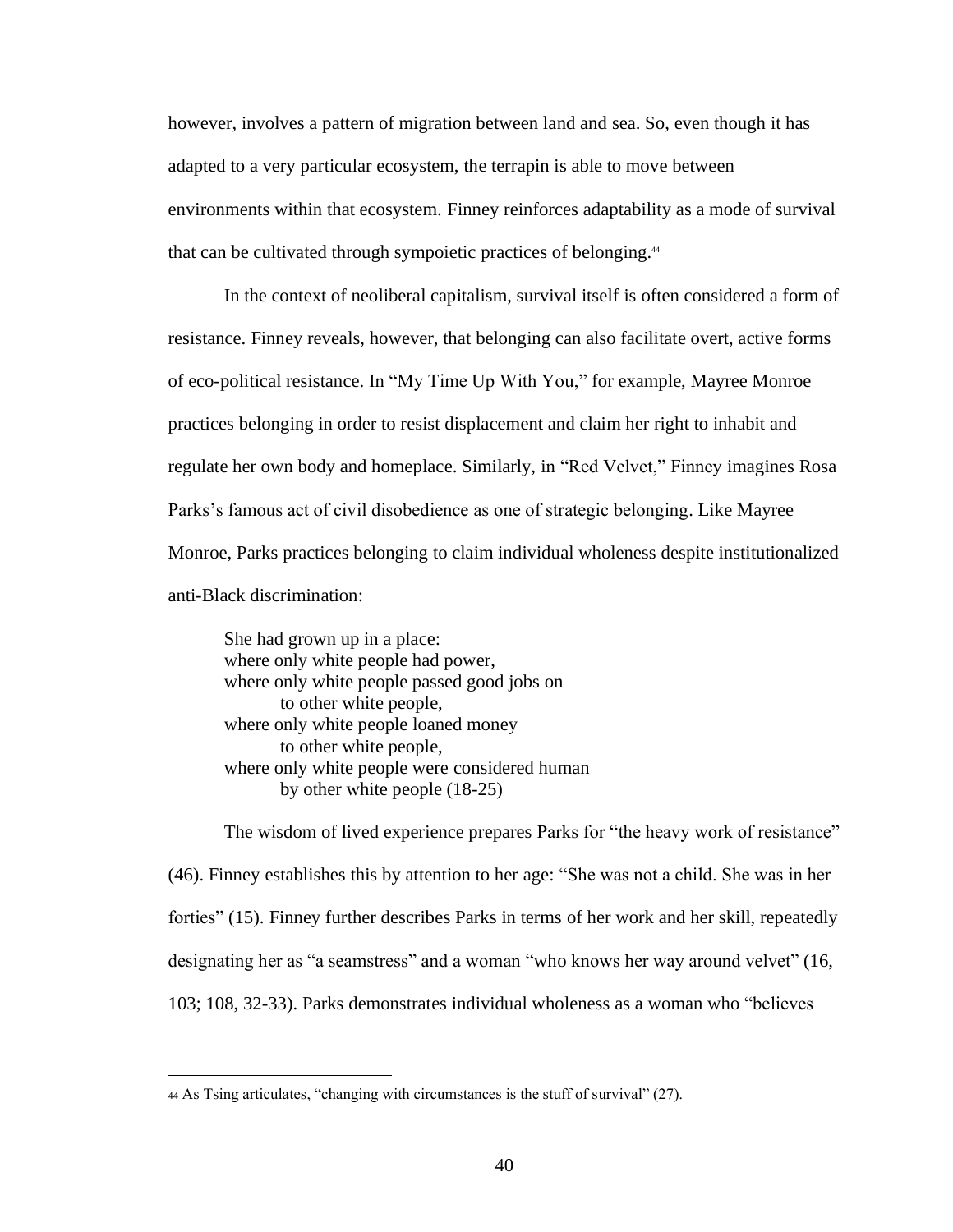she is worthy of every / thing possible," but her practices of belonging also contribute to collective wholeness (115-116). Finney imagines Parks as part of a more-than-human assemblage, effective because of her engagement with the more-than-human world and her ability to make use of the tools available to her: she has "the help of all things, needle sharp, / silver, dedicated, electric" (123-124). Ultimately, Parks's resistance work is made possible by her connection to others—she is a member of a coalition who "can pull cloth and others / her way, through the tiny openings she and others / before her have made" (124-126). Finney specifically names Mary Louise Smith and Claudette Colvin who preceded and followed Parks's demonstration in allied resistance to accentuate the potential in individual practices of belonging to accrete toward collective movements and, therefore, represent a viable strategy for eco-political activism and resistance (37- 39).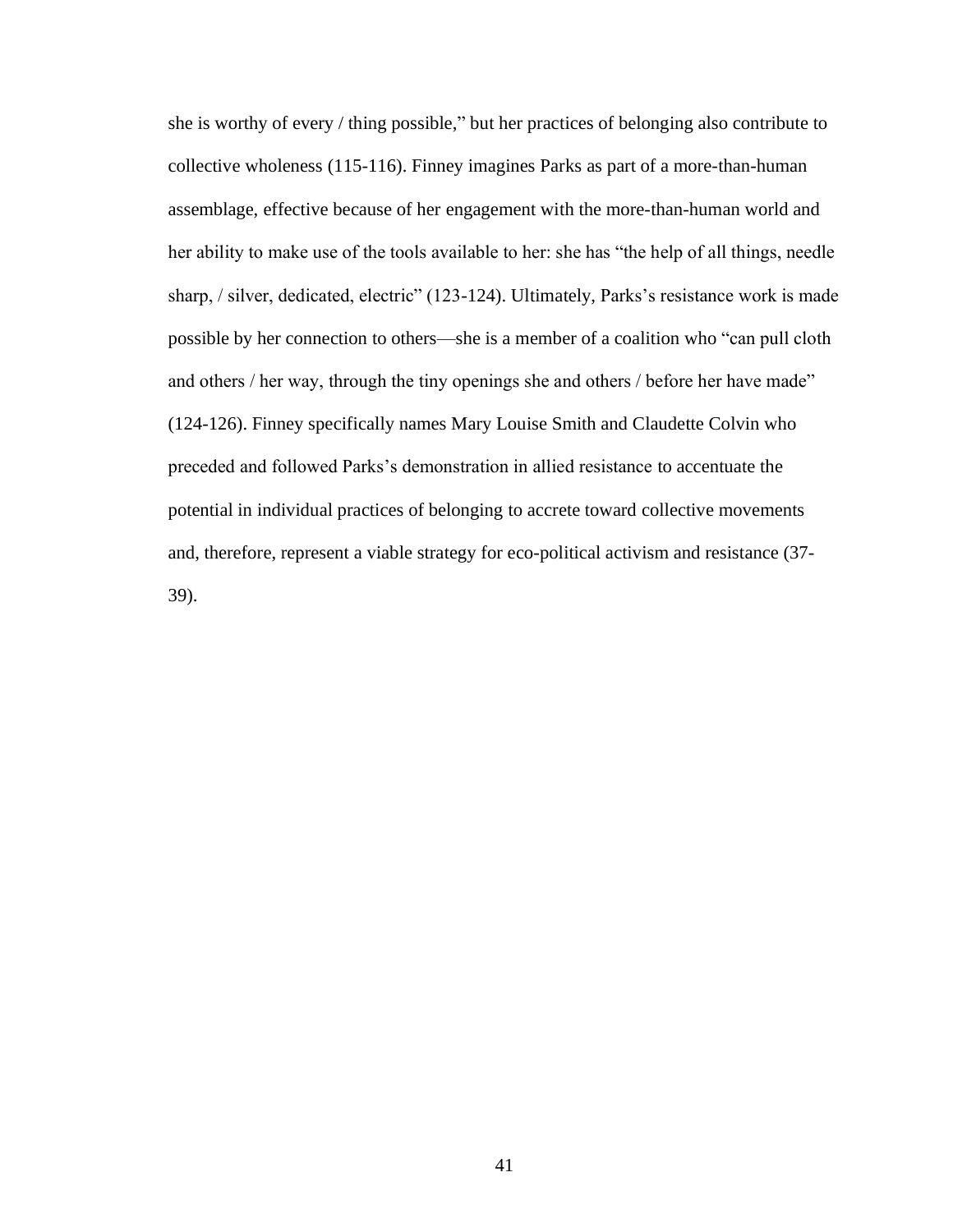#### **CONCLUSION**

#### **Implications for Eco-Political Poetics and Ethics**

An eco-political reading of *Head Off & Split* bears vital implications for the development of an eco-political poetics and ethics based on wholeness and belonging. First, the collection demonstrates that poetry itself is useful. In "The Occasional Poet," Finney reflects on her fundamental desire to be of use:

I remember wanting to be useful and not just a little girl with her pencils writing for herself. My community was filled with so many useful Black people who did things with their hands. Mr. Neal built our houses, Dr. Deas was our pharmacist. I would watch him behind his counter in his white jacket mixing our medicines sometimes. Mr. Brown was our electrician. He rewired our houses with a pencil on his ear. Mrs. Robinson was our great seamstress. I wanted to be useful too. I wanted to make something with my hands. When I started telling people around me that I was a poet they started requesting poetry from me. Mrs. Dicks was turning 90 and needed a poem. Emmanuel Church was turning 125 and needed a poem. Mrs. Bethune's portrait was going up in the old high school—Could you write us a poem please? This early novice poet-work had less to do with inspiration and more to do with wanting to offer something, made with my own two hands, to the people I cherished. It had to do with wanting poetry to be seen as useful—useful as a roof or coat.

As Finney intuited as a young poet, writing takes place within ecological and political systems and has material effects upon those systems, rendering it an eco-political practice. Poetry itself, furthermore, has the capacity to function as worldly matter within specific eco-political contexts. Built on foundations of honest, accurate representations of real beings, places, and the relationships among them, Finney's work is rooted in her particular sense of community and works to nourish and grow the connections that sustain it.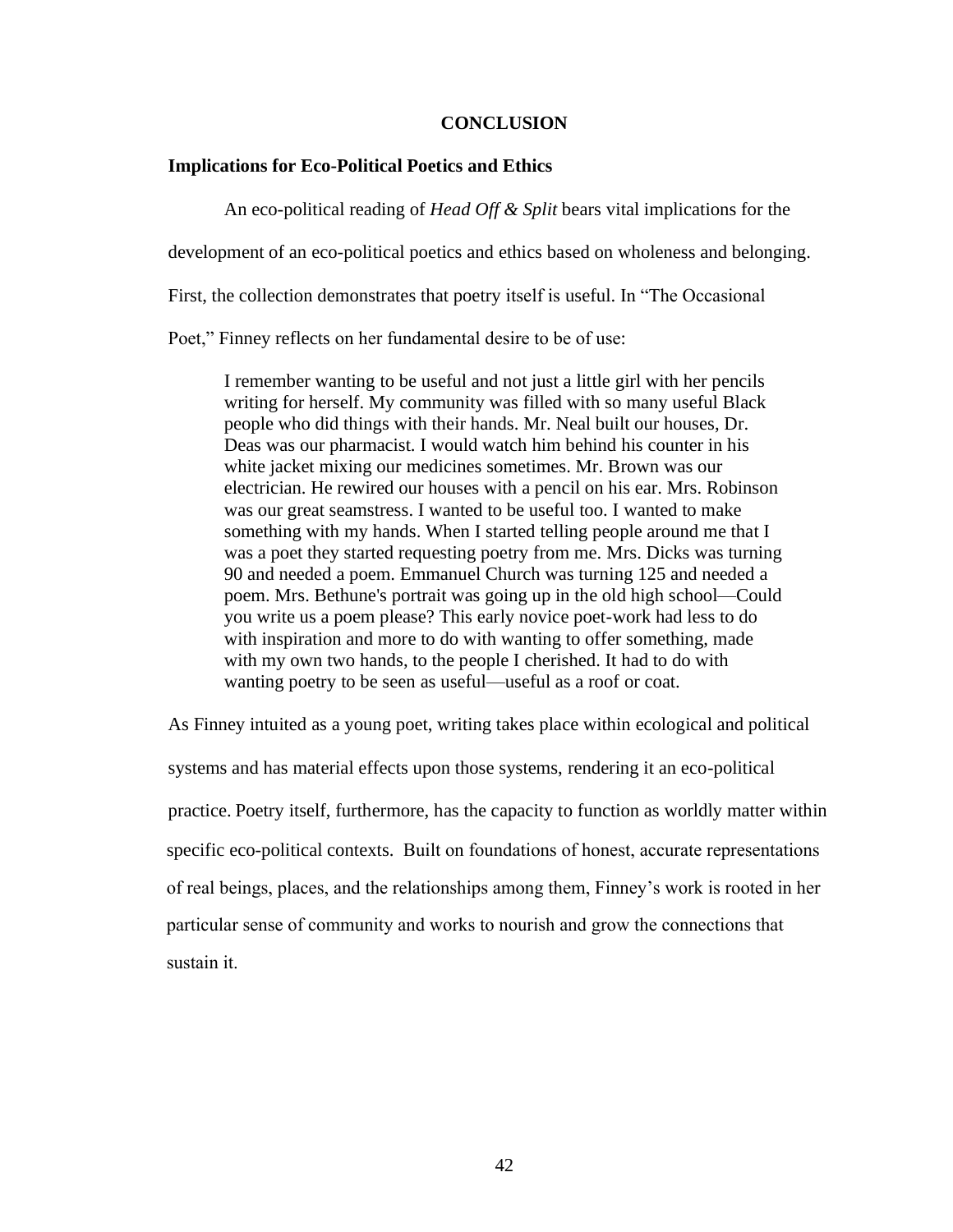Second, an eco-political perspective sheds light on the fact that all literature, and all knowledge, is situated within interlocking ecological and political dimensions, race and region among them. Because the situatedness of dominant positionalities has been historically rendered invisible, though, the contexts of work emerging from those positionalities is often ignored—the poetry of class-privileged white men is rarely distinguished as such. Meanwhile, work that materializes from non-dominant positionalities is often identified and considered primarily in terms of identity; bookstores often have separate shelves for "minority" literatures. Finney's work illustrates that, although situatedness embeds, grounds, and generates literatures, it should not be weaponized to compartmentalize, limit, or diminish work that emerges from marginalized positions. Rather, critics must learn to see and articulate the situatedness of dominant positionalities as clearly as they do non-dominant ones. "I will not be minimized or downsized or slipped into easy categories" Finney says, "I am a Black woman writer who is free to write about the entire world" ("Interview" 2019).

Finney reveals entanglement between organisms, assemblages, and ecosystems, indicating that there truly are no neutral encounters. Amid histories of oppression and ongoing injustice, it is easy to become paralyzed by such knowledge. Resorting to apathy and the illusion of non-action, though, is not a viable ethical position; even nonactions have non-neutral material effects. Rather than succumbing to cynicism founded on supposed inevitability of systemic oppression, however, Finney remains deeply and radically hopeful. She writes from a place of possibility and transformation to actively participate in the creation of potential shared worlds. For Finney, there is a practical means of affecting change within tangled matrices of power—through situated,

43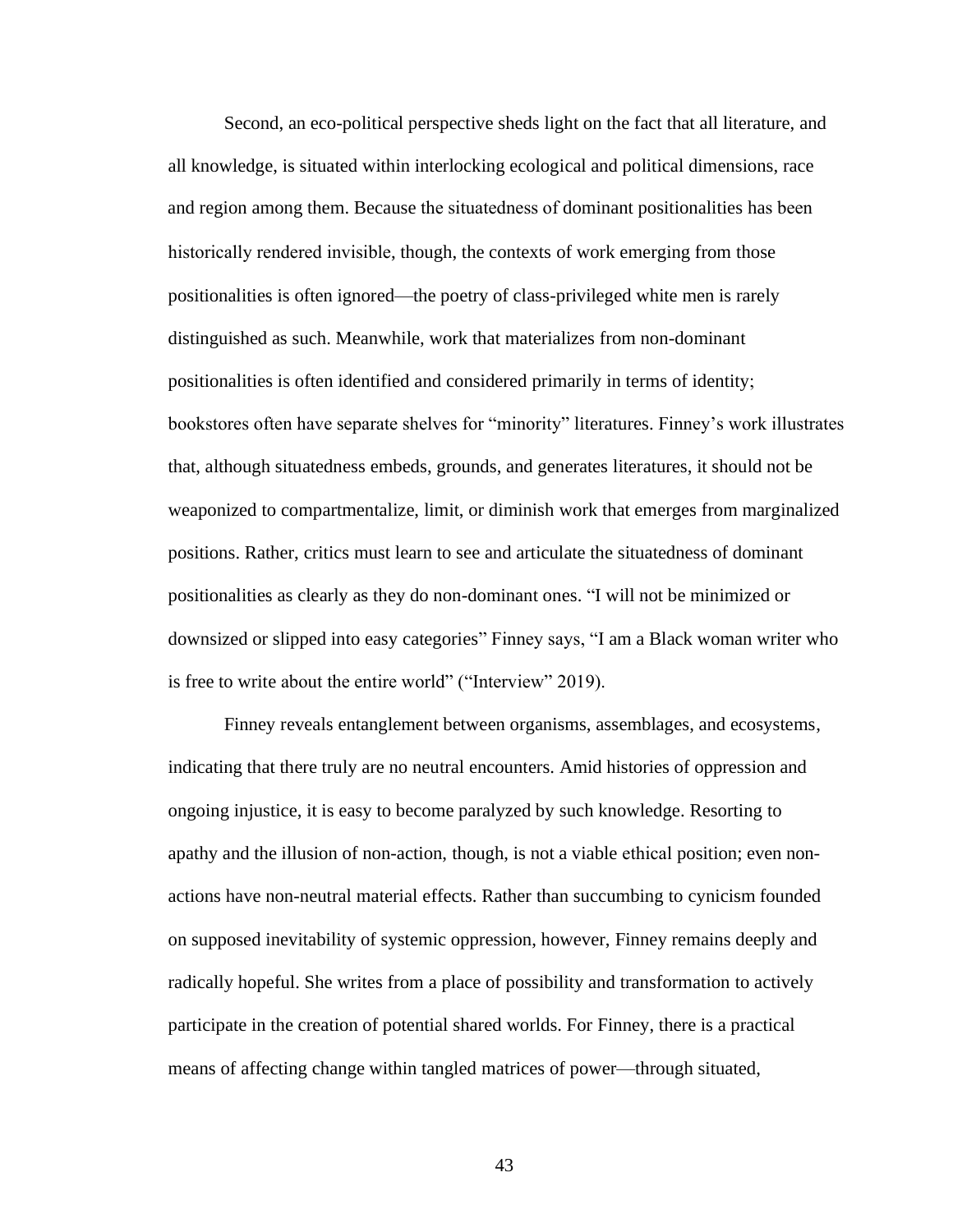sympoietic practices of belonging that cultivate personal relationships and contribute to the collective health and wholeness of eco-political assemblages. Collective action and coalition-building at the local scale, in this framework, is capable of affecting networks of relationships that expand ever outward.

Building healthy and effective coalitions, however, is neither a simple nor consistent endeavor. In the tradition of Audre Lorde, Finney realizes that strong coalitions depend on mutuality across difference, not the erasure of difference.<sup>45</sup> Failure to acknowledge, articulate, and collaborate across difference leads inevitably to an isolated and vulnerable position rooted in fear, guilt, and denial, that is destined to reinforce and universalize dominant subjectivities.46 The first step in the process of coalition-building, therefore, is to explore and take responsibility for one's own privilege and power.<sup>47</sup> As Finney warns, we must be "careful to the very end what [we] deny, dismiss, & cut away" ("Instruction, Final: To Brown Poets from Black Girl with Silver Leica" 97). Powerful coalitions are, thus, rooted in ecological intelligence, reciprocity, and sympoiesis.

<sup>45</sup> Demanding a culture of mutuality that acknowledges non-dominant difference in order to build effective coalitions, Lorde writes in "The Master's Tools Will Never Dismantle the Master's House," "Without community there is no liberation…But community must not mean a shedding of our differences, nor the pathetic pretense that these differences do not exist" (112). In "Age, Race, Class, and Sex: Women Redefining Difference," she continues, "Too often, we pour the energy needed for recognizing and exploring difference into pretending those differences are insurmountable barriers, or that they do not exist at all. This results in a voluntary isolation, or false and treacherous connections. Either way, we do not develop tools for using human difference as a springboard for creative change within our lives" (115-116). <sup>46</sup> hooks discusses mutualism in the context of Affrilachia, "It requires an ethic of relational reciprocity, one that is anti-domination. With reciprocity all things do not need to be equal in order for acceptance and mutuality to thrive. If equality is evoked as the only standard by which it is deemed acceptable for people to meet across boundaries and create community, then there is little hope. Fortunately, mutuality is a more constructive and positive foundation for the building of ties that allow for differences in status, position, power, and privilege whether determined by race, class, sexuality, religion, or nationality" (87). <sup>47</sup> Haraway describes this kind of self-awareness as facilitating one's ability "to join with another, to see together without claiming to be another" and to "partially to translate knowledges among very different and power-differentiated—communities" ("Situated Knowledges" 586, 579).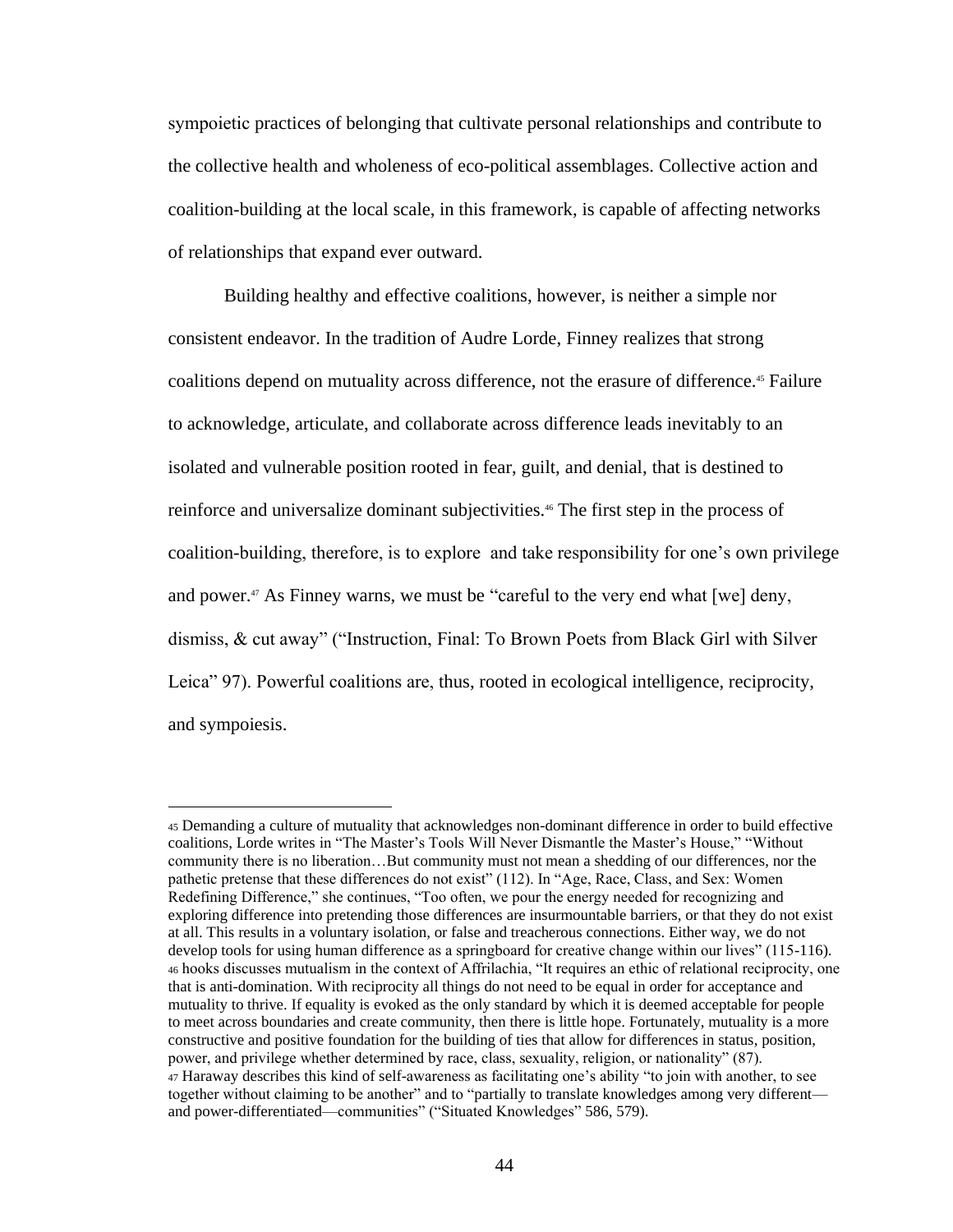Finney's collection reinforces that, in the context of a failed and dysfunctional state, citizens must care for one another and their local ecologies through creative forms of grassroots self-governance.48 Such projects are revealed as even more urgent during periods of crisis. I write in the spring of 2020, in the midst of the COVID-19 pandemic. Like Hurricane Katrina, the current public health crisis has exposed the social and ecological precarity of globalized neoliberal capitalism. The pandemic has disrupted global supply chains, and, in the U.S., the fundamental inadequacies of a privatized healthcare system have been made tragically apparent. Like all disasters, COVID-19 disproportionately affects poor people and people of color as a result of underlying structural inequities.<sup>49</sup> Crises reinforce that survival depends on cultivating resilience across scales by prioritizing collective well-being over corporate profit. Grass-roots coalition-building and self-governance efforts, therefore, become critically necessary as means of providing care, resources, and advocacy within specific communities. Organizing for social justice becomes emergency management, and it depends on the exchange of local knowledges that emerge out of daily practices and lived experiences.

Finney's poetry offers ways for thinking about the complex project we are now called to undertake—to continue to belong to each other and our places in pursuit of

<sup>48</sup> There are many ways that state and federal governments could improve people's lives while prioritizing ecological biodiversity. For example, by taxing profits from environmentally destructive industries, investing in public education, expanding access to health care and affordable housing, preserving open space, and encouraging community land ownership. In the absence of such policy efforts, however, it falls to citizens to organize in pursuit of social justice.

<sup>49</sup> There are higher rates of fatality among people with underlying health conditions, and this translates into a high percentage of deaths among people with less class privilege and people of color due to disparities in access to and quality of healthcare. Furthermore, people in these groups are less likely to be able to practice prescribed social distancing measures because they are more likely to be essential workers without the economic means necessary to stay home; these populations are also more likely to utilize public transportation to get to those essential jobs. See supporting statistics from the Center for Disease Control.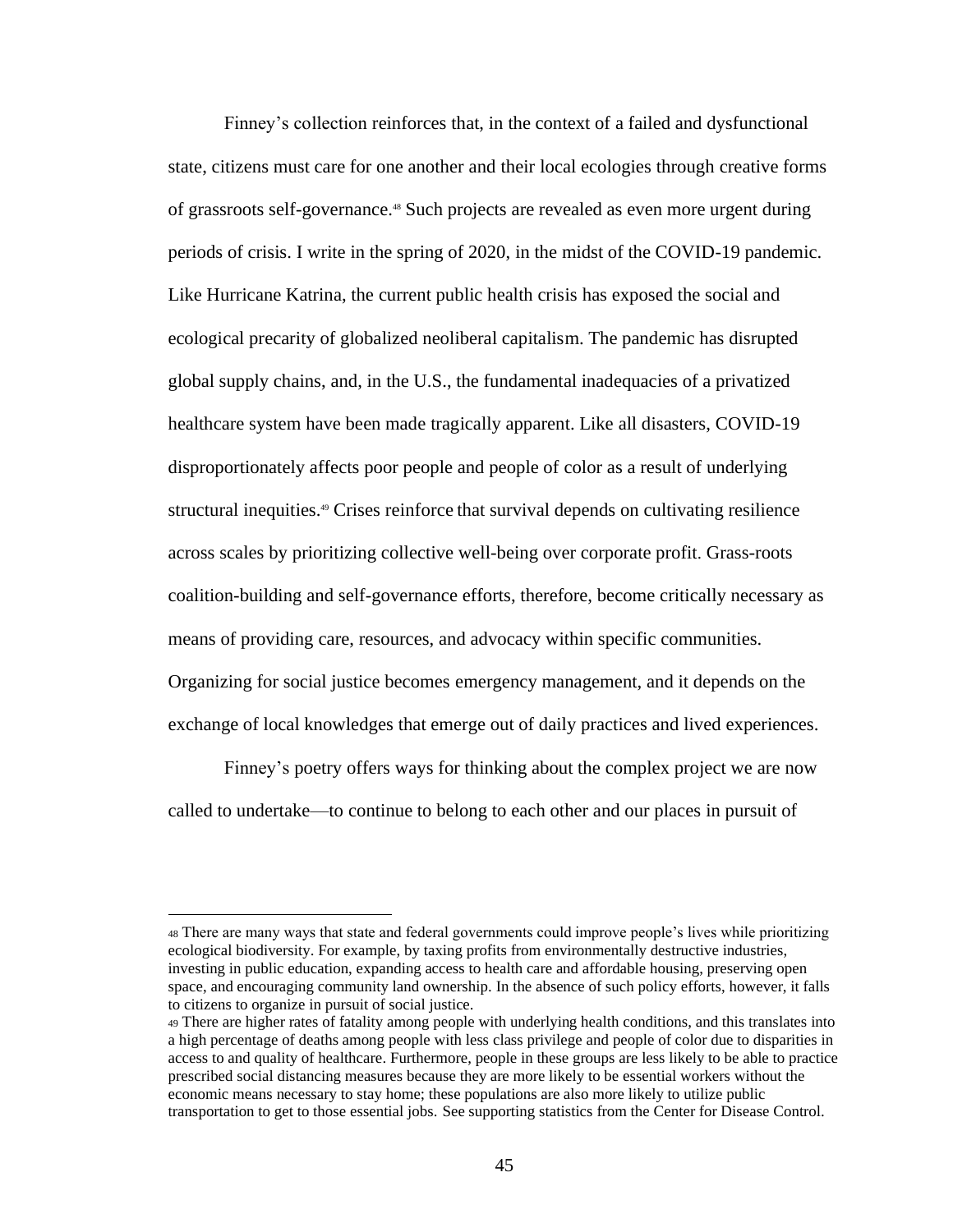collective wholeness in the context of layered eco-political crises.<sup>50</sup> She encourages readers to consider what it means to truly listen and learn from a place of radical curiosity, to speak *with* rather than *for*, to advocate without appropriation, to knowingly and purposefully participate in the sympoietic practices of belonging, and to cultivate mutualism across difference. I will leave the last word to Finney, as a meditation on how one might begin: "Be gentle but firm with yourself. Be willing to say the hard thing but also willing to admit that you are not the expert, just a voice wanting to come out of the wilderness" ("Say Hard Things Tender").

<sup>50</sup> Haraway describes the eco-political work at hand this way: "to make kin in lines of inventive connection as a practice of learning to live and die well with each other in a thick present…to make trouble, to stir up potent response to devastating events, as well as to settle troubled waters and rebuild quiet places" (*Staying with the Trouble* 1).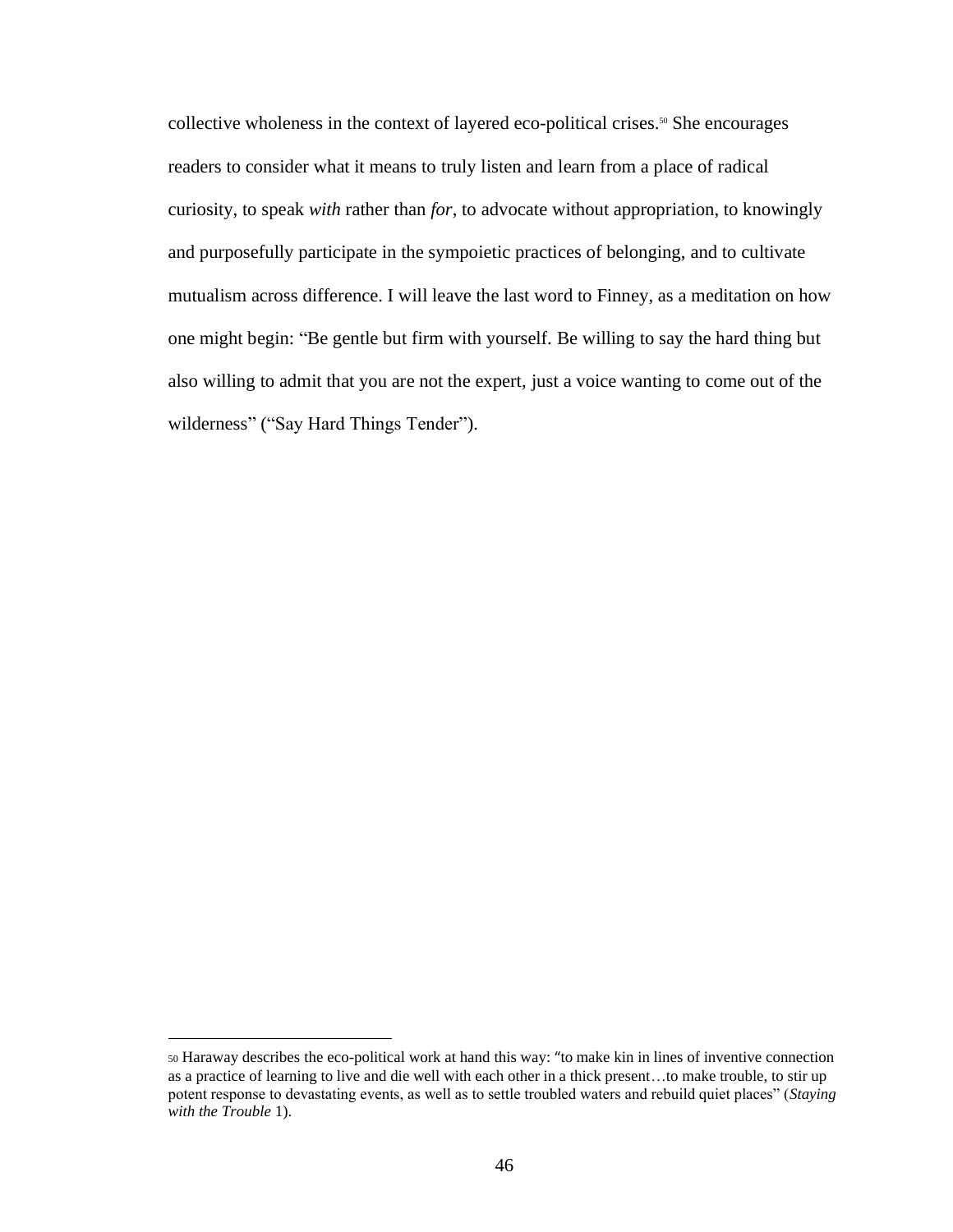#### Works Cited

- Bashir, Samiya. "The World Is Round." *Black Issues Book Review*, vol. 5, no. 2, 2003, p. 28.
- Berry, Wendell. "Getting Along with Nature." *Wendell Berry: Essays 1969-1990.* The Library of America, 2019, pp. 587-599.
- ---. "Standing by Words." *Wendell Berry: Essays 1969-1990*, pp. 535-570.
- ---. "The Body and the Earth." *Wendell Berry: Essays 1969-1990*, pp. 329-375
- ---. "The Pleasures of Eating." *Wendell Berry: Essays 1969-1990*, pp. 703-709.
- Boisseron, Bénédicte. *Afro-Dog: Blackness and the Animal Question.* Columbia University Press, 2018.
- Brashear, Ivy. "The Lies We're Told About Appalachia." *Yes! Magazine*, 12 Nov. 2019, https://www.yesmagazine.org/issue/building-bridges/2019/11/12/the-lies-weretold-about-appalachia. Accessed 12 Feb. 2020.
- Center for Disease Control. "Preliminary Estimates of the Prevalence of Selected Underlying Health Conditions Among Patients with Coronavirus Disease 2019— United States, February 12-March 28, 2020." Morbidity and Mortality Weekly Report, 3 April 2020, http://dx.doi.org/10.15585/mmwr.mm6913e2external icon.
- David, Emmanuel and Elaine Pitt Enarson. *The Women of Katrina: How Gender, Race, and Class Matter in an American Disaster*. Vanderbilt University Press, 2012.
- Dawes, Kwame. "Reading *Rice*: A Local Habitation and a Name." *African American Review*, vol. 31, no. 2, 1997, pp. 269-279.
- Finney, Carolyn. *Black Faces, White Spaces: Reimagining the Relationship of African Americans to the Great Outdoors*. University of North Carolina Press, 2014.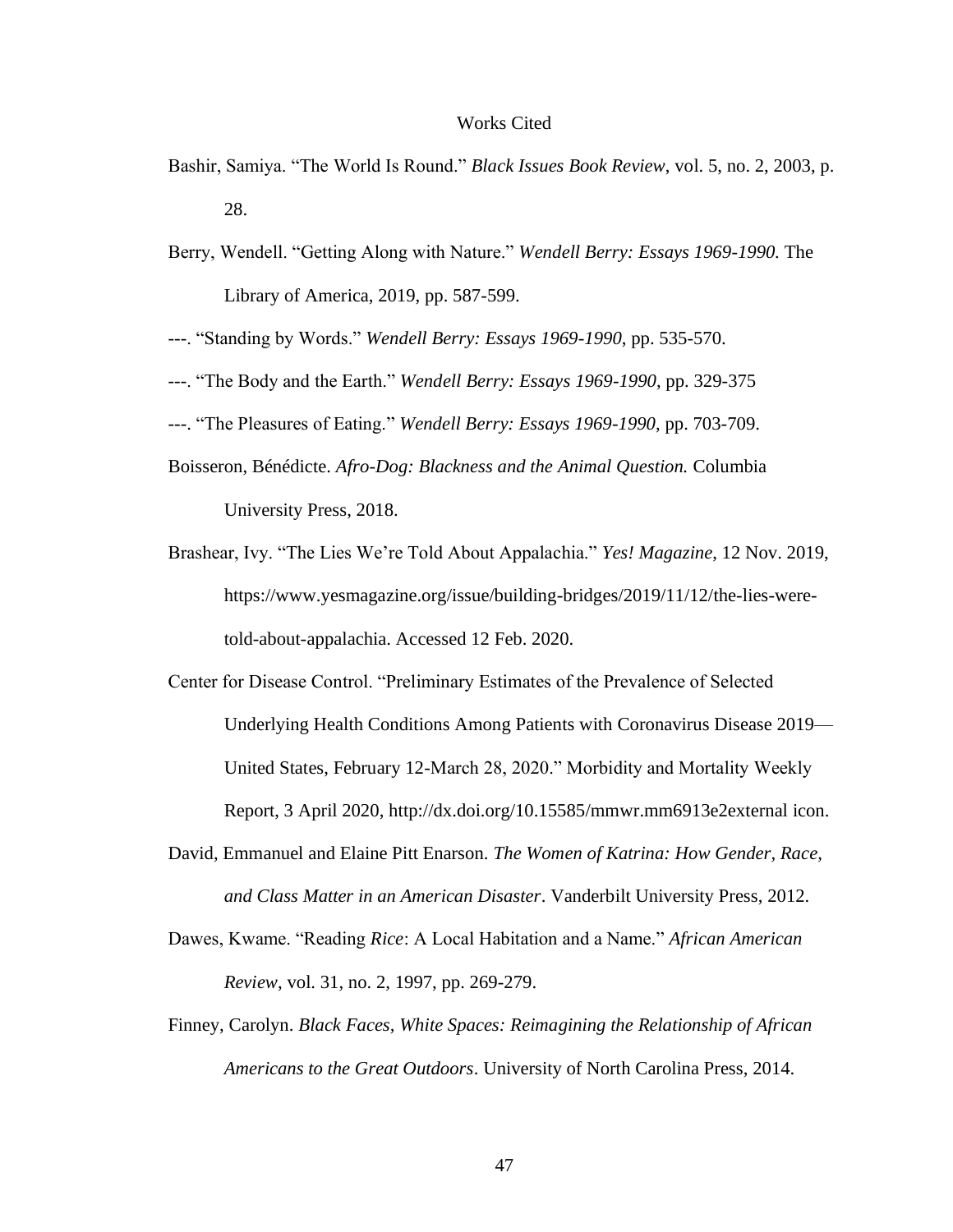- Finney, Nikky. "A Conversation with Nikky Finney." By Hastings Hensel, *Youtube*, 7 May 2018, https://www.youtube.com/watch?v=l7yfd24FTPc. Accessed 11 Feb. 2020.
- ---. "About Nikky." *Nikky Finney*. 2020. https://nikkyfinney.net/about.html.
- ---. "Cattails." *Head Off & Split*. Northwestern University Press, 2011, pp. 50-51.
- ---. "The Clitoris." *Head Off & Split,* p. 56.
- ---. "Dancing with Strom." *Head Off & Split,* pp. 63-68.
- ---. "Head Off & Split." *Head Off & Split,* pp. 88-94.
- ---. *Heartwood.* University of Kentucky Press, 1997.
- ---. "Heirloom." *Head Off & Split,* p. 52.
- ---. "Instruction, Final: To Brown Poets from Black Girl with Silver Leica." *Head Off & Split,* p. 97.
- ---. "Interview: Nikky Finney." By Aaron Delee, Dan Fliegel, Dane Hamann, Anthony Opal, and C. Russell Price, *Jet Fuel Review*, 2019,

https://www.jetfuelreview.com/interview-nikky-finney.html.

---. "Interview with Nikky Finney: Say Hard Things Tender." By Christian McEwan, *Teachers & Writers Magazine*, 5 Oct. 2015,

https://teachersandwritersmagazine.org/say-hard-things-tender-1898.htm.

- ---. "My Time Up With You." *Head Off & Split,* pp. 17-22.
- ---. "Liberty Street Seafood." *Head Off & Split,* pp. 85-87.
- ---. "Negroes with Guns." *Head Off & Split,* pp. 72-75.
- ---. *On Wings Made of Gauze*. Quill, 1985.
- ---. "Plunder." *Head Off & Split*, pp. 23-32.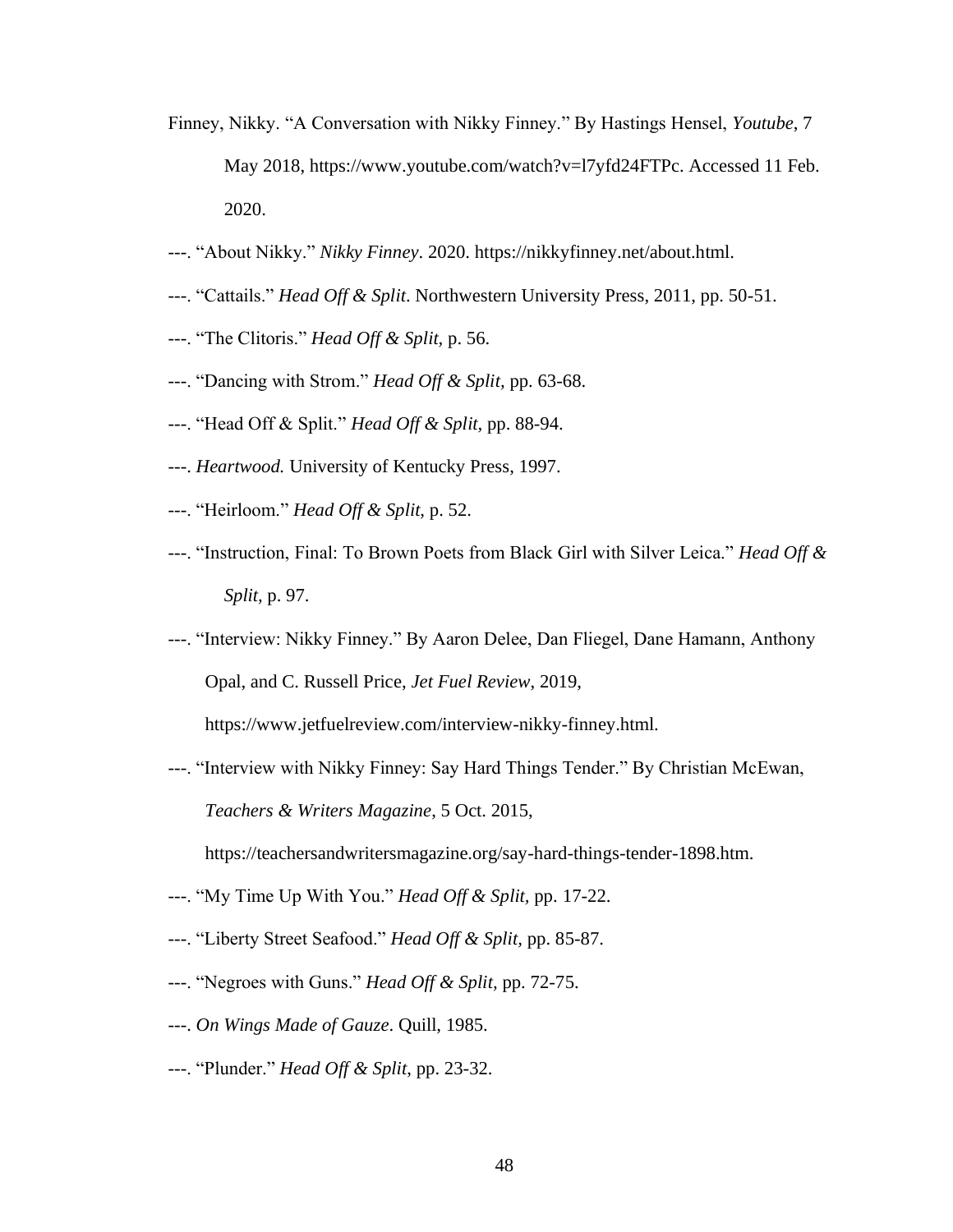- ---. "Resurrection of the Errand Girl: An Introduction." *Head Off & Split,* pp. 3-4.
- ---. *Rice*. Sister Vision, Black Women and Women of Color Press, 1995.
- ---. "The Aureole." *Head Off & Split,* pp.46-47.
- ---. "The Occasional Poet: An Interview with Nikky Finney." By Scalawag, *Scalawag*, 7 Jan. 2019, https://www.scalawagmagazine.org/2019/01/qa-nikky-finney/.
- ---. *The World is Round.* InnerLight Publishing, 2003.
- Frost, William Goodell. "Our Contemporary Ancestors in The Southern Mountains." *Appalachian Heritage*, vol. 4, no. 4, reprinted 1976, pp. 70-80.
- Gildersleeve, Britton. "Finney's Poetry Fuses the Personal, Political." *Tulsa World*, 16 Oct. 2011, https://www.tulsaworld.com/archive/finney-s-poetry-fuses-the-personalpolitical/article\_8630b041-6013-5f47-af8e-c44a500171ff.html.
- Haraway, Donna. "Situated Knowledges: The Science Question in Feminism and the Privilege of Partial Perspective." *Feminist Studies*, vol. 14, no. 3, 1988, pp. 575- 599.
- ---. *Staying with the Trouble: Making Kin in the Chthulucene*. Duke University Press, 2016.
- Hayden, Wilburn. "Appalachian Diversity: African-American, Hispanic/Latino, and Other Populations." *Journal of Appalachian Studies*, vol. 10, no. 3, 2004, pp. 293- 306.
- hooks, bell. *Belonging: A Culture of Place*. Routledge, 2009.
- Jackson, Zakiyyah Iman. "Animal: New Directions in the Theorization of Race and Posthumanism." *Feminist Studies*, vol. 39, no. 3, 2013, pp. 669-685.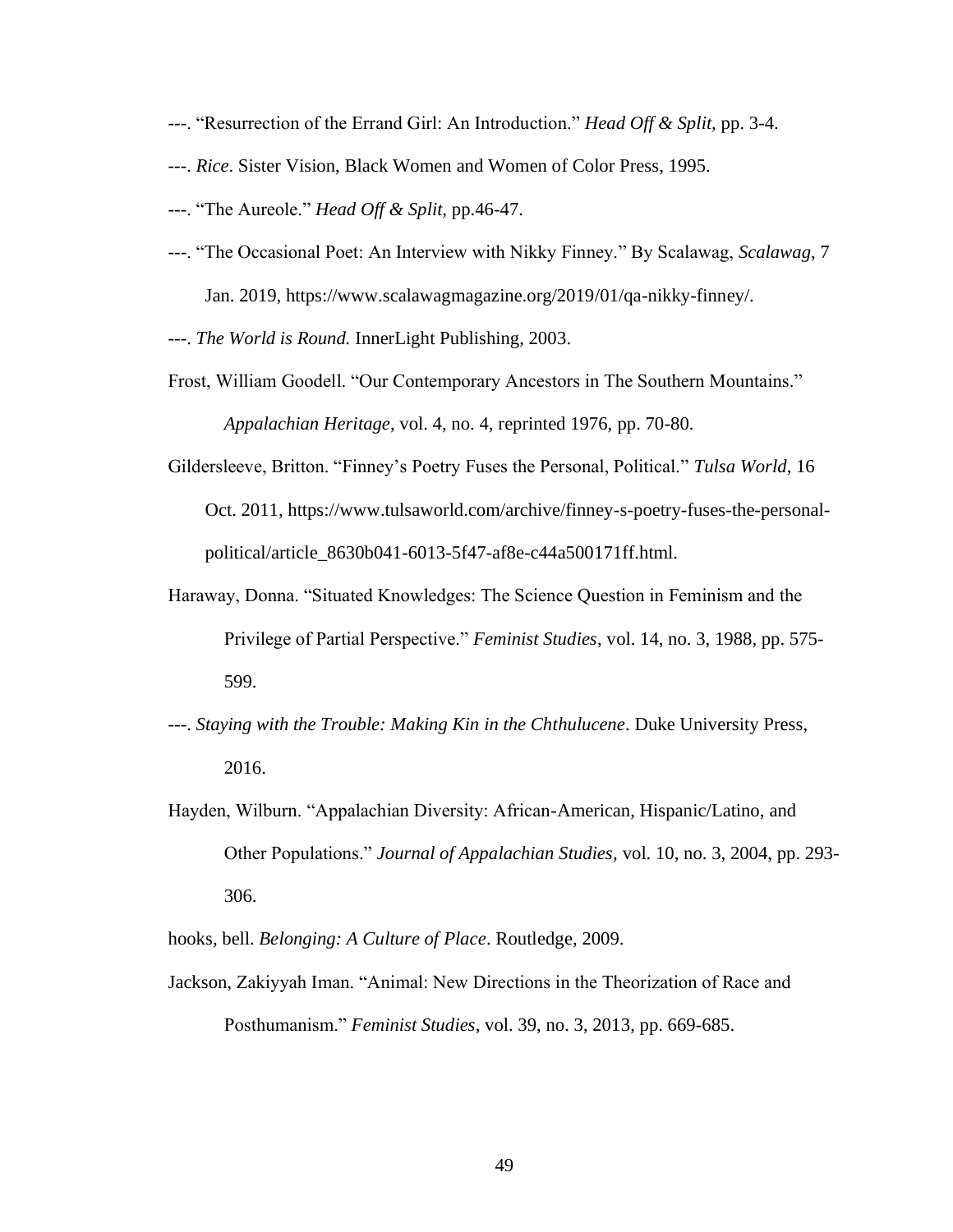- Jones, Bradley. "(Com)Post-Capitalism: Cultivating a More-than-Human Economy in the Appalachian Anthropocene." *Environmental Humanities*, vol. 11, no. 1, 2019, pp. 3-26.
- Kraver, Jeraldine. "'Mobile Images': Myth and Resistance in Nikky Finney's *Rice*." *The Southern Literary Journal*, vol. 34, no. 2, 2002, pp. 134-147.
- Lansana, Quraysh Ali. "Soul in Them There Hills." Black Issues Book Review, vol. 3, no. 2, Mar. 2001, pp. 50-51.
- Leopold, Aldo. *Sand County Almanac, and Sketches Here and There*. Oxford University Press, 1949.
- Lorde, Audre. "Age, Race, Class, and Sex: Women Redefining Difference." *Sister Outsider: Essays and Speeches by Audre Lorde*. Crossing Press, 2007, pp. 114- 123.
- ---. "The Master's Tools Will Never Dismantle the Master's House." *Sister Outsider: Essays and Speeches by Audre Lorde*, pp.110-113.
- Loucks, C. et al. "Appalachian-Blue Ridge Forests." *World Wildlife Fund*, https://www.worldwildlife.org/ecoregions/na0403. Accessed 21 Mar. 2020.
- Massey, Doreen B. *For Space*. SAGE Publications, 2005.
- McElroy, Colleen J. "What's Out There?" *Women's Review of Books*, vol. 29, no. 1, Jan. 2012, pp. 24-26.
- Morgan, Shauna M. "25 Years of Revolutionary Art: Cultural Cartography and the Expanding Landscape of Affrilachian Poetics." *Black Bone: 25 Years of the Affrilachian Poets*. Wax and Wane Media, 2017, pp. 13-16.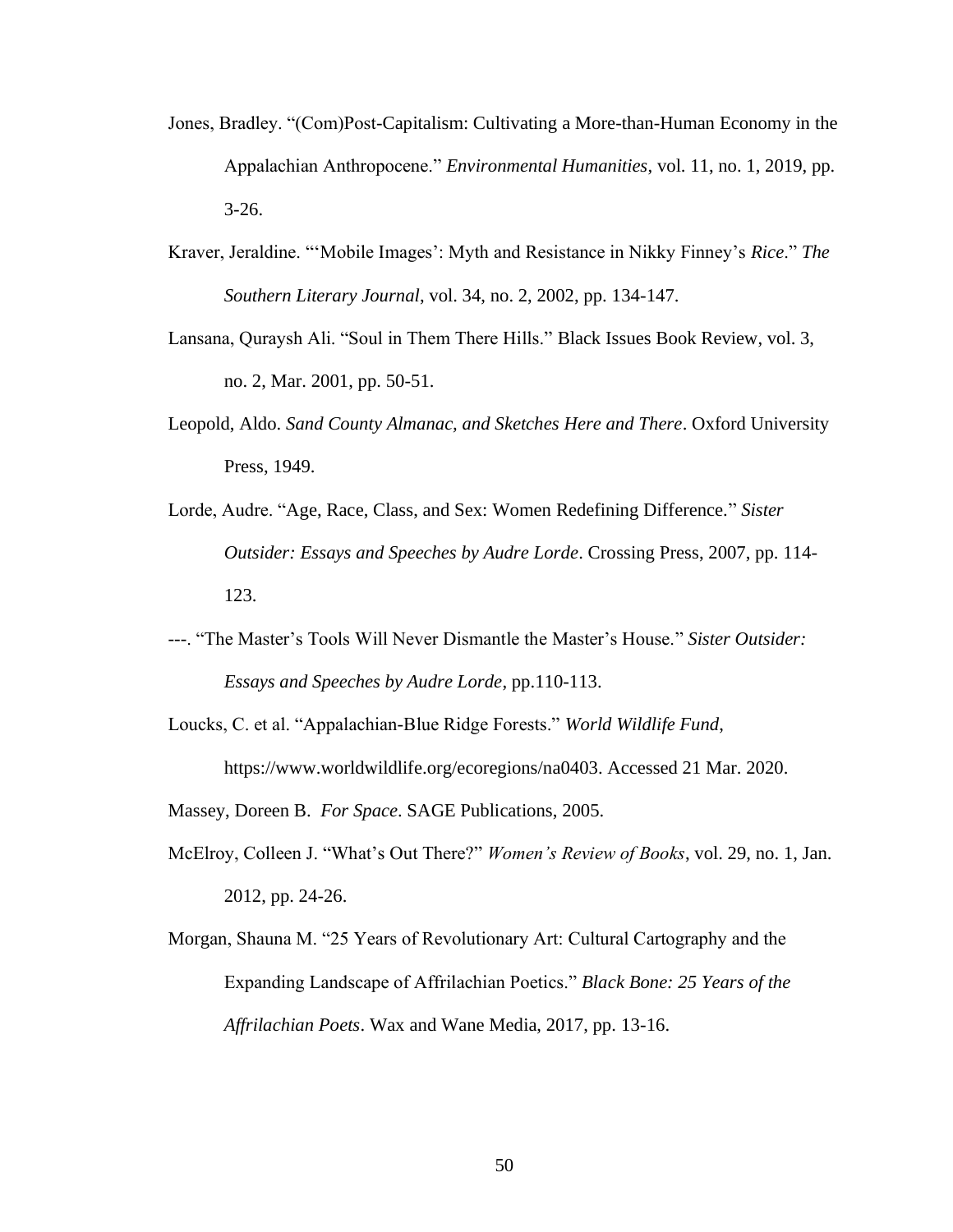- Morlin-Yron, Sophie. "Why Do Western Maps Shrink Africa?" *CNN*. 23 March 2017. https://www.cnn.com/2016/08/18/africa/real-size-of-africa/index.html. Accessed 11 Feb. 2020.
- Muir, Charlotte. "Biodiversity of the Southern Appalachians." *Highlands Biological Station.* [https://highlandsbiological.org/biodiversity-of-the-southern-appalachians.](https://highlandsbiological.org/biodiversity-of-the-southern-appalachians)
- Naess, Arne. "The Shallow and the Deep, Long-Range Ecology Movement: A Summary." *The Deep Ecology Movement: An Introductory Anthology*. North Atlantic Books, 1995, pp. 3-7.
- Opala, Joseph A. "The Gullah: Rice, Slavery, and the Sierra Leone-American Connection." *The Gilder Lehrman Center for the Study of Slavery, Resistance, and Abolition*, 2020. https://glc.yale.edu/gullah-rice-slavery-and-sierra-leone-americanconnection.
- Penland, Jenny. "The Invisible Populous of Appalachia: Seeking Statutory Recognition." *Intercontinental Cry*, 5 Feb.

2014, https://intercontinentalcry.org/invisible-populous-appalachia-seekingstatutory-recognition/

- Quashie, Kevin Everod. *The Sovereignty of Quiet: Beyond Resistance in Black Culture*. Rutgers University Press, 2012.
- ---. *Black Women, Identity, and Cultural Theory: (Un)Becoming the Subject*. Rutgers University Press, 2004.
- Revill, George, and John R Gold. "'Far Back in American Time': Culture, Region, Nation, Appalachia, and the Geography of Voice." *Annals of the American Association of Geographers*, vol. 108, no. 5, 2018, pp. 1406-1421.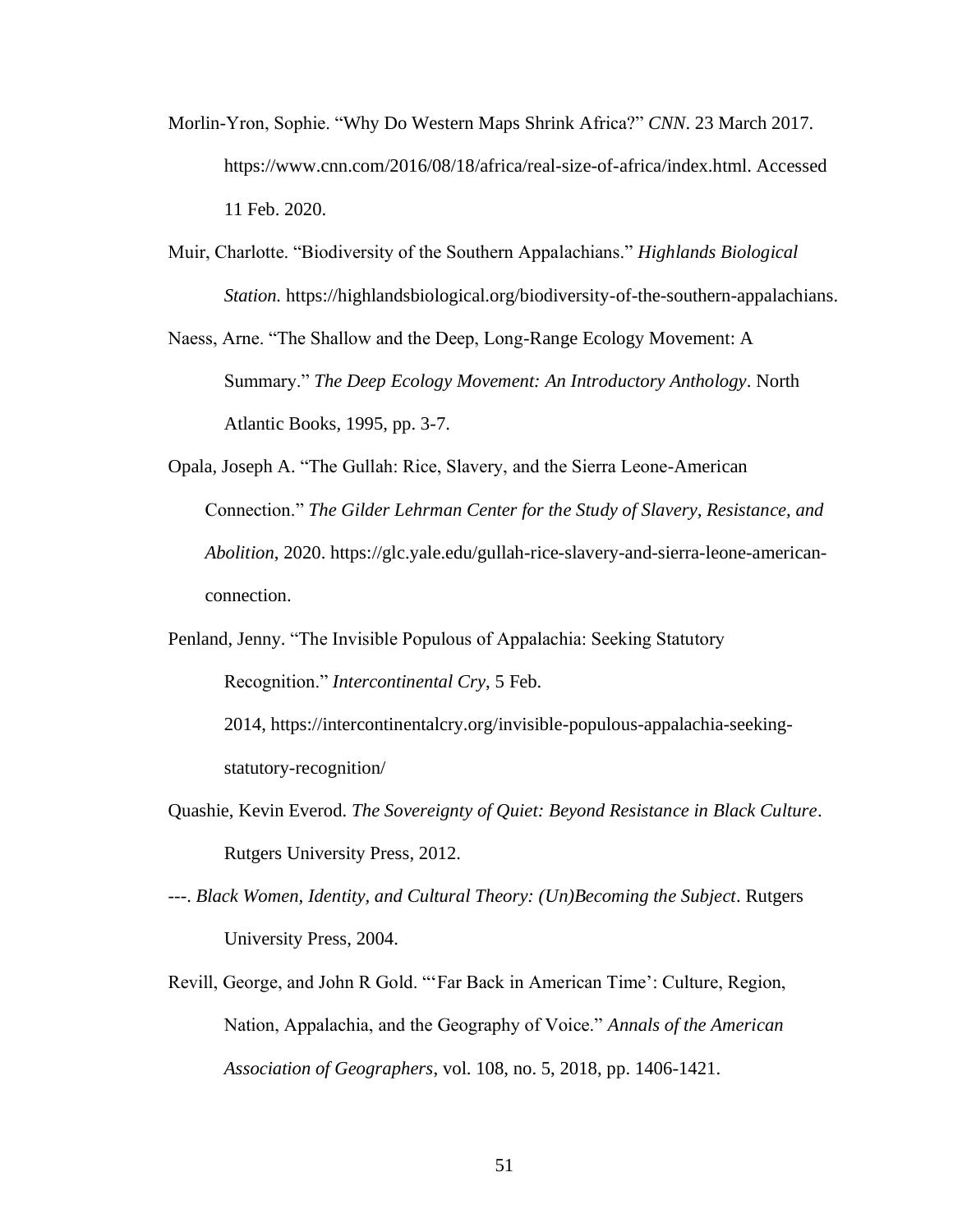- Shapiro, Henry David. *A Strange Land and Peculiar People: The Discovery of Appalachia*. Rutgers University, 1966.
- Shockley, Evie. "The World Is Round." *Indiana Review,* vol. 26, no. 1, 2004, pp. 204- 207.
- Swanson, Drew A. *Beyond the Mountains: Commodifying Appalachian Environments*. University of Georgia Press, 2018.
- Taylor, Kathryn Trauth. "Naming Affrilachia: Toward Rhetorical Ecologies of Identity Performance in Appalachia." *Enculturation*, 2011,

[http://enculturation.net/naming-affrilachia.](http://enculturation.net/naming-affrilachia)

*The Affrilachian Poets*, http://www.theaffrilachianpoets.com/history.html.

- Tsing, Anna Lowenhaupt. *The Mushroom at the End of the World: On the Possibility of Life in Capitalist Ruins.* Princeton University Press, 2015.
- Villarreal, Yezmin. "Nikky Finney Sings Poetry of History, Remembrance." *The Guilfordian*, 6 Oct. 2011, https://www.guilfordian.com/archives/2011/10/06/nikkyfinney-sings-poetry-of-history-remembrance/.
- Walker, Frank X. "Kentucke." *Affrilachia*, Old Cove Press, 2000, pp. 95-97.
- Webb, Althea. "African Americans in Appalachia." Oxford University Press, 2012.
- Wynter, Sylvia. "Unparalleled Catastrophe for Our Species? Or to Give Humanness a Different Future: Conversations." *Sylvia Wynter: On Being Human as Praxis.* Duke University Press, 2015, pp. 9-89.
- ---. "Unsettling the Coloniality of Being/Power/Truth/Freedom: Towards the Human, After Man, Its Overrepresentation—An Argument." *CR: The New Centennial Review,* vol. 3, no. 3, 2003, pp. 257-337.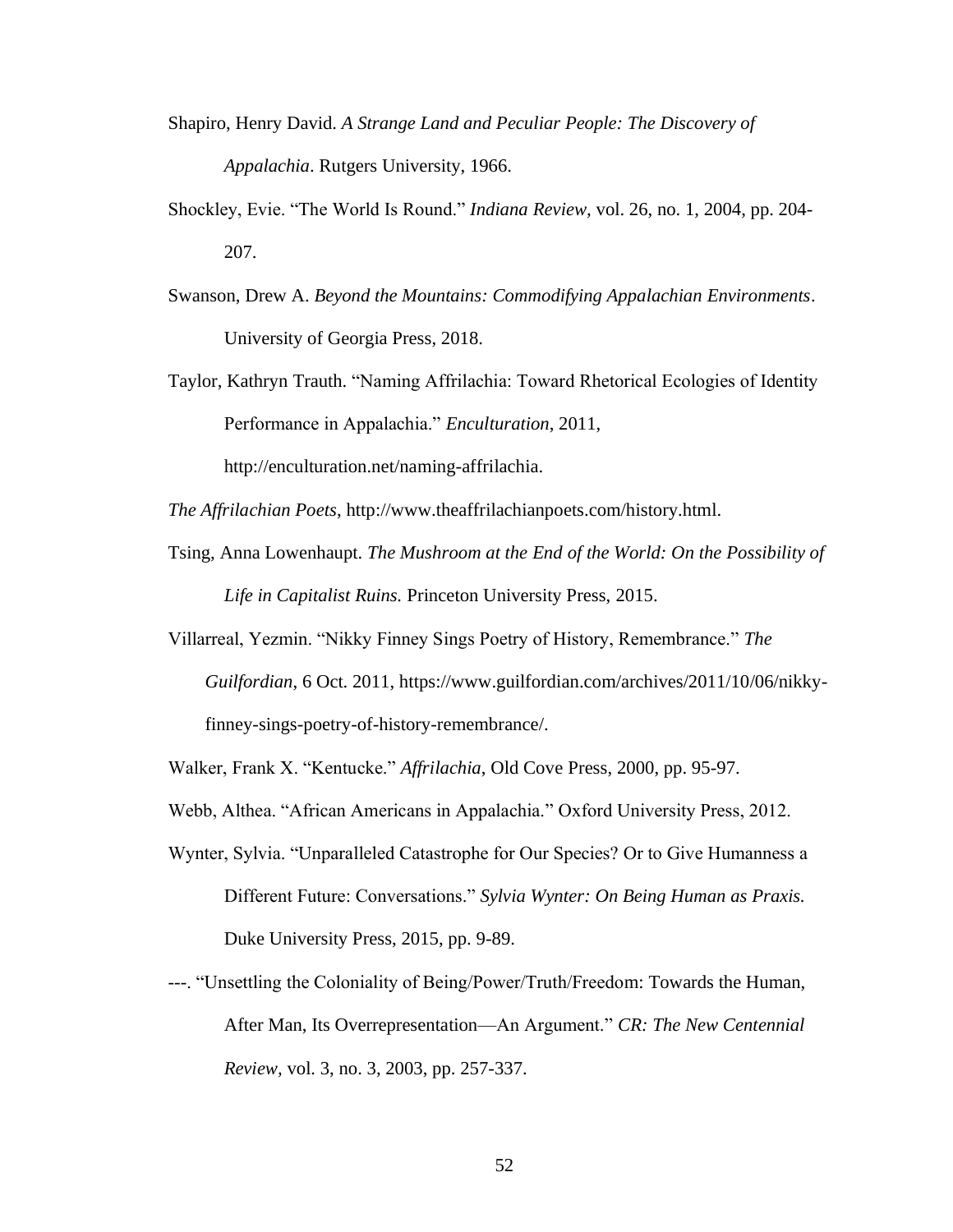York, Richard. "Re-Envisioning Development in Appalachia: Thoughts on What Is Worth Sustaining." *Journal of Appalachian Studies*, vol. 22, no. 1, 2016, pp. 9-18.